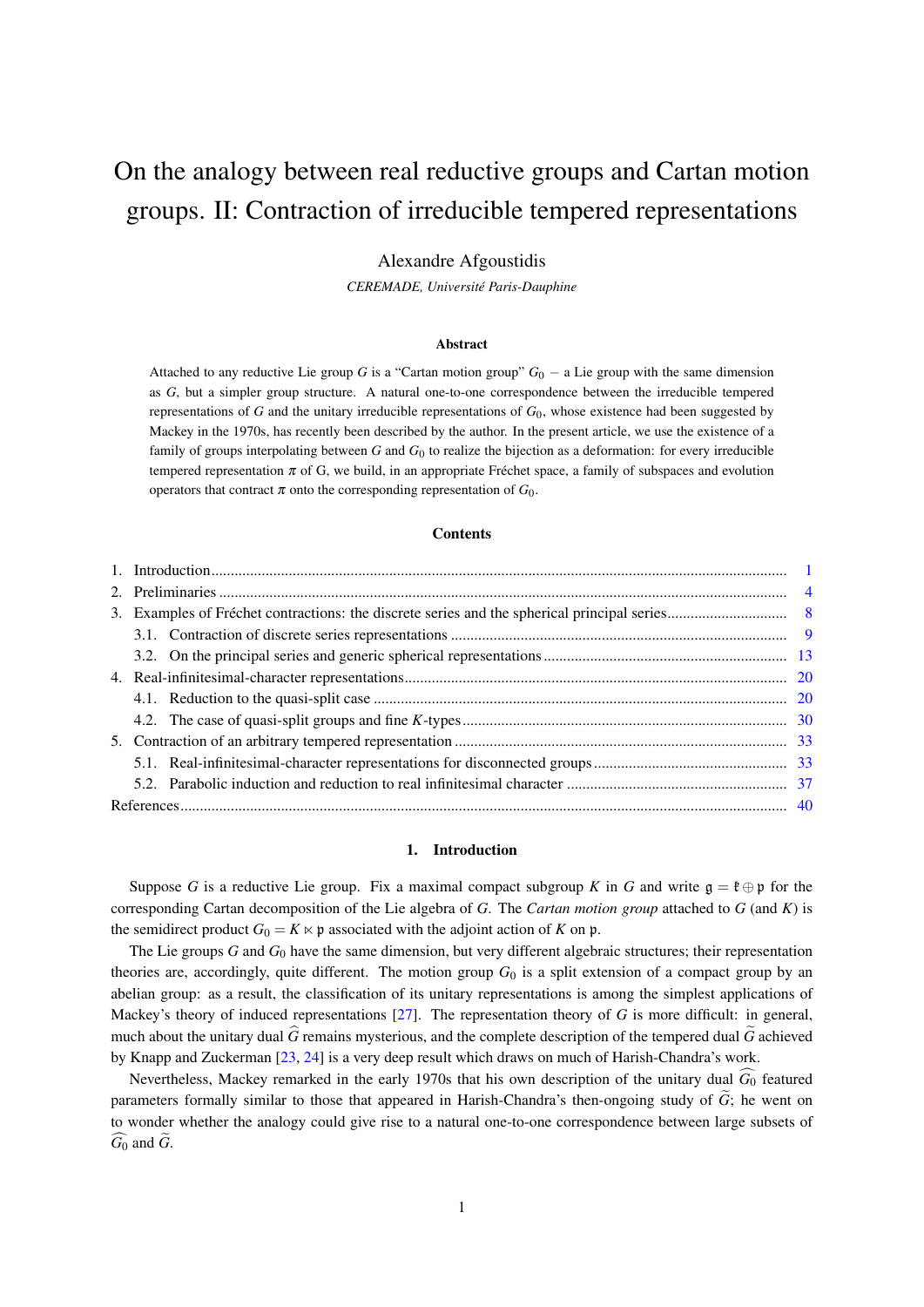His conjecture seems to have been met with skepticism. But later on, the Baum-Connes-Kasparov conjecture in operator algebra theory renewed interest in Mackey's observations (see [11], Ch. II, or [7], §4); Nigel Higson eventually strengthened Mackey's rather tentative suggestion into a precise guess that exactly the same parameters can be used to describe  $\tilde{G}_0$  and  $\tilde{G}$  [19]. That guess has recently turned out to be accurate: we constructed in [3] a natural bijection between  $\widehat{G_0}$  and  $\widetilde{G}$ , using Vogan's notion of lowest K-types (see §2.1).

The existence of a common parametrization for the reduced duals of such different groups would perhaps seem incomprehensible, were it not for the existence of a continuous family  $(G_t)_{t\in[0,1]}$  of Lie groups that interpolates between  $G_0$  and  $G = G_1$ . The group G can be viewed as the isometry group of the riemannian symmetric space  $G/K$ , while  $G_0$  acts by affine isometries on the flat tangent space to  $G/K$  at the identity coset. The (constant) curvature of  $G/K$  is negative and can be set to  $(-1)$  with suitable normalizations; a change of scale in that metric (akin to zooming-in on a neighborhood of the origin in  $G/K$ ) yields, for each  $t > 0$ , a symmetric space with curvature  $-t^2$  whose isometry group  $G_t$  is isomorphic with G. The motion group  $G_0$  appears as a limiting case of the construction as the curvature parameter  $t$  goes to zero (see §2.2).

The relationship between G and  $G_0$  is thus of a kind often encountered in physics, when the structure constants determining the symmetries of a physical system are changed and brought to a limiting value (for instance when the speed of light becomes infinite): the motion group  $G_0$  is a *contraction* of  $G$ , in the sense of Inönü and Wigner ([21]; see also [33], §6). Given a Lie group  $\Gamma$  and a contraction  $\Gamma_0$ , it is a classical problem in physics to try to relate the unitary representations of  $\Gamma$  and  $\Gamma_0$  (to be thought of as carrier Hilbert spaces for the states of quantum systems with different but related symmetries) through a limiting process, studying the behavior of representation spaces and operators as the physical parameter of interest becomes singular. Mackey's conjecture had in fact been motivated by the fact that an infinite space with negative but very small curvature is as plausible a model for physical space as a flat one  $-$  whence the idea that the representations of the corresponding symmetry groups ought to "resemble" one another.

In most cases of physical interest, the unitary representations of  $\Gamma$  and  $\Gamma_0$  do not correspond exactly under the contraction  $-$  far from it. The most famous example is obtained in the transition from the Poincaré group to the Galilei group  $[21]$ : the "physically meaningful" unitary irreducible representations do not in any reasonable sense "contract" to unitary representations of the Galilei group.

From this point of view, the existence of the Mackey-Higson bijection appears to involve a very unusual rigidity phenomenon in the deformation from  $G$  to  $G_0$ . The fact that the representations paired by the bijection can look either very similar (as in the case of minimal principal series representations, where the rigidity has long been known  $[13, 15]$  or quite different (as in the case where G admits discrete series representations, whose counterparts in  $\widehat{G_0}$  are then much more trivial finite-dimensional representations), and the importance for several aspects of the representation theory of G of the large-scale geometry of  $G/K$  (while  $G_0$  is a first-order approximation of G near  $K$ ), add to the mystery.

The mere existence of the deformation  $(G_t)_{t\in[0,1]}$  does not, then, make the Mackey-Higson bijection any less unexpected. Yet, one can wonder whether the persistence phenomenon now established at the level of parameters is reflected in the behavior of representation spaces as the contraction is performed, and it is natural to ask whether the "coincidence of parametrizations" discovered by Mackey can be established by a deformation procedure.

That is the problem to be addressed here: when  $G$  is a linear connected reductive group, we will indicate how every tempered irreducible representation  $\pi$  of G can be "contracted" – at the level of geometrical realizations – onto the representation  $\pi_0$  of  $G_0$  that corresponds to it in the Mackey-Higson bijection.

Of course if one is to associate with  $\pi$  a family  $(\pi_t)_{t>0}$ , where  $\pi_t$  is a representation of  $G_t$  for each  $t>0$ , and to try to prove that " $\pi_t$  goes to  $\pi_0$  as t goes to zero", one needs to give a meaning to the convergence. There does not seem to be a universally acknowledged method for doing so; the various notions of "contraction of representations" that have been used in mathematical physics are somewhat disparate in nature, and often formulated at the infinitesimal (Lie algebra) level; see [20, 18, 30, 28] for classical examples.

Our strategy can be described, in somewhat imprecise terms, as follows (we postpone a precise statement of our results to  $\S2.3$ : we will then have introduced enough notation to give a more formal description).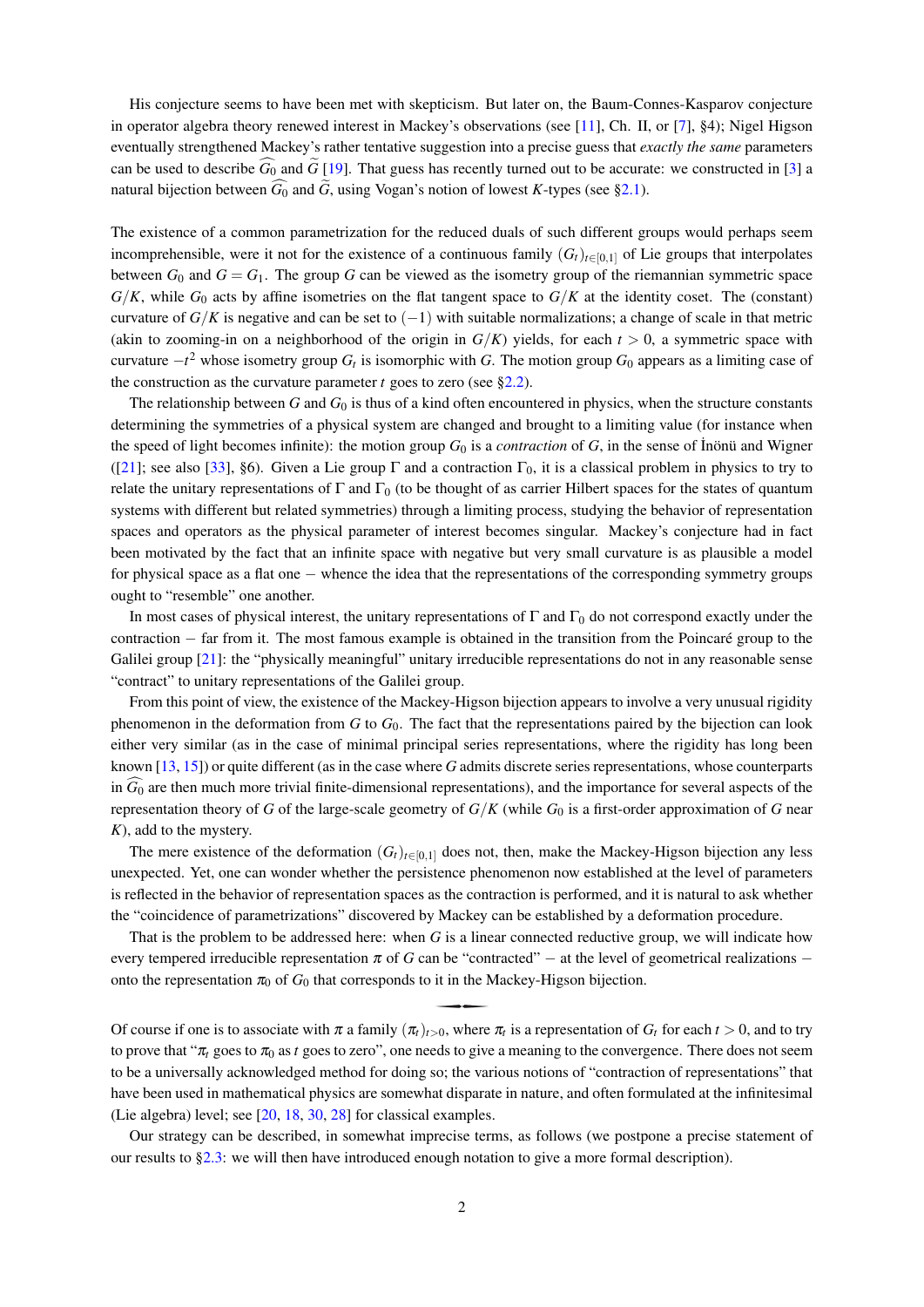Suppose  $\pi$  is an irreducible tempered representation of G. Drawing from the existing constructions of geometrical realizations for  $\pi$ , we will attach to  $\pi$  a Fréchet space **E**, together with a family  $(\pi_t)_{t>0}$  of representations in which each  $\pi_t$ ,  $t > 0$ , acts on a subspace  $V_t$  of **E**.

This will generate a natural notion of *evolution* in **E**. Since each  $G_t$ ,  $t > 0$ , is isomorphic with G, the vectors in subspaces  $V_t$ , that correspond to different values of t will lie in distinct spaces that carry irreducible representations of G. These G-representations will be equivalent, or at least can be turned into equivalent representations if an appropriate (and classical) renormalization of their continuous parameters is performed (see §2.3). Schur's lemma will determine a way of following a vector in the subspace  $V_1$ , and in fact any vector of **E**, through the contraction.

We will then be able to watch vectors and operators deform according to that natural evolution. What we will prove is that as t goes to zero, the initial carrier space and operators for  $\pi$  do "converge", in a precise sense, to a subspace of  $\bf{E}$  and operators yielding a linear representation of  $G_0$  on that subspace; furthermore, the equivalence class of the  $G_0$ -representation obtained in this way corresponds to  $\pi$  in the Mackey-Higson bijection.

We should mention that except in the case of minimal principal series, the settings we will use (for instance the description of discrete series representations using Dirac induction, or the realization of real-infinitesimal-character representations in Dolbeault cohomology spaces) force upon us a choice of Fréchet space whose topology is quite different from the Hilbert space topology inherited from the unitary structure of the representations. Thus, our geometrical analysis of Mackey's analogy is made possible only by the deep work of many mathematicians (among whom Helgason, Parthasarathy, Atiyah, Schmid, Vogan, Zuckerman, Wong), ranging from the early 1970s to the late 1990s, on the geometric realization of irreducible tempered  $(g, K)$ -modules.

The most suggestive and important examples are technically much simpler to deal with than the general case: before embarking on the contraction of an arbitrary tempered representation, we will take the time to inspect the contraction of a discrete series representation to its (unique) lowest K-type (see §3.1), as well as the contraction of minimal principal series representations (see §3.2) to generic representations of  $G_0$  – for the latter case, our results are closely related to earlier treatments in the physical literature and in [13]. Our general procedure, relying on successive reductions of the general case to that of real-infinitesimal character representations of connected semisimple groups, then to that of irreducible constituents of real-infinitesimal-character principal series representations of quasi-split groups, is more technical (especially in  $\S$ 4.1); but most of the important ideas and many useful simple lemmas are already present in the two extreme examples. Section 4 contains our description of the contraction process for real-infinitesimal-character representations. Section 5 reduces the general case to that one.

The analytical methods to be used here are hardly the final word on the relationship between Mackey's analogy and deformation theory. In the time elapsed since part of these results (corresponding roughly to  $\S$ 3 and  $\S$ 5) began circulating in preprint form in 2015, Bernstein, Higson and Subag have suggested that the methods of algebraic geometry may provide a framework for studying (algebraic) deformations of groups and families of representations in a broader context. Their recent work  $[9, 8, 36, 35, 5]$ , as well as Shilin Yu's recent attempts to obtain an algebraic-geometric realization of Mackey's correspondence using deformations of algebraic  $\mathscr{D}$ -modules [37, 45], make it reasonable to hope that insight will be gained in this way on Mackey's analogy. To mention only the simplest related issue, it will soon be obvious that the analytic methods and evolution operators in Fréchet space of the present article, in which no passage to subquotients is needed at any stage, cannot be well-suited to studying the relationship between deformation theory and the natural correspondence between the admissible duals introduced in the last section of  $[3]$ : it seems reasonable to turn to more algebraic methods for that study.

As one referee pointed out, it would certainly bring further light on our subject to determine whether there exists a deformation procedure that can be constructed independently of the extensive knowledge of the tempered dual, geometrical realizations, and lowest  $K$ -types, on which this paper entirely rests. The algebraic methods mentioned above may prove useful in that direction.

**Acknowledgments.** Most of the material in §2, 3 and 5 appeared in preliminary form in my Ph.D. thesis [2]. I am profoundly indebted to Daniel Bennequin's guidance and support. I am happy to thank Michel Duflo, Nigel Higson and Michèle Vergne for their help and advice at various stages of this investigation, as well as Francois Rouvière and David Vogan, whose reading of my thesis led to major corrections and improvements. The ideas in §4.1 took form only after Nicolas Prudhon pointed out [44] to me, and I may not have completed the present paper without the frequent conversations I had with Jeremy Daniel.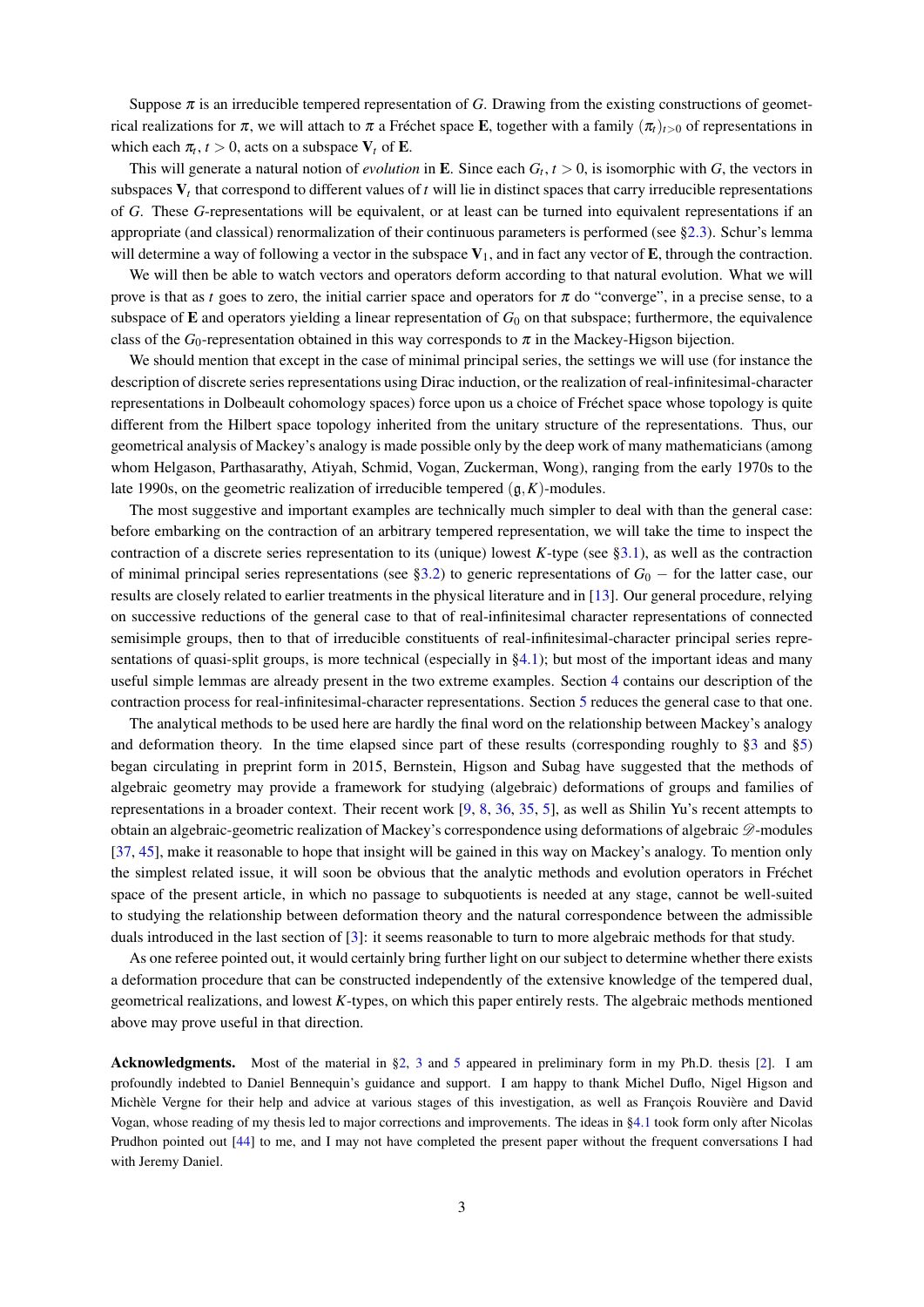With the exception of §4, the results below were conceived around 2015; it was a happy time at Université Paris-7 and the Institut de Mathématiques de Jussieu – Paris Rive Gauche. Section 4, which is crucial to this paper, is much more recent: I am grateful in many ways to my colleagues at Université Paris-Dauphine and CEREMADE.

I thank the referees for their careful comments, which helped improve this paper.

# 2. Preliminaries

# 2.1. The Mackey-Higson bijection

In [3], §2.2, we called *Mackey parameter* any pair  $(\chi, \mu)$  where  $\chi$  is an element of the vector space dual  $p^*$  of p, and  $\mu$  is an irreducible representation of the stabilizer  $K_{\chi}$  of  $\chi$  in K (for the coadjoint action of K on  $\mathfrak{p}^*$ ).

Attached to any Mackey parameter  $(\chi, \mu)$  is a unitary irreducible representation of  $G_0$ : we form the centralizer  $L_0^{\chi} = K_{\chi} \ltimes \mathfrak{p}$  of  $\chi$  in  $G_0$  and consider the induced representation

$$
\mathbf{M}_0(\chi,\mu) = \mathrm{Ind}_{L^0_{\chi}}^{G_0}(\sigma) = \mathrm{Ind}_{K_{\chi} \ltimes \mathfrak{p}}^{G_0}(\mu \otimes e^{i\chi}). \tag{2.1}
$$

It will be useful to record a construction of  $M_0(\chi,\mu)$  and three elementary remarks.

Construction 2.1. Fix a carrier space V for  $\mu$  and a  $\mu$ (K)-invariant inner product on V. Equip the Hilbert space

$$
\mathbf{H} = \left\{ f \in \mathbf{L}^{2}(K, V), \ \forall m \in K_{\chi}, \forall k \in K, \ f(km) = \mu(m^{-1})f(k) \right\}
$$
 (2.2)

with the  $G_0$ -action in which

$$
g_0 = (k, v) \text{ acts through } \pi_0(k, v) : f \mapsto \left[ u \mapsto e^{i \langle A d^*(u) \chi, v \rangle} f(k^{-1} u) \right]. \tag{2.3}
$$

Then the representation  $(\mathbf{H}, \pi_0)$  of  $G_0$  is equivalent with  $\mathbf{M}_0(\chi, \mu)$ .

Remark 2.2. Suppose  $\chi$  is zero. Then  $K_{\chi}$  equals K,  $\mu$  is an irreducible representation of K, and the representation  $\mathbf{M}_0(\chi,\mu)$  of  $G_0$  is the trivial extension of  $\mu$  where p acts by the identity on V. Thus  $\mathbf{M}_0(\chi,\mu)$  is finite-dimensional in that case.

*Remark* 2.3. For arbitrary  $\chi$ , suppose  $\mu$  is the trivial representation of  $K_{\chi}$ . Then another geometric realization for  $\mathbf{M}_0(\chi,\mu)$  may be obtained by considering the space  $\mathscr E$  of tempered distributions on p whose Fourier transform (a tempered distribution on  $\mathfrak{p}^*$ ) has support contained in the orbit  $Ad^*(K) \cdot \chi$ ; since that orbit is compact,  $\mathscr E$  is a space of smooth functions on  $\mathfrak p$ . The functions in  $\mathscr E$  are "combinations" of Euclidean plane waves on  $\mathfrak p$  whose wavevectors lie in the orbit  $Ad^*(K) \cdot \chi$ . The realization (2.2)-(2.3) of  $G_0$  can be viewed as transferred from the quasi-regular action of  $G_0$  on  $\mathscr E$  by taking Fourier transforms.

*Remark* 2.4. Fix a maximal abelian subspace  $\alpha$  of  $\beta$ , and view the vector space dual  $\alpha^*$  as a subspace of  $\beta^*$ . Then every Mackey parameter  $(\chi,\mu)$  is conjugate under K to one in which  $\chi$  lies in  $\alpha^*$ . If  $\chi$  lies in  $\alpha^*$  and is a regular element of  $\mathfrak{a}^*$  ([25], §V.3), then  $K_{\chi}$  is equal to the group  $M = Z_K(\mathfrak{a})$ .

We can also attach to any Mackey parameter  $(\chi,\mu)$  a tempered irreducible representation of G. Form the centralizer  $L_{\chi}$  of  $\chi$  in G (for the coadjoint action). There exists a parabolic subgroup  $P_{\chi} = L_{\chi} N_{\chi}$  of G with Levi factor  $L_{\chi}$ . Write  $P_{\chi} = M_{\chi} A_{\chi} N_{\chi}$  for the Langlands decomposition of  $P_{\chi}$ : the group  $M_{\chi}$  admits  $K_{\chi}$  as a maximal compact subgroup, is usually disconnected, but is linear reductive with abelian Cartan subgroups. The representation  $\mu$  of  $K_{\chi}$  determines, through Vogan's theory of lowest K-types [39], a unique irreducible tempered representation of  $M_{\chi}$ : among the representations of  $M_{\chi}$  with real infinitesimal character, there is exactly one that admits  $\mu$  as a lowest  $K_{\chi}$ -type (and then  $\mu$  is its only lowest  $K_{\chi}$ -type): see [40], Theorem 1.3, or [3], §3.1. We write  $V_{M_{\gamma}}(\mu)$  for it and define a representation of G as

$$
\mathbf{M}(\chi,\mu) = \mathrm{Ind}_{M_{\chi}A_{\chi}N_{\chi}}(\mathbf{V}_{M_{\chi}}(\mu) \otimes e^{i\chi} \otimes \mathbf{1})
$$
\n(2.4)

(for a construction, see  $\S3.2$ ).

It is a classical result of Mackey  $[27]$  that every unitary irreducible representation of  $G_0$  is equivalent with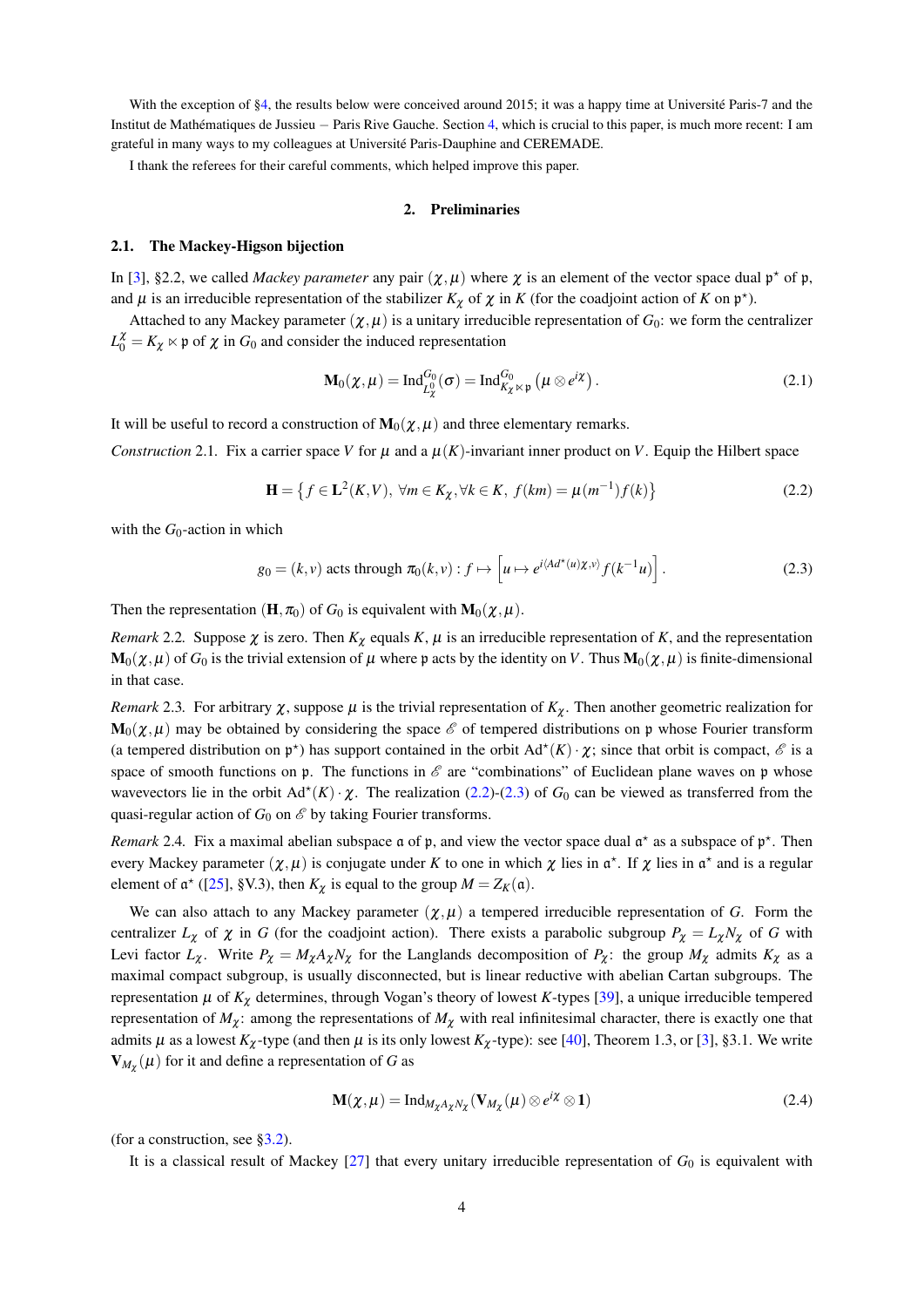$\mathbf{M}_0(\chi,\mu)$  for some Mackey parameter  $(\chi,\mu)$ ; the corresponding tempered representation  $\mathbf{M}(\chi,\mu)$  is always irreducible, and its class in  $\tilde{G}$  depends only on the class of  $\mathbf{M}_0(\chi,\mu)$  in  $\tilde{G}_0$ . The above thus determines a map  $\mathscr{M}:\widehat{G_0}\to\widetilde{G}.$ 

**Theorem 2.5** ([3], Theorem 3.2). The map  $\mathcal{M}: \widehat{G_0} \to \widetilde{G}$  is a bijection between the unitary dual of  $G_0$  and the tempered dual of G.

# 2.2. Deformation to the motion group

#### 2.2.1. A family of Lie groups

For every nonzero real number  $t$ , we can use the global diffeomorphism

$$
\varphi_t: K \times \mathfrak{p} \to G
$$

$$
(k, v) \mapsto \exp_G(tv)k
$$

to endow  $K \times \mathfrak{p}$  with a group structure which makes it isomorphic with G; the idea dates back to [13]. We write  $G_t$ for that group, so that the underlying set of  $G_t$  is  $K \times \mathfrak{p}$ , and the product law reads

$$
(k_1,v_1) \cdot_t (k_2,v_2) = \varphi_t^{-1} (\varphi_t(k_1,v_1) \cdot \varphi_t(k_2,v_2)).
$$

The Cartan motion group G<sub>0</sub> also has underlying set  $K \times \mathfrak{p}$ , and its product law reads  $(k_1, v_1) \cdot_0 (k_2, v_2)$  $(k_1k_2, v_1 + Ad(k_1)v_2)$ . The product law for  $G_t$  goes to the product law for  $G_0$  as t goes to zero:

**Lemma 2.6.** Suppose  $(k_1, v_1)$  and  $(k_2, v_2)$  are two elements of  $K \times \mathfrak{p}$ ; then  $(k_1, v_1) \cdot (k_2, v_2)$  goes to  $(k_1, v_1) \cdot (k_2, v_2)$ when t goes to zero. The convergence is uniform on compact subsets of  $K \times \mathfrak{p}$ .

This is quite well-known, but I have not been able to locate a precise justification in the literature. Given that the very existence of the present article depends on Lemma 2.6, it is perhaps reasonable to include a proof: this one was communicated to me by François Rouvière.

Write  $(k_1, v_1)$  ( $(k_2, v_2)$ ) as  $(k(t), v(t))$ , where  $k(t)$  is in K and  $v(t)$  in p; what we have to prove is that when t goes to zero,  $k(t)$  goes to  $k_1k_2$  and  $v(t)$  goes to  $v_1 + Ad(k_1)v_2$ . We start from the fact that

$$
e^{t^{(t)}}k(t) = \left(e^{t^{(t)}}k_1\right)\left(e^{t^{(t)}}k_2\right) = e^{t^{(t)}}e^{t^{(t)}}k_1k_2. \tag{2.5}
$$

 $\bullet$  Write

$$
u: \mathfrak{p} \to G/K
$$
  

$$
X \mapsto \exp_G(X)K
$$
 (2.6)

for the global diffeomorphism from the Cartan decomposition, and  $(g, X) \mapsto g \cdot x = u^{-1} (g \exp_{G}(X) K)$  for the corresponding action of G on p; then we deduce from (2.5) that  $u[tv(t)] = e^{tv_1} \cdot u[tAd(k_1)v_2]$ . When t goes to zero, the right-hand side of the last equality goes to the origin  $1_GK$  in  $G/K$ , so that  $t\nu(t)$  must go to the origin of p; taking up (2.5) we deduce that  $k(t)$  goes to  $k_1k_2$ .

• Let us turn to the convergence of  $v(t)$ . Apply the Cartan involution  $\theta$  with fixed-point-set K to both sides of (2.5); we get  $e^{-t v(t)}k(t) = e^{-v_1}e^{-tA d(k_1)v_2}k_1k_2$ ; taking inverses and multiplying by (2.5) yields

$$
e^{2tv(t)} = e^{tv_1} e^{2t \text{Ad}(k_1)v_2} e^{tv_1}.
$$
\n(2.7)

From the Campbell- Hausdorff formula, we know that for small enough  $t$ , the right-hand side can be written as  $e^{2t(v_1 + \text{Ad}(k_1)v_2 + r(t))}$ , where  $r(t)$  is an element of g (the sum of a convergent Lie series) and  $r(t) = O(t)$  in the Landau "big O" notation. If t is close enough to zero, then both  $2tv(t)$  and  $2t(v_1 + Ad(k_1)v_2 + r(t))$  lie in a neighborhood of the origin g over which exp<sub>G</sub> is injective, so that (2.7) yields  $v(t) = v_1 + \text{Ad}(k_1)v_2 + r(t)$ . We deduce that for small enough t,  $r(t)$  lies in p, and of course since  $r(t) = O(t)$  we see that  $v(t)$  goes to  $v_1 + \text{Ad}(k_1)v_2$  as t goes to zero. The last statement (the fact that the convergence is uniform on compact subsets) is now clear from the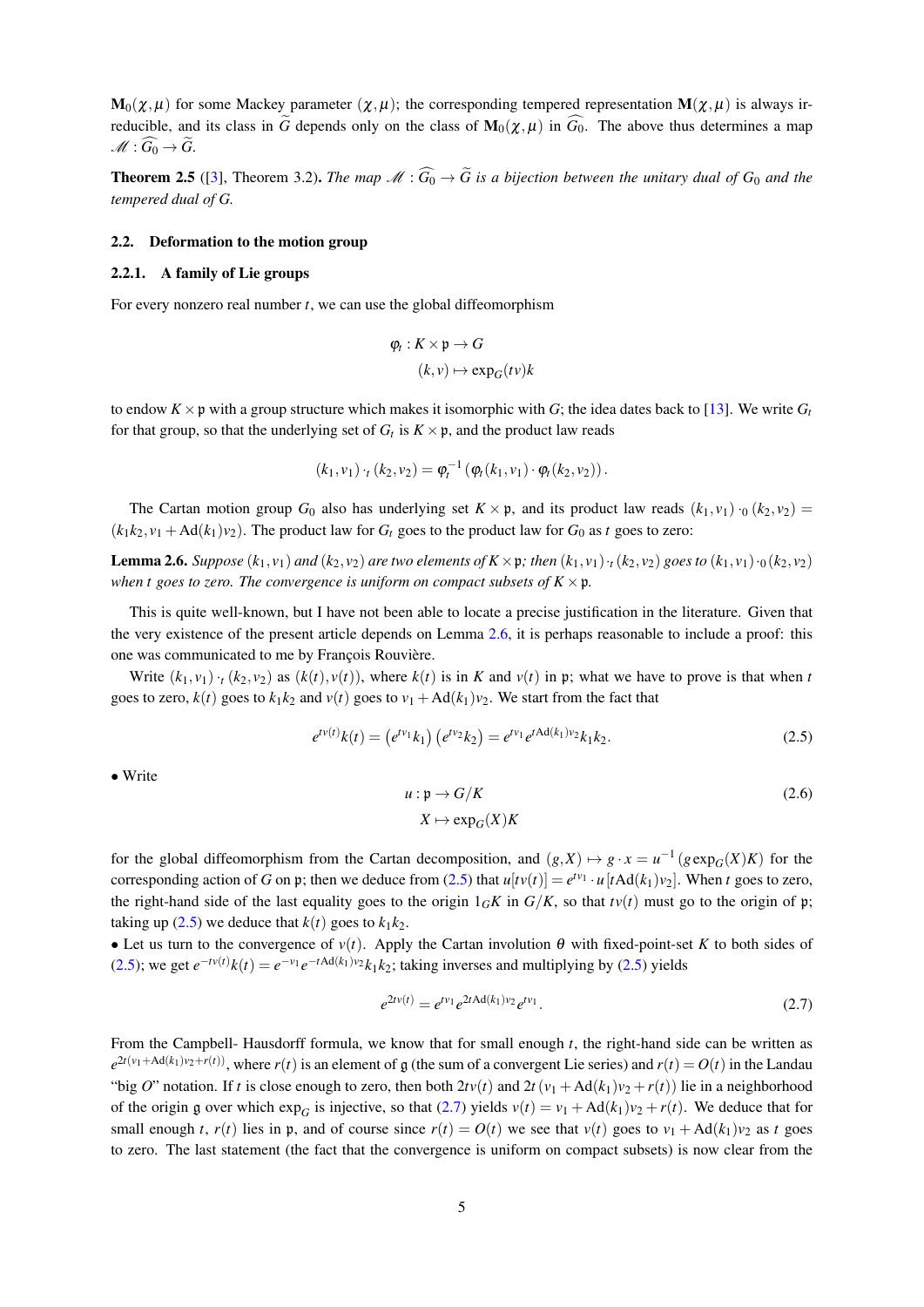

Figure 1 – This is a picture of (co)-adjoint orbits for G and  $G_t$  when G is  $SL(2,\mathbb{R})$ . The horizontal plane is the space p of trace-zero symmetric matrices, the vertical axis is the line  $\ell$  of antisymmetric matrices; the drawn manifolds are the G-adjoint orbit and the  $G_t$ -coadjoint orbit of the point on the vertical axis. It is tempting, but incorrect, to interpret the diffeomorphism  $u_t^{-1}$  from (2.8) as the vertical projection; however, the vertical projection can be recovered as  $u_t^{-1} \circ \tau$ , where  $\tau : x \mapsto \frac{\sinh(|x||_B)}{||x||_B}$ . Rotation  $\frac{\tau}{2}(x)$ . The map  $\tau$  accounts for the fact that the geodesics in  $(\mathfrak{p}, \eta_t)$  and  $(\mathfrak{p}, \eta_0)$  do not spread at the same speed.

existence of explicit formulae for  $r(t)$  and  $k(t)(k_1k_2)^{-1}$ .

 $\Box$ 

#### $2.2.2.$ A family of actions and metrics on p

In this section, we describe a family of actions and a family of metrics on  $\mathfrak p$ . We shall use them in §3 to describe the contraction process for *discrete series* and *spherical principal series* representations: these two cases will introduce us to the main ideas and lemmas to be used for the general case in sections 4 and 5.

Suppose t is a real number (we do not prohibit  $t = 0$  here). Then  $G_t$  acts on the symmetric space  $G_t/K$ ; because of the Cartan decomposition, the map

$$
u_t: \mathfrak{p} \stackrel{\text{exp}_{G_t}}{\longrightarrow} G_t \stackrel{\text{quotient}}{\longrightarrow} G_t/K
$$
 (2.8)

is a global diffeomorphism. This yields a transitive action of  $G_t$  on p: if  $\gamma$  is an element of  $G_t$ , we write the action of  $\gamma$  on  $\mathfrak p$  as  $x \mapsto \gamma \cdot t$ ,  $x \stackrel{\text{def}}{=} u_t^{-1}$  [mult<sub>Gt</sub> ( $\gamma$ , exp<sub>Gt</sub>(x)) K], where mult<sub>Gt</sub> :  $G_t \times G_t \to G_t$  is the group law for  $G_t$ .

The action of  $G_t$  on p induces a  $G_t$ -invariant riemannian metric on p: we choose a fixed K-invariant inner product B on p and write  $\eta_t$  for the (uniquely determined)  $G_t$ -invariant metric on p which coincides with B at the origin of p. The metric  $\eta_t$  has constant scalar curvature, equal to  $-t^2$ : thus  $(\mathfrak{p}, \eta_t)$  is negatively curved for every nonzero t, while  $(\mathfrak{p}, \eta_0)$  is Euclidean.

In the proof of Lemma 2.6, we also used the Cartan decomposition of G to define an action  $(g, x) \mapsto g \cdot x$  of G on p. Since each  $G_t$ ,  $t \neq 0$ , is obtained from G by a simple rescaling in the Cartan decomposition, there must be a simple relationship between actions and metrics we just defined on p. The precise relationship can be phrased using the isomorphism  $\varphi_t$ :  $G_t \to G$  from §2.2.1, and the dilation

$$
z_t : \mathfrak{p} \to \mathfrak{p}
$$

$$
x \mapsto x/t.
$$

**Lemma 2.7.** (i) For every x in p and g in G, we have  $\varphi_t^{-1}(g) \cdot_t z_t(x) = z_t(g \cdot x)$ . (ii) The metrics  $\eta_t$  and  $\eta_1$  are related through  $z_t^* \eta_t = t^{-2} \cdot \eta_1$ .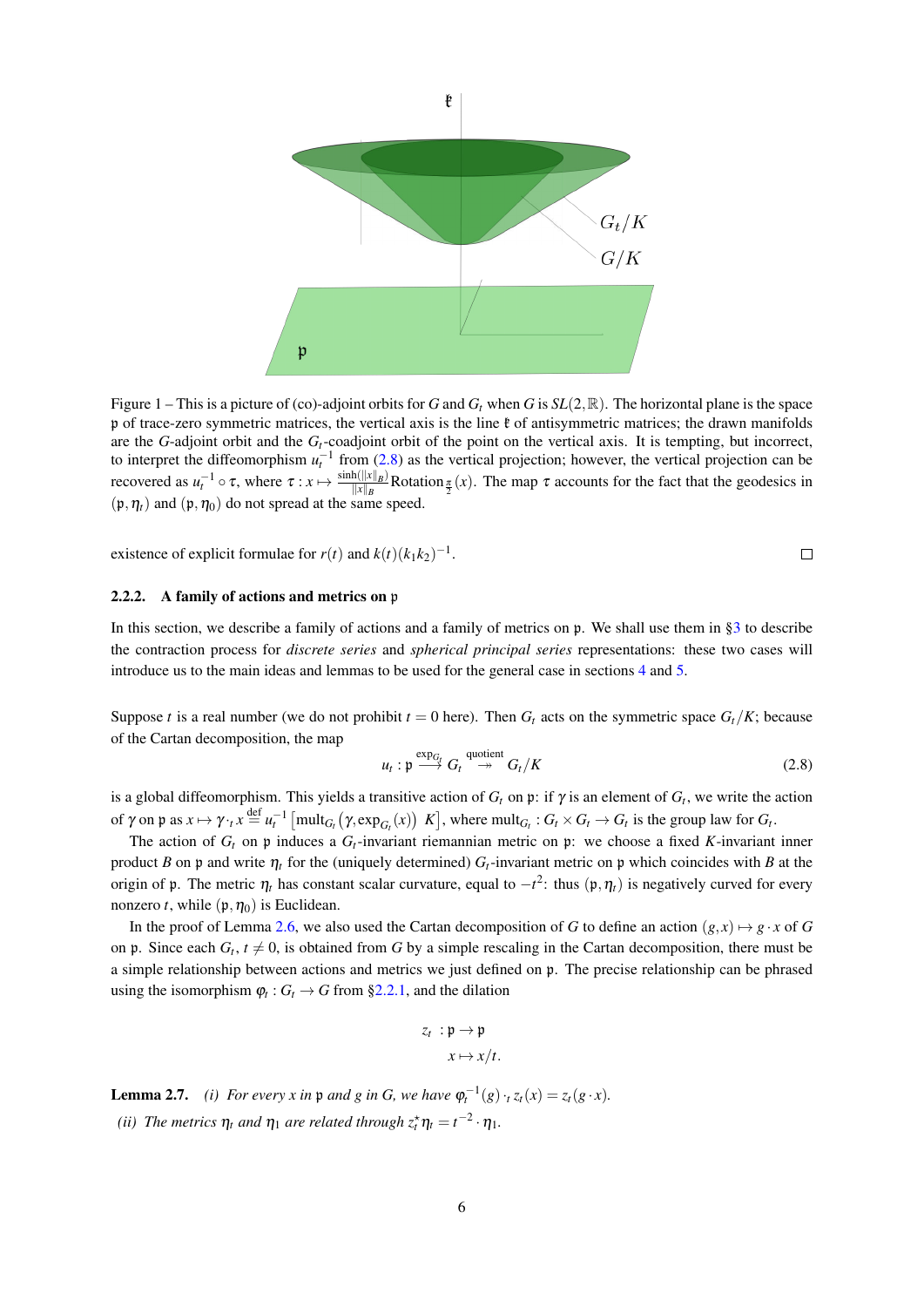*Proof.* Fix  $(g, x)$  in  $G \times \mathfrak{p}$  and observe the image of both sides of (i) by the diffeomorphism  $u_i$ : on the left-hand side,

$$
u_t(\varphi_t^{-1}(g) \cdot_t z_t(x)) = \varphi_t^{-1}(g) \exp_{G_t}(z_t x) K = \varphi_t^{-1}(g \exp_G(x)) K;
$$

on the right-hand side, we see from the definitions of the actions that

$$
u_t(z_t(g \cdot x)) = \exp_{G_t}[z_t(g \cdot x)]K = \varphi_t^{-1}(\exp_G(g \cdot x))K = \varphi_t^{-1}(g \exp_G(x))K.
$$

This proves (i). For (ii), we know from (i) that  $z_t^* \eta_t$  is a  $G_1$ -invariant metric on p. But so is  $\eta_1$ : since the derivative of  $z_t$  at zero is multiplication by  $t^{-1}$ , we know that  $z_t^* \eta_t$  and  $t^{-2} \cdot \eta_1$  coincide at zero, so they must be equal.  $\Box$ 

We now give a precise statement for the idea that as t goes to zero, the  $G_t$ -action on p "goes to" the natural action of  $G_0$  on p by rigid motions. Each  $G_t$ ,  $t \in \mathbb{R}$ , has underlying set  $K \times \mathfrak{p}$ , so the action is encoded by a map

$$
\mathscr{A}_t : (K \times \mathfrak{p}) \times \mathfrak{p} \to \mathfrak{p}
$$

$$
((k, v), x) \mapsto (k, v) \cdot_t x
$$

**Lemma 2.8.** For the topology of uniform convergence on compact subsets,  $\mathcal{A}_t$  goes to  $\mathcal{A}_0$  when t goes to zero.

*Proof.* For every  $((k, v), x)$  in  $(K \times \mathfrak{p}) \times \mathfrak{p}$  and t in  $\mathbb{R}$ , we first write

$$
(k,v)\cdot_t x = \left(\varphi_t^{-1}\left[\varphi_1(k,tv)\right]\right)\cdot_t x = \frac{1}{t}\left[\varphi_1(k,tv)\right]\cdot (tx)
$$
 by lemma 2.7(i)

What we need to prove is that this goes to  $v + Ad(k)x$  when t goes to zero. Apply the diffeomorphism u: we get

$$
u\left(\frac{1}{t}\varphi_1(k,tv)\cdot(tx)\right) = \exp_G\left(\frac{1}{t}u^{-1}\left[\varphi_1(k,tv)\exp_G(tx)K\right]\right)K
$$
  

$$
= \exp_G\left(\frac{1}{t}u^{-1}\left[\exp_G(tv)k\exp_G(tx)K\right]\right)K
$$
  

$$
= \exp_G\left(\frac{1}{t}u^{-1}\left[\exp_G(tv)\exp_G(t\text{Ad}(k)[x])K\right]\right)K.
$$

In the proof of Lemma 2.6, we saw that  $e^{t\nu}e^{t\text{Ad}(k)[x]}$  reads  $e^{t\beta(t)}\kappa(t)$ , where  $\kappa(t)$  lies in K and  $\beta(t)$  in p, with  $\beta(t) = v + \text{Ad}(k)[x] + r(t), r(t) \in \mathfrak{p}, r(t) = O(t)$ . We deduce that  $\exp_G(tv) \exp_G(t \text{Ad}(k)[x])K = \exp_G(t \beta(t))K =$  $u[t\beta(t)]$  and that

$$
u\left(\frac{1}{t}\varphi_1(k,tv)\cdot(tx)\right) = \exp_G\left(\frac{1}{t}\left[t\beta(t)\right]\right)K = u\left(v + \text{Ad}(k)[x] + r(t)\right)
$$

so  $\frac{1}{k}\varphi_1(k,tv)\cdot(tx)$  does go to  $v + \text{Ad}(k)x$  as t goes to zero. The fact that the convergence is uniform on compact subsets is immediate from Lemma 2.6.  $\Box$ 

### 2.3. Fréchet contractions and a program for §3-5

Suppose  $\pi$  is an irreducible representation of G and  $\pi_0 = \mathcal{M}^{-1}(\pi)$  is the corresponding representation of  $G_0$  in the Mackey-Higson bijection of  $\S2.1$ . We wish to give a meaning to the phrase: "associated to the deformation  $(G_t)_{t\in\mathbb{R}}$  is a continuous family  $(\pi_t)_{t\in\mathbb{R}}$  of representations, so that  $\pi_1 = \pi$  and  $\pi_t$  goes to  $\pi_0$  as t goes to zero". Of course a difficulty is that as t varies, the representations  $\pi_t$  usually will act on different spaces, and we need to choose an appropriate notion of "deformation of representations".

For every irreducible tempered representation  $\pi$  of G, we shall describe

- $\bullet$  a Fréchet space E.
- a family  $(V_t)_{t>0}$  of linear subspaces of **E**,  $(B)$

 $(A)$ 

- for each  $t > 0$ , an irreducible representation  $\pi_t : G_t \to \text{End}(V_t)$  acting on  $V_t$ ,  $(B')$
- a family  $(C_t)_{t>0}$  of endomorphisms of **E**, to be called the *contraction operators*,  $(C)$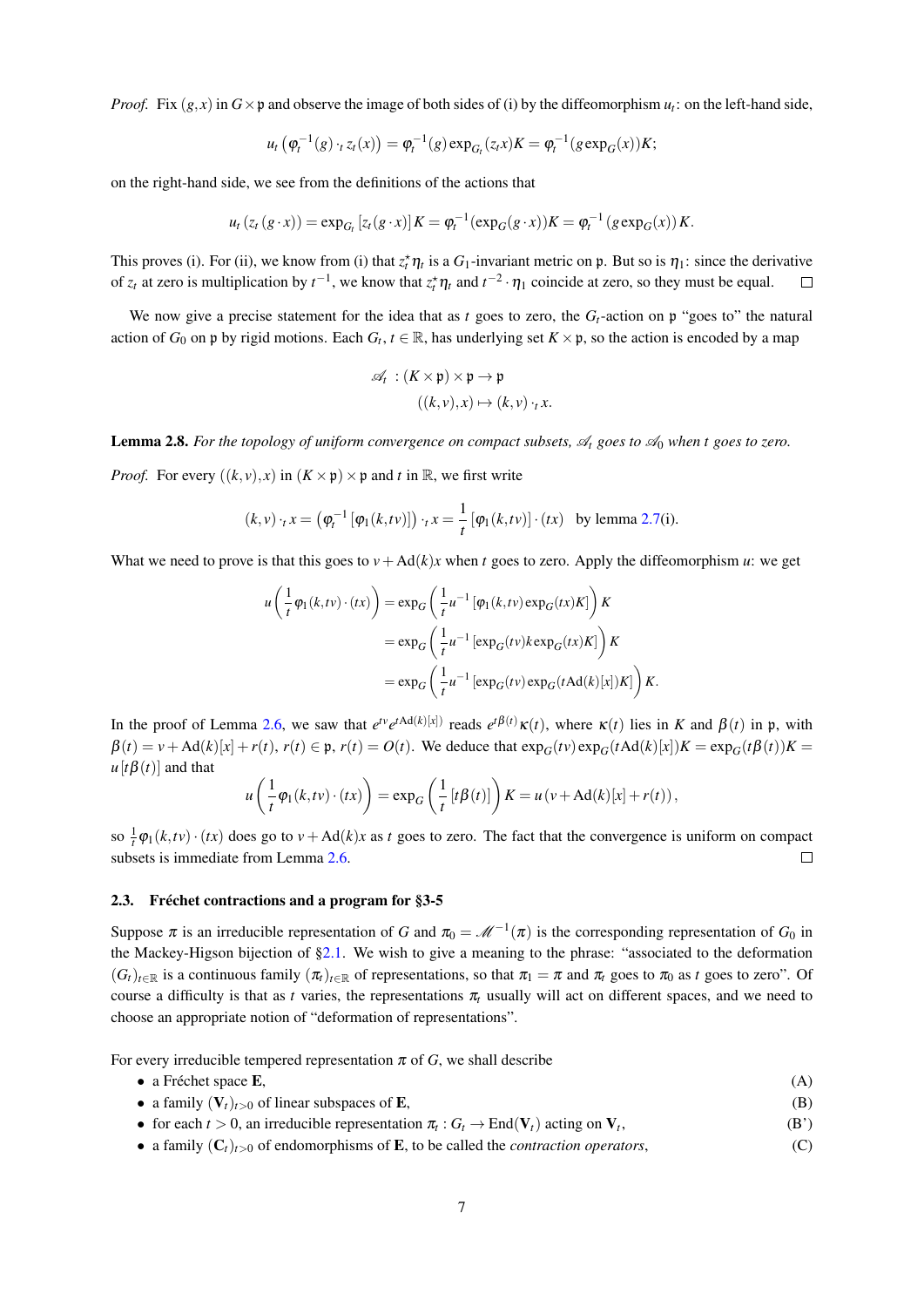with the following properties.

- For every f in **E** and every  $t > 0$ , write  $f_t$  for  $C_t$  f.
	- If f lies in  $V_1$ , then for every  $t > 0$ ,  $f_t$  lies in  $V_t$ ,  $(Vect1)$
	- For every f in **E**, there is a limit (in **E**) to  $f_t$  as t goes to zero.  $(Vect2)$

• Set 
$$
\mathbf{V}_0 = \left\{ \lim_{t \to 0} (f_t), \ f \in \mathbf{V}_1 \right\}.
$$

- Fix  $(k, v)$  in  $K \times \mathfrak{p}$ . Fix F in  $V_0$  and  $f \in V_1$  such that  $F = \lim_{t \to 0} (f_t)$ .  $(Op1)$ Then there is a limit to  $\pi_t(k, v) \cdot f_t$  as t goes to zero; the limit depends only on F.
- Write  $\pi_0(k, v)$  for the map from  $V_0$  to itself obtained from (Op1).  $(Op2)$ Then  $\pi_0(k, v)$  is linear for every  $(k, v)$  in  $K \times \mathfrak{p}$ ; the map  $\pi_0 : K \times \mathfrak{p} \to \text{End}(\mathbf{V}_0)$  defines a morphism from  $G_0$  to End( $V_0$ ). The  $G_0$ -representation  $(V_0, \pi_0)$  is unitary irreducible. Its equivalence class is that which corresponds to  $\pi$  in the Mackey-Higson bijection.

For each  $t > 0$ , our contraction operator  $C_t$  will be uniquely determined (up to a multiplicative constant) by a natural equivariance condition, together with Schur's lemma. To state the equivariance condition, we simplify the notation by identifying G with  $G_1$  through the isomorphism  $\varphi_1: G_1 \to G$  of §2.2, and  $\pi$  with the representation  $\pi_1 \circ \varphi_1^{-1}$  of G acting on  $V_1$ . Our requirement is most easily phrased in a special case:

If 
$$
\pi
$$
 has real infinitesimal character, we require that  $C_t$  intertwine  $\pi$  and  $\pi_t \circ \varphi_t^{-1}$ . (Nat<sub>RIC</sub>)

If  $\pi$  does not have real infinitesimal character, we require that  $C_t$  intertwine  $\pi_t \circ \varphi_t^{-1}$ , not quite with  $\pi$ , but with a representation obtained from  $\pi$  by renormalizing the imaginary part of the infinitesimal character. We bring in the renormalization map  $\mathcal{R}_G^{1/t}$ :  $\widetilde{G} \to \widetilde{G}$  of [3], §4: starting from an irreducible tempered representation of  $\pi$  of G, we use the Knapp-Zuckerman classification to write  $\pi$  as Ind $_{M_pA_pN_p}^G(\sigma \otimes e^{i\nu})$  where  $M_pA_pN_p$  is a cuspidal parabolic subgroup of G,  $\sigma$  is a discrete series or nondegenerate limit of discrete series of G, and v is an element of  $\alpha_p^*$ ; then we define  $\mathcal{R}_G^{1/t}(\pi)$  as the equivalence class of the irreducible representation Ind $_{M_pA_pN_p}^G(\sigma\otimes e^{i\frac{\gamma}{t}})$ .

For arbitrary 
$$
\pi
$$
, we require that  $C_t$  intertwine  $\mathcal{R}_G^{1/t}(\pi)$  and  $\pi_t \circ \varphi_t^{-1}$ . (Nat<sub>gen</sub>)

Of course we shall explain why the renormalization in ( $Nat_{gen}$ ) is natural: see Proposition 3.11, Remark 3.14 and Remark 3.20.

In §3-5 below, we will implement this program for every irreducible tempered representation of  $G$ .

When we will have succeeded in carrying it out for a representation  $\pi$ , we shall say that the quadruple  $(\mathbf{E}, (\mathbf{V}_t)_{t>0}, (\pi_t)_{t>0}, (\mathbf{C}_t)_{t>0})$  describes a Fréchet contraction of  $\pi$  onto  $\pi_0$ .

# 3. Examples of Fréchet contractions: the discrete series and the spherical principal series

We here illustrate the program outlined in  $\S 2.3$  by implementing it for two particular classes of irreducible tempered representations of  $G$ .

There are at least three good reasons for beginning with these extreme and opposite examples before turning to more general results in sections 4 and 5, even though the later results will imply those of this section:

- All of the most important ideas in  $\S 4$  and  $\S 5$  will appear in these two examples, but they will be easier to discern without the technicalities to be met later.
- In our two examples, the representations admit geometric realizations as spaces of functions (or sections of a finite-rank vector bundle) on  $\mathfrak p$ : the elementary results of §2.2.2 will make the proofs particularly simple.
- Most of the technical lemmas to be proven along the way will be used again in  $\S 4$  and  $\S 5$ .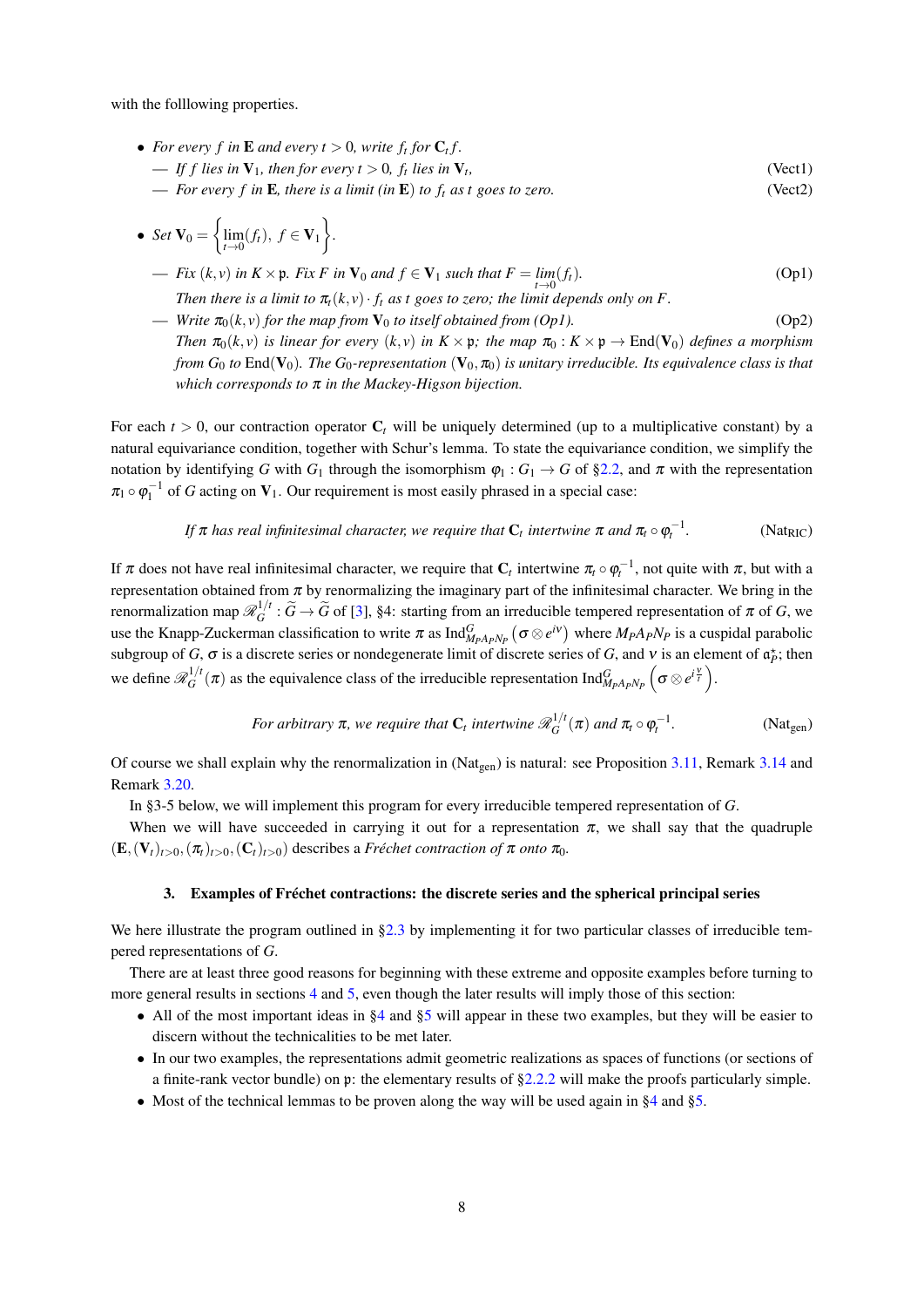#### $3.1.$ **Contraction of discrete series representations**

Throughout §3.1, we assume that G is a linear connected semisimple Lie group with finite center and that G and K have equal ranks, so that G has a nonempty discrete series. We fix a discrete series representation  $\pi$  of G and recall that the representation of  $G_0$  that corresponds to  $\pi$  in the Mackey-Higson bijection is the (unique) lowest K-type of  $\pi$ . We thus aim at describing a Fréchet contraction of  $\pi$  onto its lowest K-type  $\mu$ .

#### 3.1.1. Square-integrable solutions of the Dirac equation

We here recall results of Parthasarathy, Atiyah and Schmid [4, 31] which provide a geometrical realization for  $\pi$ .

Fix a maximal torus T in K. We will write  $\Lambda \subset i^{*}$  for the set of linear functionals that arise as the derivative of a unitary character of T,  $\Delta_c$  for the set of roots of  $({}^{\text{g}}C, {}^{\text{f}}C)$ , and  $\Delta$  for the set of roots of  $({}^{\text{g}}C, {}^{\text{f}}C)$ ; of course  $\Delta_c \subset \Delta$ . If  $\Delta^+$  is a system of positive roots for  $\Delta$ , we can consider the associated half-sum  $\rho$  of positive roots, write  $\rho_c$  for the half- sum of positive compact roots, and  $\rho_n$  for the half-sum of positive noncompact roots, so that  $\rho_c + \rho_n = \rho$ . We will denote the  $\Delta_c^+$ -highest weight of  $\mu$  by  $\vec{\mu}$ .

We now call in the spin double cover  $Spin(p)$  of the special orthogonal group  $SO(p)$  associated with the inner product B chosen in §2.2.2, and its spin representation S. Recall that the condition that G and K have equal ranks guarantees that dim( $G/K$ ) is an even integer, say 2q; the Spin(p)-module S has dimension 2<sup>q</sup> and splits into two irreducible  $2^{q-1}$ -dimensional Spin(p)-submodules  $S^+$  and  $S^-$ , with  $\rho_n$  a weight of  $S^+$  (for the action induced by the natural map from  $\mathfrak k$  to  $Spin(\mathfrak p)$ ).

Suppose  $V_{\mu\nu}$  is the carrier space for an irreducible  $\ell_{\mathbb{C}}$ -module with highest weight  $\mu^{\flat} = \vec{\mu} - \rho_n$ . Then we can consider the tensor product  $V_{\mu\nu} \otimes S^{\pm}$ , and although neither  $V_{\mu\nu}$  nor  $S^{\pm}$  need be a K-module if G is not simply connected, the action of  $\mathfrak{k}$  on  $V_{\mu\nu} \otimes S^{\pm}$  does lift to K (the half-integral  $\rho_n$ -shifts in the weights do compensate). So we can consider the equivariant bundle  $\mathscr{E} = G \otimes_K (V_{\mu^{\flat}} \otimes S)$  over  $G/K$ , and its sub-bundles  $\mathscr{E}^{\pm} = G \otimes_K (V_{\mu^{\flat}} \otimes S^{\pm}).$ 

Now, the G-invariant metric that  $G/K$  inherits from the Killing form of  $\mathfrak g$ , together with the built-in spin structure of  $\mathscr E$ , make it possible to define a first-order differential operator D acting on smooth sections of  $\mathscr E$ , the Dirac operator. We will need a few immediate consequences of its definition in the next subsection, so let us briefly spell it out, referring to  $[31]$  for details.

We need the Clifford multiplication map  $\mathbf{c} : \mathfrak{p}_{\mathbb{C}} \to \text{End}(S)$ . Whenever X is in p, the endomorphism  $\mathbf{c}(X)$  sends  $S^{\pm}$  to  $S^{\mp}$ ; in addition, the element X of g defines a left-invariant vector field on  $G/K$ , which yields a differential operator  $X^{\delta}$  acting (componentwise in the natural trivialization associated to the action of G on  $G/K$ ) on sections of  $\mathscr{E}$ . If  $(X_i)_{i=1..2q}$  is an orthonormal basis of  $\mathfrak{p}$ , then the Dirac operator reads

$$
Ds = \sum_{i=1}^{2q} \mathbf{c}(X_i) X_i^{\mathcal{E}} s \tag{3.1}
$$

for every section s of  $\mathscr E$ . It splits as  $D = D^+ + D^-$ , with  $D^{\pm}$  sending sections of  $\mathscr E^{\pm}$  to sections of  $\mathscr E^{\mp}$ .

Write H for the space of smooth, square integrable sections of  $\mathscr E$  which are annihilated by D. Since D is an essentially self-adjoint elliptic operator, **H** is a closed subspace of the Hilbert space of square-integrable sections of  $\mathscr E$ . Because D is G-invariant, **H** is invariant under the natural action of G on sections of  $\mathscr E$ .

Theorem 3.1 (Parthasarathy, Ativah & Schmid). The Hilbert space H carries an irreducible unitary representation of G, whose equivalence class is that of  $\pi = V_G(\mu)$ .

We must point out that Atiyah and Schmid's proof shows that the solutions to the Dirac equation that are gathered in H do not explore the whole fibers, but are actually sections of a sub-bundle of  $\mathscr E$  whose fiber, a K-module, is irreducible and of class  $\mu$ . Let W denote the isotypical K-submodule of  $V_{\mu\nu} \otimes S^+$  for the highest weight  $\vec{\mu}$  =  $\mu^{\flat} + \rho_n$ ; the K-module W is irreducible. Let W denote the equivariant bundle on  $G/K$  associated to W.

**Proposition 3.2 (Atiyah & Schmid).** If a section of  $\mathscr E$  is a square-integrable solution of the Dirac equation, then it is in fact a section of  $W$ .

Atiyah and Schmid comment on this result as follows: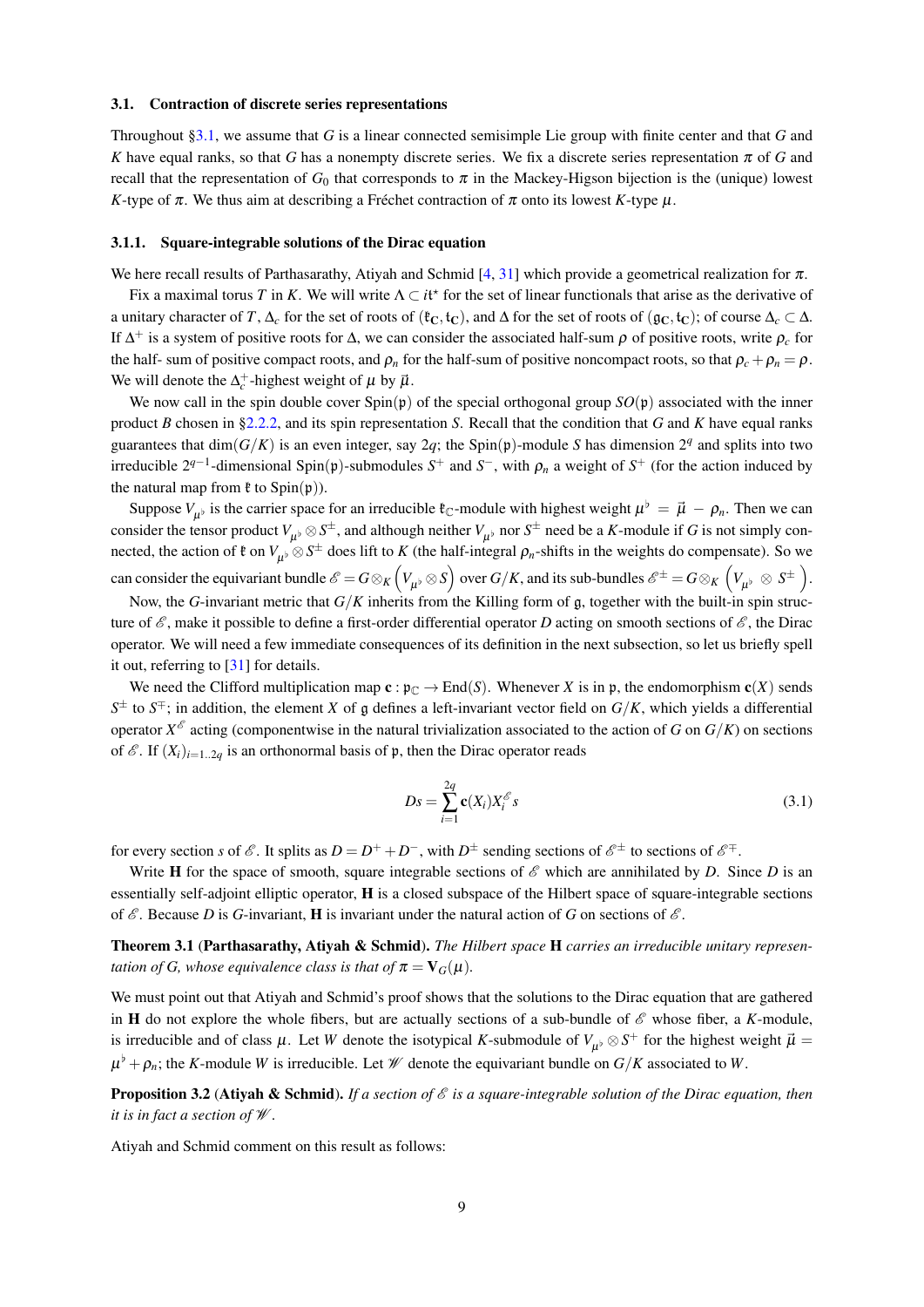We should remark that the arguments leading up to [the fact that the cokernel of the Dirac operator is zero] are really curvature estimates, in algebraic disguise. The curvature properties of the bundles and of the manifold G/K force all square-integrable, harmonic spinors to take values in a certain sub-bundle of  $[\mathscr{E}]$ , namely the one that corresponds to the K-submodule of highest weight  $[\mu^{\flat} + \rho_n]$  in  $[V_{\mu^{\flat}} \otimes S^+]$ .

# 3.1.2. Contraction to the lowest  $K$ -type

We are now in a position to observe how, for every real number  $t \neq 0$ , the above construction yields a  $G_t$ -invariant Dirac equation on  $\mathfrak{p}$ , and study the behaviour of solutions when the parameter  $t$  goes to zero.

Fix a real number t and bring in from §2.2.2 the diffeomorphism  $u_t$ :  $p \to G_t/K$ , the action of  $G_t$  and the metric  $\eta_t$  on p. Using the action of K on  $V_\mu \otimes S$ , we use the results of the previous subsection to build a  $G_t$ -equivariant spinor bundle  $\mathcal{E}_t$  over  $G_t/K$ . The vector bundle  $u_t^* \mathcal{E}_t$  over p can be trivialized using the  $G_t$ -action: this yields a vector bundle isomorphism, say  $T_t$ , between  $u_t^* \mathcal{E}_t$  and the trivial bundle  $\mathfrak{p} \times (V_{\mu} \otimes S)$ .

Using the metric  $\eta_t$  to build a  $G_t$ -equivariant Dirac operator acting on sections of  $u_t^* \mathcal{E}_t$ , and trivializing using  $T_t$ , we obtain a first-order differential operator  $D'_t$  acting on  $\mathbb{C}^\infty(\mathfrak{p}, V_u \otimes S)$ . Proposition 3.2 makes it tempting to build from  $D'_t$  a differential operator acting on

$$
\mathbf{E} = \mathbf{C}^{\infty}(\mathfrak{p}, W). \tag{A}
$$

We equip E with the usual Fréchet topology (see [38], Chapter 10: we shall spell out semi-norms defining the topology of  $E$  in the proof of Lemma 3.8). We then define the differential operator

$$
\Delta_t := \mathrm{Proj}_W \circ \left[ (D'_t)^2 \big|_{\mathbf{C}^\infty(\mathfrak{p}, W)} \right]
$$

where  $\text{Proj}_W$  is the (orthogonal) isotypical projection  $V_{\mu\nu} \otimes S \to W$ .

Applying the above construction for each t (including  $t = 0$ ), we obain a second-order  $G_0$ -invariant differential operator  $\Delta_0$  on the flat space  $(\mathfrak{p}, \eta_0)$ , as well as  $G_t$ -invariant differential operators  $\Delta_t, t \neq 0$ , for the negativelycurved spaces  $(\mathfrak{p}, \eta_t)$ . These operators do fit together:

**Lemma 3.3.** The family  $(\Delta_t)_{t\in[0,1]}$  of differential operators on **E** is weakly continuous: if f lies in **E**, then  $(\Delta_t f)_{t \in [0,1]}$  is a continuous path in **E**.

*Proof.* Fix an orthonormal basis  $(X_i)_{i=1..2q}$  of p as in (3.1) and use the 2q corresponding Cartesian coordinates on p; given (3.1), the operator  $D_t'|_{\mathbb{C}^\infty(\mathfrak{p},W)}$  reads

$$
D'_t\big|_{\mathbf{C}^\infty(\mathfrak{p},W)} = \sum_{i=1}^{2q} A^i_t \partial_i + K_t
$$

where  $A_t^i$ ,  $i = 1...2q$  and  $K_t$  are continuous maps from p to the space  $\mathscr{L}(W, V_{\mu^{\flat}} \otimes S)$  of linear maps  $W \to V_{\mu^{\flat}} \otimes S$ . Given the definitions of  $u_t$  and  $T_t$ , each of the vector fields  $(T_t \circ u_t)^* X_i^{\mathscr{E}_t}$  defines a continuous endomorphism of  $\mathscr{C}^{\infty}(\mathfrak{p}\times\mathbb{R})$  when this space is equipped with its usual Fréchet topology; given (3.1) we deduce that multiplication by  $(x,t) \mapsto A_t^i(x)$  and  $(x,t) \mapsto K_t(x)$  define continuous endomorphisms of  $\mathscr{C}^{\infty}(\mathfrak{p} \times \mathbb{R})$ ; Lemma 3.3 follows.  $\Box$ 

We know from the previous subsection that the  $L^2$  kernel of  $\Delta_t$ ,  $t > 0$ , carries "the" discrete series representation of  $G_t$  with lowest K-type  $\mu$ . For every  $t > 0$ , we set

$$
\mathbf{V}_t = \left\{ f \in \mathbf{C}^{\infty}(\mathfrak{p}, W) \mid \Delta_t f = 0 \quad \text{and} \quad f \in \mathbf{L}^2(\eta_t, W) \right\}.
$$
 (B)

and call in the action of  $G_t$  on  $\mathbf{E} = \mathbf{C}^{\infty}(\mathfrak{p}, W)$  induced by the action  $\cdot_t$  on p (of §2.2.2) and the action  $\mu$  of K on W: if  $(k, v)$  is an element of  $K \times \mathfrak{p}$  – interpreted as an element  $\gamma$  of  $G_t$  – and f is an element of **E**, we set

$$
\pi_t(k,\nu)f: x \mapsto \mu(k) \cdot f(\gamma^{-1} \cdot_t x) \tag{3.2}
$$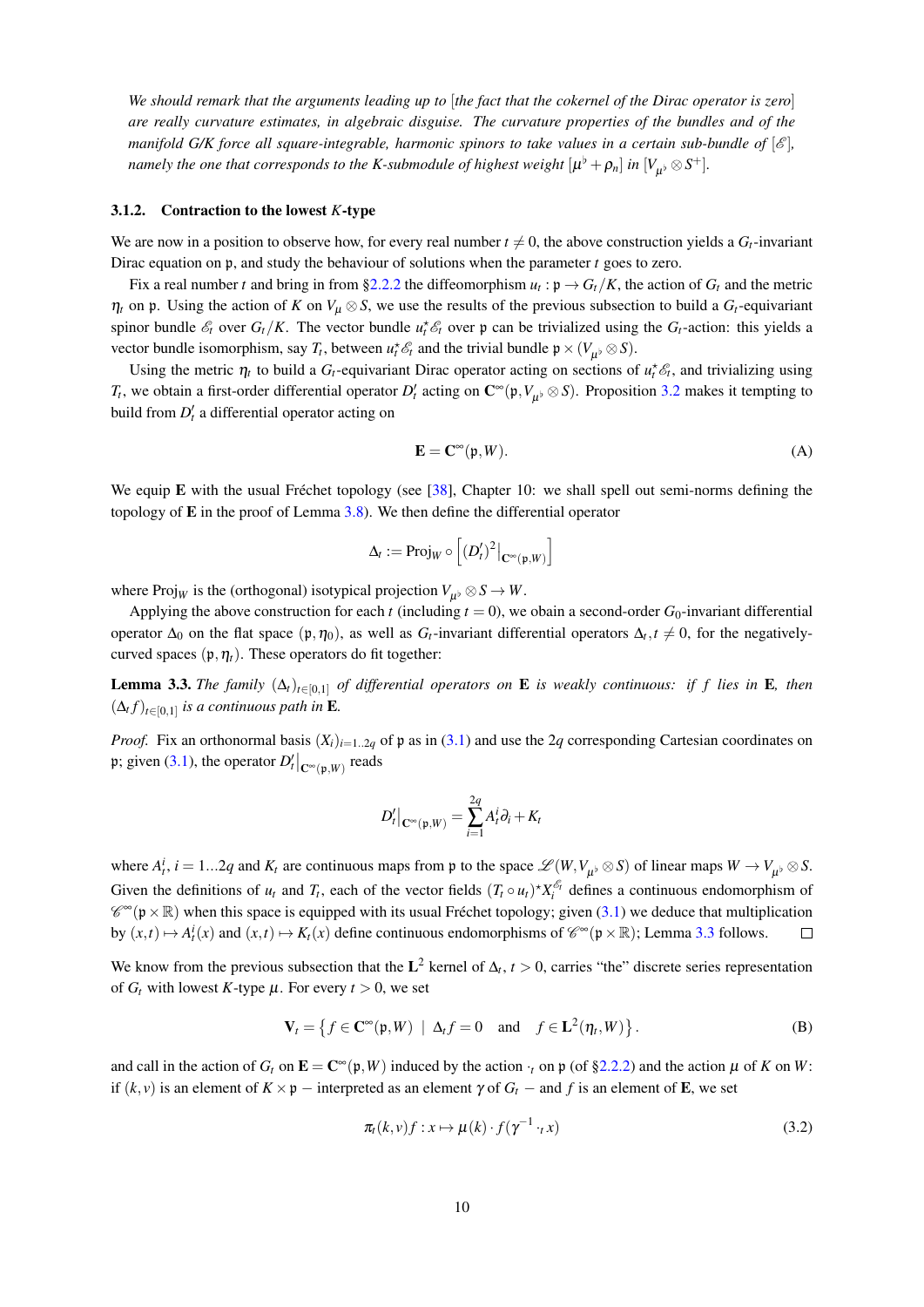where the inverse for  $\gamma$  is taken in  $G_t$ . From the  $G_t$ -invariance of  $\Delta_t$  (and the fact that  $D'_t$  and its square have the same  $L^2$  kernel) we know that

> The subspace  $V_t$  of **E** is  $\pi_t$ -stable; the representation  $(V_t, \pi_t)$  of  $G_t$  is irreducible. It is a discrete series representation of  $G_t$  with lowest K-type  $\mu$ .  $(B')$

Recall from Lemma 2.7 that the dilation

$$
z_t\;:\;x\mapsto \frac{x}{t}
$$

intertwines the actions of G and  $G_t$  on p. We can use  $z_t$  to transform functions on p, setting

$$
\mathbf{C}_t f := x \mapsto f(t \cdot x) \tag{C}
$$

for every f in E. As a consequence of Lemma 2.7(ii) and the definition of the Dirac operator in  $(3.1)$ , we get

$$
\mathbf{C}_t^{-1} \Delta_t \mathbf{C}_t = t^4 \cdot \Delta_1.
$$

Together with the fact that  $C_t f$  is square-integrable with respect to  $\eta_t$  as soon as f is square-integrable with respect to  $\eta_1$ , this means that

If f lies in 
$$
V_1
$$
, then for each  $t > 0$ , the map  $C_t f$  lies in  $V_t$ . (Vect1)

We remark that our contraction operators  $(C_t)_{t>0}$  satisfy the naturality property (Nat<sub>RIC</sub>) of §2.3, and are (almost) uniquely determined by that constraint:

# **Lemma 3.4.** *Fix*  $t > 0$ .

- (i) The contraction operator  $C_t$  intertwines the representations  $(V_1, \pi_1 \circ \varphi_1)$  and  $(V_t, \pi_t \circ \varphi_t)$  of G.
- (ii) Our contraction operator  $C_t$  is the only map from  $V_1$  to  $V_t$  that satisfies (i) and preserves the value of functions at zero, in that  $(C_t f)(0) = f(0)$  for every f in **E**.

Part (i) is immediate from Lemma 2.7, and part (ii) from the irreducibility of  $\pi_1$  and  $\pi_t$  and Schur's lemma.  $\Box$ 

It should be mentioned that the idea of using of a change of variable as an intertwining operator for contractions of representations is not new; see for example  $[34]$ .

Let us turn to the convergence of the contraction process. Fix an f in  $V_1$ , and set  $f_i = C_i f$  for each  $t > 0$ . We first make the trivial but crucial observation that in the usual Fréchet topology on E,

> When t goes to zero,  $f_t$  goes to the constant function on p with value  $f(0) \in W$ .  $(Vect2)$

In our current setting, more can be said. We know that  $V_1$  splits as a direct sum according to the decomposition of  $(\pi_1)_{|K}$  into K-types, so that we can write f as a Fourier series

$$
f = \sum_{\lambda \in \widehat{K}} f_{\lambda}
$$

where, for each  $\lambda$  in  $\hat{K}$ ,  $f_{\lambda}$  belongs to a finite-dimensional subspace  $V_1^{\lambda}$  of  $V_1$  on which  $(\pi_1)|_K$  restricts as a direct sum of copies of  $\lambda$ . Of course a parallel decomposition holds for  $V_t$ ,  $t \neq 0$ , and  $f_t$ , too, has a Fourier series

$$
f_t = \sum_{\lambda \in \widehat{K}} f_{t,\lambda}.
$$

For every  $\lambda$  in  $\hat{K}$ , the dimension of the  $\lambda$ -isotypical subspace  $V^t_{\lambda}$  is independent of t, and the support of the above Fourier series does not depend on  $t$ .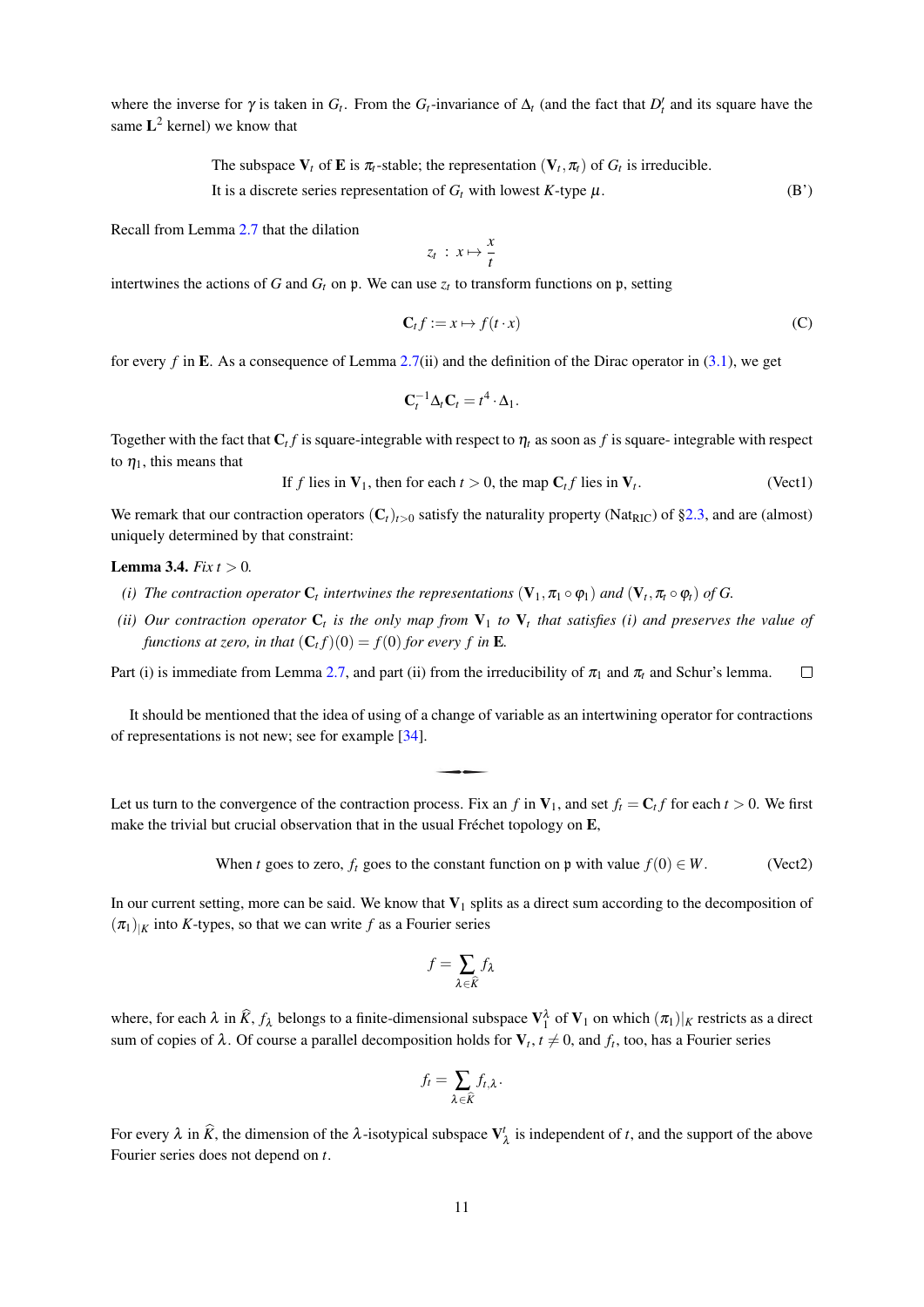**Lemma 3.5.** The Fourier component  $f_{t,\lambda}$  is none other than  $C_t f_{\lambda}$ .

*Proof.* For each  $\lambda \in \hat{K}$ , we define an endomorphism  $P_{\lambda}$  of  $\mathbb{C}^{\infty}(\mathfrak{p},W)$ , as follows:

For all 
$$
f
$$
 in  $\mathbb{C}^{\infty}(\mathfrak{p}, W)$ ,  $P_{\lambda}(f)$  is the map  $\left[x \mapsto \int_{K} \xi_{\lambda}^{*}(k) \mu(k) \cdot f(\text{Ad}(k^{-1})x) dk\right]$ 

where  $\xi_{\lambda}$  is the global character of  $\lambda$  – a continuous function from K to  $\mathbb{C}$  – and the star is complex conjugation. Now, if f is an element of  $V_t$ , we can view K as a subgroup of  $G_t$ : since the action of K on p induced from the  $G_t$ -action  $\cdot_t$  is none other than the adjoint action, the formula for  $P_\lambda f$  is exactly that which defines the isotypical projection from  $V_t$  to  $V_t^{\lambda}$ . From Lemma 3.4, we deduce that  $P_{\lambda}$  commutes with  $C_t$ .  $\Box$ 

**Lemma 3.6.** If  $\lambda \in \hat{K}$  is different from the lowest K-type  $\mu$ , then  $f_{\lambda}(0) = 0$ .

*Proof.* The origin of  $\mathfrak p$  is a fixed point for the action of K on  $\mathfrak p$ ; so

$$
f_{\lambda}(0) = (P_{\lambda}f)(0) = \int_{K} \xi_{\lambda}^{*}(k) \mu(k) \cdot f(0)dk.
$$
 (3.3)

Recall that  $f(0)$  is in W, which is an irreducible K-module of class  $\mu$ : now, (3.3) is the formula for the orthogonal projection of  $f(0)$  onto the isotypical component of W corresponding to  $\lambda \in \hat{K}$ : this is zero whenever  $\lambda \neq \mu$ .

Lemmas 3.5 and 3.6, together with property (Vect2) above, prove that each Fourier component of  $f$  goes to zero as the contraction is performed, except for that which corresponds to the lowest K-type. We can thus refine (Vect1)-(Vect2) into the following statement. Set

 $V_0 = \{$  constant functions on p with values in W  $\}.$ 

# Proposition 3.7.

- (i) For every  $f \in \mathbf{E}$ , there is a limit  $f_0$  to  $\mathbf{C}_t f$  as t goes to zero (the convergence is for the topology of  $\mathbf{E}$ ).
- (ii) The limit  $f_0$  is the element of  $\mathbf{V}_0$  with value  $f(0)$ .
- (iii) Suppose f is in  $V_1$ ; write  $f_{min}$  for the orthogonal projection of f onto the isotypical subspace  $V_1^{\mu}$  of  $V_1$  for the lowest K-type  $\mu$ . Then  $C_t(f - f_{min})$  goes to zero as t goes to zero.
- (iv) The correspondence  $f \to f_0$  induces a K-equivariant isomorphism between  $V_1^{\mu}$  and  $V_0$ .

We now observe the asymptotic behavior of the operators  $\pi_t(k, v)$ , when  $(k, v)$  is a fixed element of  $K \times \mathfrak{p}$  – interpreted for each t as an element of  $G_t$ . Fix an element f of  $V_1$  and consider the associated family  $(f_t)_{t>0}$ . To study  $\pi_t(k, v) f_t$ , remark that

$$
\pi_t(k, v)f_t = \pi_t(k, v)(f_t - f_0) + \pi_t(k, v)f_0,
$$
\n(3.4)

and insert the following observation:

**Lemma 3.8.** Fix  $(k, y)$  in  $K \times \mathfrak{p}$ . The topology of **E** can be defined by a distance with respect to which each of the  $\pi_t(k, v)$ ,  $t \in [0, 1]$ , is 1- Lipschitz.

*Proof.* Whenever  $A \subset \mathfrak{p}$  is compact, the subset  $\Pi(A) = \{(k, v) \cdot A \mid t \in [0, 1]\}$  is compact too (see Lemma 2.8). So there is an increasing family  $(A_n)_{n \in \mathbb{N}}$  of compact subsets of p such that  $\Pi(A_n) \subset A_{n+1}$  for each n and  $\bigcup_{n \in \mathbb{N}} A_n = \mathfrak{p}$ . For each  $(n, K)$  in  $\mathbb{N}^2$  and  $f$  in **E**, set  $||f||_{n,K} = \sup_{|\alpha|_1 \le K} \sup_{x \in A_n} ||\partial^{\alpha} f(x)||_W$ , where  $\alpha \in \mathbb{N}^K$  are multi-indices and  $|\cdot|_1$  is the  $\ell^1$  height function on  $\mathbb{N}^K$ . For all  $f_1, f_2$  in **E**, we h associated topology is that of **E** is  $d(f, f') = \sum_{n} \frac{||f - f'||_{n,K}}{2^{n+K}(1 + ||f - f'||_{n,K})}$ ; the distance  $d/2$  has the desired property.  $\Box$ 

Taking up (3.4), we can deduce that  $\pi_t(k, v)(f_t - f_0)$  goes to zero as t goes to zero from the fact that  $f_t - f_0$  does and  $\pi_t(k, v)$  does not increase the distance of Lemma 3.8. As for the second term  $\pi_t(k, v) f_0$  in (3.4), it is equal to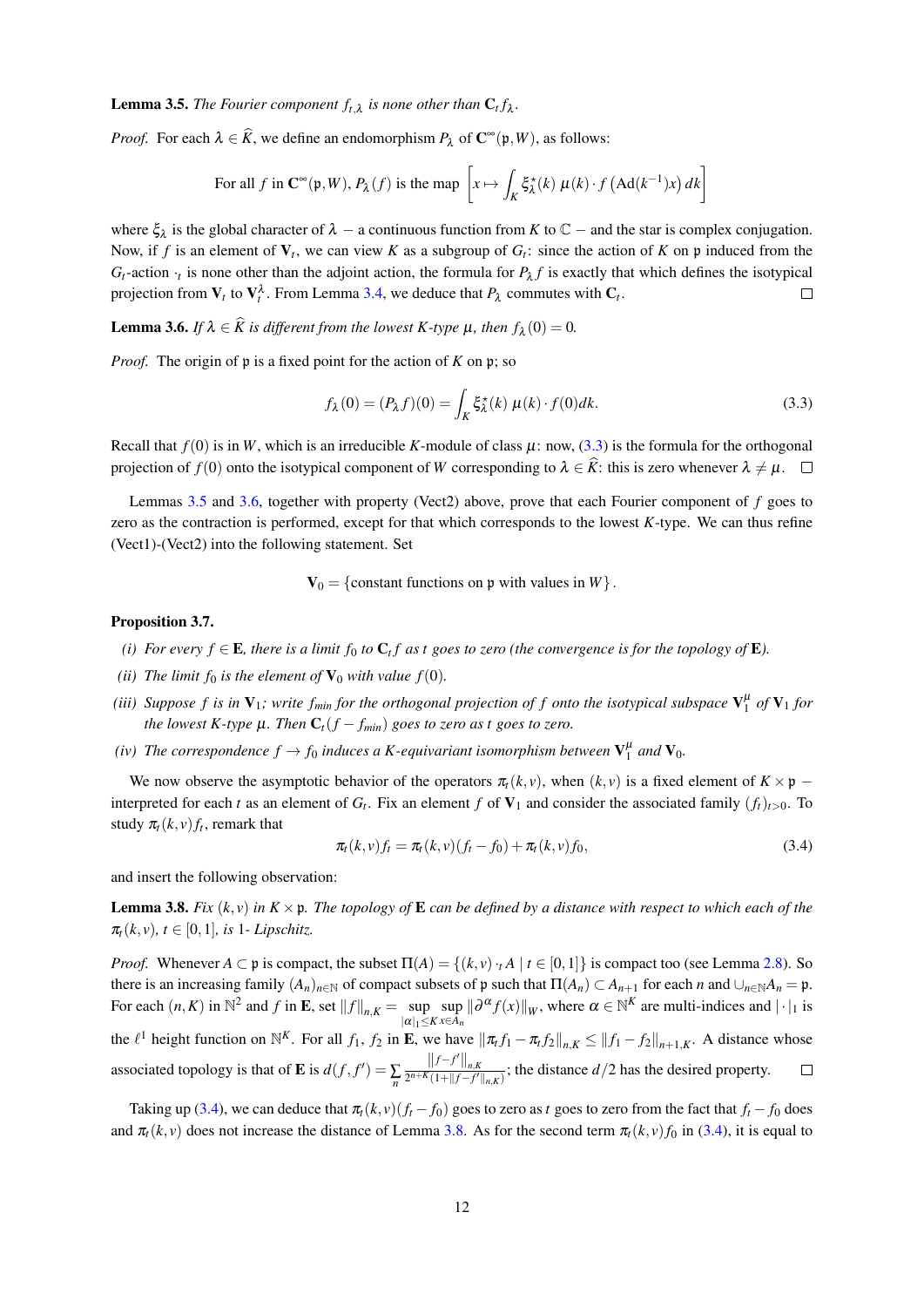$\mu(k) f_0$  independently of t. In conclusion:

$$
\pi_t(k, v) \cdot f_t \quad \text{goes to} \quad \mu(k) \cdot f_0 \quad \text{as } t \text{ goes to zero.} \tag{Op1}
$$

Since property (Op2) of §2.3 is immediate when we set  $\pi_0(k, y) = u(k)$ , we have proved:

**Theorem 3.9.** The quadruple  $(E, (V_t)_{t>0}, (\pi_t)_{t>0}, (C_t)_{t>0})$  describes a contraction from the discrete representation  $\pi$  to its lowest K-type  $\mu$ .

We close our discussion of the discrete series with a side remark. It may seem annoying, in view of Lemma 3.3, to find that the space  $V_t$  of  $L^2$ -solutions to the  $G_t$ -invariant Dirac equation  $\Delta_t f = 0$  should converge in such a natural way as indicated by Theorem 3.9 to the  $G_0$ -module  $V_0$ , but to note that  $V_0$  is not the  $L^2$  kernel of  $\Delta_0$ , since that kernel is zero. A simple way to diminish the annoyance is to consider *extended kernels*, setting, for each t in  $\mathbb R$ (including  $t = 0$ ),

$$
\tilde{\mathbf{V}}_t = \{ f \in \mathbf{C}^\infty(\mathfrak{p}, W) \mid \Delta_t f = 0 \text{ and there is a constant } c \in W \text{ such that } f + c \in \mathbf{L}^2(\eta_t, W) \}
$$

Because the riemannian metric  $\eta_t$  has infinite volume, when f is in  $\tilde{V}_t$ , there can be only one constant c such that  $f + c$  is square-integrable.

**Lemma 3.10.** (i) For  $t \neq 0$ , the extended kernel  $\tilde{\mathbf{V}}_t$  is none other than the  $\mathbf{L}^2$  kernel  $\mathbf{V}_t$ .

(ii) For  $t = 0$ , the extended kernel  $H_0$  is the space of constant W-valued functions on p.

*Proof.* Let us come back to  $G/K$  and the Dirac operator D defined in §3.1.1. Parthasarathy [31] expresses  $D^2$  in terms of the Casimir operator  $\Omega$  acting on sections of  $\mathscr{E}$ : there is a scalar  $\sigma$  such that

$$
D^2:=D^-D^+=-\Omega+\sigma.
$$

Suppose a G-invariant trivialization of  $\mathscr E$  is chosen, so that  $D^2$  is viewed as acting on functions from  $G/K$  to  $V_{\mu\nu}\otimes S$ , and suppose  $D^2g=0$ , where g reads  $f+C$  with  $f\in L^2(G/K,V_{\mu\nu}\otimes S)$  and C a constant in  $V_{\mu\nu}\otimes S$ . Then

$$
\Omega f = \sigma f + \sigma C. \tag{3.5}
$$

What we need to show is that this can only happen if C is zero. To that end, we use Helgason's Fourier transform for functions on  $G/K$  (see [17], Chapter 3; we shall meet Helgason's analogue of plane waves in §3.2.2). The Fourier transform of a smooth function with compact support on  $G/K$  is a function on  $\mathfrak{a}^* \times K/M$ ; the transform defines a linear isometry **F** between  $L^2(G/K)$  and  $L^2(\mathfrak{a}^* \times K/M)$  for a suitable measure on  $\mathfrak{a}^* \times K/M$ . There is a notion of tempered distributions on  $G/K$  and  $\mathfrak{a}^* \times K/M$ ; when f is a smooth and square-integrable function, both f and  $\Omega f$  are tempered distributions. The equality  $\Omega f = \sigma f + \sigma C$  therefore is turned into an equality of tempered distributions on  $\mathfrak{a}^* \times K/M$ :

$$
\mathbf{F}(\Omega f) - \sigma \mathbf{F}(f) = \sigma C \delta_{(0,1M)}
$$

where  $\delta_{(0,1M)}$  is the Dirac distribution at the point  $(0,1M)$ . Given the transformation properties of **F** with respect to the G-invariant differential operators,  $F(\Omega f)$  is actually the product of  $F(f)$  – an element of  $L^2(\mathfrak{a}^* \times K/M)$  – with a smooth function on  $\alpha^*$ . Thus, if f is a smooth, square-integrable solution of (3.5), then  $\sigma C\delta_0$  is the product of an element in  $L^2(\mathfrak{a}^* \times K/M)$  with a smooth function on the same space. That can only happen if C is zero.  $\square$ 

## 3.2. On the principal series and generic spherical representations

In this section, we consider the representations associated with Mackey parameters of the form  $\delta = (\chi, \mu)$  where  $\chi$ is a *regular* element of  $\mathfrak{a}^*$ . The corresponding representations of G are (minimal) principal series representations, and several existing results can be understood as giving flesh to Mackey's analogy at the level of carrier spaces.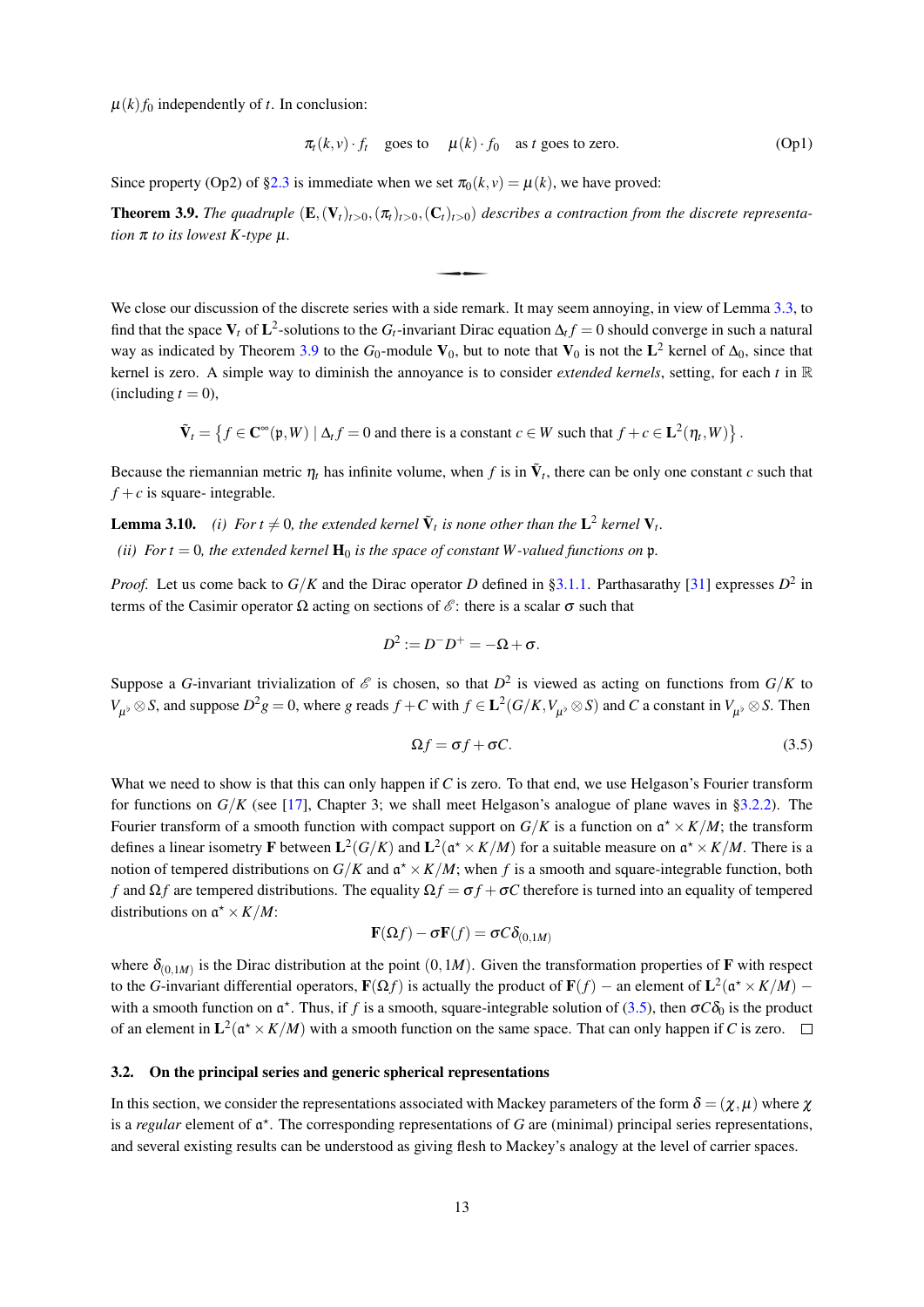There are several very well-known function spaces carrying a representation of G with class  $M(\delta)$  – see for instance §VII.1. in [25]. We will use two of these standard realizations: in the first, the functions are defined on  $K/M$  (where  $M = Z_K(\mathfrak{a})$  is the compact group of Remark 2.4), which has the same meaning in G and  $G_0$ ; in the second, to be considered here only when  $\mu$  is trivial, the functions are defined on  $G/K$ , or equivalently on p, and the geometrical setting in  $\S2.2.2$  will prove helpful.

#### 3.2.1. A contraction of (minimal) principal series representations in the compact picture

We first assume  $\delta = (\chi, \mu)$  to be an *arbitrary* Mackey parameter and recall the "compact picture" realization for the G-representation  $\mathbf{M}(\delta)$  from (2.4).

To simplify the notation, we write  $P = MAN$  for the cuspidal parabolic subgroup  $P_{\chi}$  to be induced from. Suppose  $V_{\sigma}$  is the carrier space for a tempered irreducible M-module of class  $\sigma = V_M(\mu)$ . Fix an M-invariant inner product on  $V_{\sigma}$ , and consider

$$
\mathbf{H}_{\sigma}^{\text{comp}} = \{ f \in \mathbf{L}^{2}(K; V_{\sigma}) / f(km) = \sigma(m)^{-1} f(k), \forall (k, m) \in K \times M \}.
$$
 (3.6)

To endow  $H_{\sigma}^{comp}$  with a G-action, we call in the Iwasawa projections  $\kappa$ , **m**, **a**,  $\nu$  sending an element of G to the unique quadruple

$$
(\kappa(g), \mathbf{m}(g), \mathbf{a}(g), \mathbf{v}(g)) \in K \times \exp_G(\mathfrak{m} \cap \mathfrak{p}) \times \mathfrak{a} \times N \quad \text{such that}
$$
  
 
$$
g = \kappa(g)\mathbf{m}(g)\exp_G(\mathbf{a}(g))\mathbf{v}(g).
$$
 (3.7)

We recall that if P is minimal, the map **m** is trivial. For every g in G, an endomorphism of  $H_{\sigma}^{comp}$  is defined by setting

$$
\pi_{\chi,\mu}^{\text{comp}}(g) = f \mapsto \left[ k \mapsto e^{\langle -i\chi - \rho, \ \mathbf{a}(g^{-1}k) \rangle} \sigma(\mathbf{m}(g^{-1}k))^{-1} f\left(\kappa(g^{-1}k)\right) \right]
$$
(3.8)

where  $\rho$  is the half-sum of those roots of  $(g, \mathfrak{a})$  that are positive in the ordering used to define N. The Hilbert space  $(3.6)$  does not depend on  $\chi$ , but the G-action  $(3.8)$  does.

We now assume that  $\chi$  is a *regular* element of  $\mathfrak{a}^*$ , so that  $P_{\chi}$  is a *minimal* parabolic subgroup of G, and describe a Fréchet contraction of  $\pi = M(\chi, \mu)$  onto  $M_0(\chi, \mu)$ .

Recall from Remark 2.4 that in the decomposition  $P_{\chi} = M_{\chi} A_{\chi} N_{\chi}$ , the subgroup  $M_{\chi} = M = Z_K(\mathfrak{a})$  is contained in K, and that  $A_{\chi} = A$ .

Fix  $t > 0$ ,  $\lambda$  in  $\mathfrak{a}^*$  and  $\sigma$  in M. Then we can view  $(\lambda, \sigma)$  as a Mackey parameter for  $G_t$  and run through the constructions of §2.1 for  $G_t$ : this leads to defining a parabolic subgroup  $P_{\lambda,t} = M_t A_t N_t$  of  $G_t$ , with  $M_t = M$ , and to considering the principal series representation  $\pi_{\lambda,\sigma}^{t,\text{comp}}$  of  $G_t$  acting on

$$
H_{\sigma}^{comp} \quad from (3.6)
$$

via

$$
\pi_{\lambda,\sigma}^{t,\text{comp}}(\gamma):f\mapsto\left[k\mapsto\exp\left\langle-i\lambda-\rho_{t},\mathbf{a}_{t}(\gamma^{-1}k)\right\rangle f\left(\kappa_{t}(\gamma^{-1}k)\right)\right]
$$
(3.9)

where  $\rho_t$  is the half-sum of positive roots for  $(q_t, a)$  associated with the ordering used to define  $N_t$ , and  $\kappa_t : G_t \to K$ ,  $\mathbf{a}_t: G_t \to \mathfrak{a}$  are the Iwasawa projections.

At this point, given our Mackey parameter  $(\chi, \mu)$ , it may seem natural to fix an element  $(k, v)$  in  $K \times \mathfrak{p}$ , view it as an element of  $G_t$  for each t and try to study the convergence of  $\pi_{\chi,\mu}^{t,\text{comp}}(k, v)$  from (3.9) as t goes to zero. We shall pursue this, but we must point out that this idea surreptitiously brings in the renormalization of continuous parameters from property (Nat<sub>gen</sub>) in §2.3. To see why, define a representation of G as the composition

$$
\pi^{t,\mathrm{comp}}_{\chi,\mu}(\gamma) \circ \varphi_t^{-1} \; : \; G \xrightarrow{\varphi_t^{-1}} G_t \xrightarrow{\pi^{t,\mathrm{comp}}_{\chi,\mu}} \mathrm{End}(\mathbf{H}_{\sigma}^{\mathrm{comp}}).
$$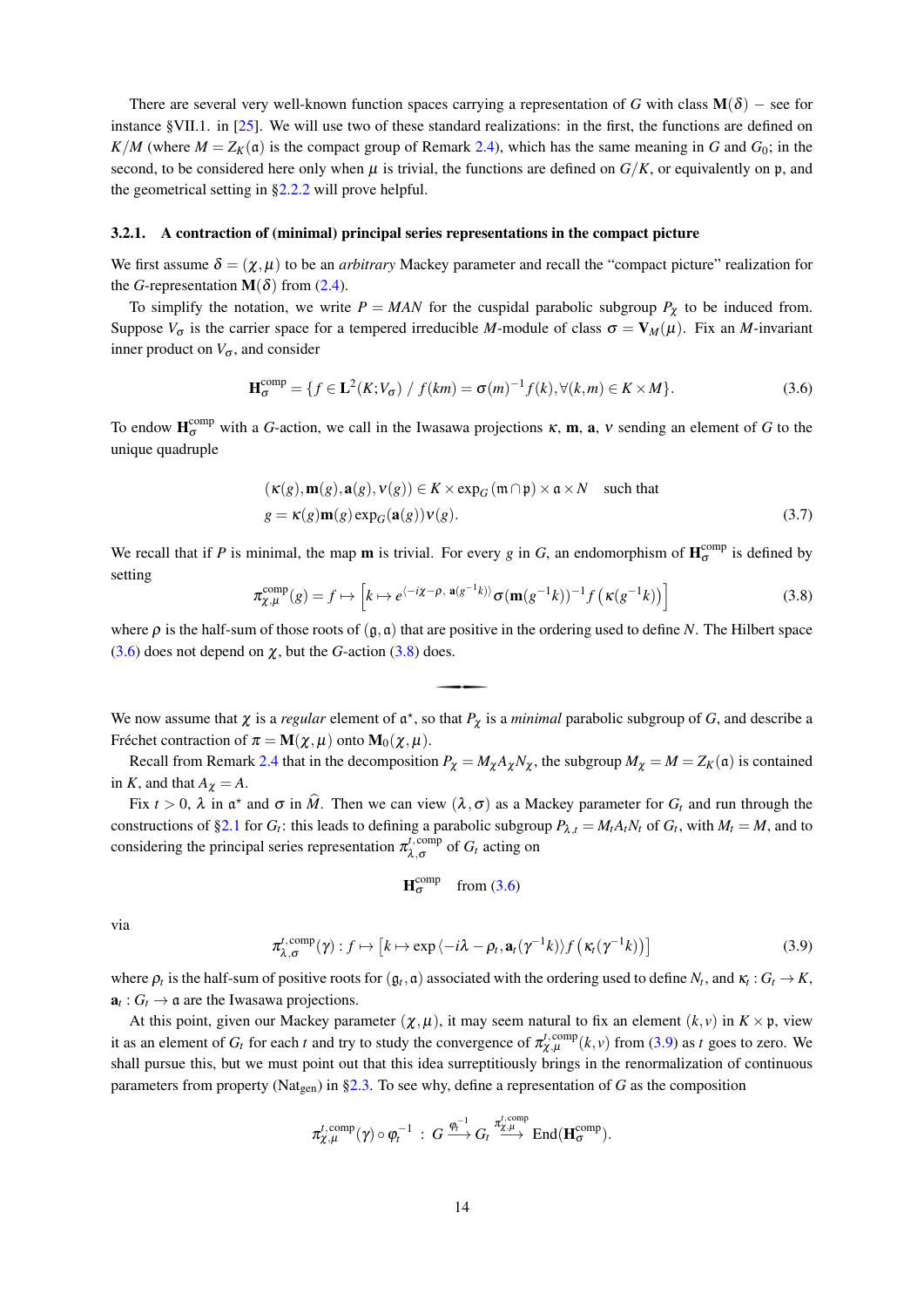**Proposition 3.11.** For each  $t > 0$ ,  $\pi_{\chi,\mu}^{t,\text{comp}}(\gamma) \circ \varphi_t^{-1}$  is equal to  $\pi_{\chi/t,\mu}^{\text{comp}}$ 

To prove Proposition 3.11, we only have to understand what happens to the half-sum of positive roots when we go from G to  $G_t$ , and to make the relationship between the Iwasawa decompositions in both groups clear. Here are statements that apply to any parabolic subgroup.

**Lemma 3.12.** Suppose  $P = MAN$  is an arbitrary parabolic subgroup of G with A contained in  $exp_G(\mathfrak{p})$ . If  $\alpha \in \mathfrak{a}^{\star}$ is a root of  $(\mathfrak{g}, \mathfrak{a})$ , then t $\alpha$  is a root of  $(\mathfrak{g}_t, \mathfrak{a})$ .

*Proof.* When  $\alpha$  is a root of  $(g, \mathfrak{a})$ , there is a nonzero  $X \in \mathfrak{g}$  such that  $[X, H] = \alpha(H)X$  for each  $H \in \mathfrak{a}$ . Split X as  $X_e + X_h$ , with  $X_e \in \mathfrak{k}$  and  $X_h \in \mathfrak{p}$ , according to the Cartan decomposition. Then

$$
[X_e, H] - \alpha(H)X_h = -([X_h, H] - \alpha(H)X_e).
$$
\n(3.10)

The left-hand side of  $(3.10)$  is in p and the right-hand side is in  $\ell$ , so both are zero.

Now, the group morphism  $\varphi_t: G_t \to G$  from §2.2 induces a Lie algebra isomorphism  $\varphi_t: \mathfrak{g}_t \to \mathfrak{g}$ . The isomorphism  $\phi_t^{-1}$  sends X to  $X^t = X_e + \frac{1}{t}X_h \in \mathfrak{g}_t$ , and for each  $H \in \mathfrak{a}$ ,

$$
\left[X^t, H\right]_{\mathfrak{g}_t} = \left[X_e, H\right]_{\mathfrak{g}_t} + \frac{1}{t}\left[X_h, H\right]_{\mathfrak{g}_t} = \left[X_e, H\right]_{\mathfrak{g}} + t\left[X_h, H\right]_{\mathfrak{g}}
$$
\n(3.11)

(for the last equality, recall that if U, V are in g, the bracket  $[U,V]_{\mathfrak{g}_t}$  is defined as  $\phi_t^{-1}[\phi_t U, \phi_t V]_{\mathfrak{g}_t}$ , so that  $[U,V]_{\mathfrak{g}_t}$  $[U,V]_{\mathfrak{g}}$  when U lies in  $\mathfrak{k}$  and V lies in  $\mathfrak{p}$ , whereas  $[U,V]_{\mathfrak{g}_t} = t^2[U,V]_{\mathfrak{g}}$  when they both lie in  $\mathfrak{p}$ ).

The right-hand side of (3.11) is  $\alpha(H)X_h + t \cdot \alpha(H)X_e = t \cdot \alpha(H)X^t$ , so  $X^t$  is in the  $(\mathfrak{g}_t, \mathfrak{a})$  root space for  $t \cdot \alpha$ , whence Lemma 3.12.  $\Box$ 

The proof shows that the root space for t $\alpha$  is the image of  $\mathfrak{g}_{\alpha}$  under  $\phi_t^{-1}$ ; we spell out an immediate consequence. **Lemma 3.13.** Suppose  $P = MAN$  is a parabolic subgroup of G. Then  $P_t := \varphi_t^{-1}(P)$  is a parabolic subgroup of  $G_t$ , with Iwasawa decomposition  $M_t A_t N_t = (\varphi_t^{-1} M) A (\varphi_t^{-1} N)$ . The Isawawa projections for G and  $G_t$  are related as follows: for every  $g$  in  $G$ ,

$$
\kappa_t(\varphi_t^{-1}g) = \kappa(g);
$$
  
\n
$$
\mathbf{m}_t(\varphi_t^{-1}g) = \mathbf{m}(g);
$$
  
\n
$$
\mathbf{a}_t(\varphi_t^{-1}g) = \frac{\mathbf{a}(g)}{t}.
$$

We now return to the proof of Proposition 3.11, assuming again that  $\chi$  is regular. Inspecting the definitions of §2.1, we know from Lemma 3.13 that the parabolic subgroup  $P_{\gamma,t}$  of  $G_t$  used in (3.9) is  $\varphi_t^{-1}(P_\gamma) = MA\varphi_t^{-1}(N_\gamma)$ . From Lemma 3.12 we know that  $\rho_t$  in (3.9) is  $t\rho$ . We can now conclude that for every g in G,

$$
\pi_{\chi,\mu}^{t,\text{comp}}(\varphi_t^{-1}(g)) = f \mapsto \left[ k \mapsto \exp \langle -i\frac{\chi}{t} - \rho, t \cdot \mathbf{a}_t (\varphi_t^{-1} \left[ g^{-1} k \right] ) \rangle f \left( \kappa_t (\varphi_t^{-1} \left[ g^{-1} k \right] ) \right) \right]
$$
\n
$$
= f \mapsto \left[ k \mapsto \exp \langle -i\frac{\chi}{t} - \rho, \mathbf{a}(g^{-1} k) \rangle f \left( \kappa(g^{-1} k) \right) \right] \quad \text{(using Lemma 3.13)}
$$
\n
$$
= \pi_{\frac{\chi}{\chi},\mu}^{\text{comp}}(g).
$$

This concludes the proof of Proposition 3.11.

*Remark* 3.14. There is an implicit choice behind the interpretation of  $(\chi, \mu)$  as a Mackey datum for  $G_t$  which leads to Proposition 3.11. In the present context, we have  $A_t = A_1$  for all  $t > 0$ ; as one referee pointed out, our way of viewing  $e^{i\chi}$  as a character of  $A_t$  amounts to using the identification between the Pontryagin duals  $\hat{A}_t$  and  $\hat{A}$  induced by the identity map  $\alpha_t \to \alpha$ . There are other ways to identify  $\hat{A}_t$  and  $\hat{A}$ ; but they do not lead to the convergence theorems to be proven below. The renormalization of continuous parameters in property ( $\text{Nat}_{\text{gen}}$ ) of §2.3 reflects the identification.

 $\Box$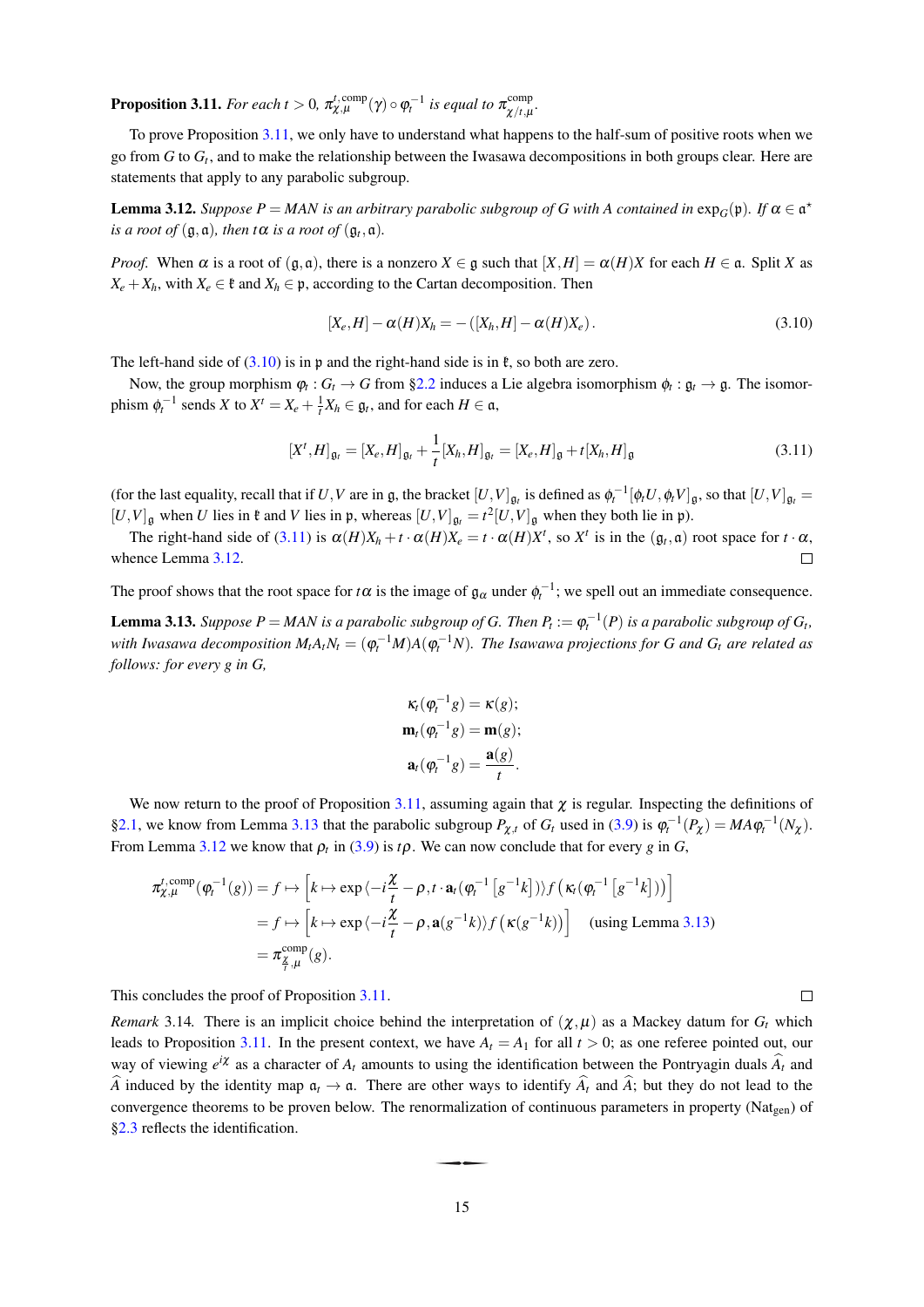With Proposition 3.11 and its proof in hand, discussing the contraction from G to  $G_0$  becomes particularly simple. Set

$$
\mathbf{E} = \mathbf{H}_{\sigma}^{\text{comp}} \quad \text{from (3.6)} \tag{A}
$$

and for every  $t > 0$ ,

$$
\mathbf{V}_t = \mathbf{E} \tag{B}
$$

$$
\pi_t = \pi_{\chi,\mu}^{t,comp} \quad \text{from (3.9)} \tag{B'}
$$

$$
C_t = id_E. \tag{C}
$$

Fix  $(k, v)$  in  $K \times p$ . For every  $t > 0$ , the endomorphism  $\pi<sub>t</sub>(k, v)$  of **E** is an operator for a principal series representation of G with continuous parameter  $\frac{\chi}{l}$ ; but as t goes to zero it gets closer and closer to an operator for the representation of  $G_0$  with Mackey parameter  $(\chi, \mu)$ :

**Proposition 3.15.** Fix  $(k, v)$  in  $K \times \mathfrak{p}$  and f in **E**. There is is a limit to  $\pi_t(k, v)$  f as t goes to zero, given by the map  $\pi_0(k, v) f$  in (2.3). The convergence holds both in  $\mathbf{L}^2(K, V_u)$  and in the sense of uniform convergence in  $\mathbf{C}(K, V_u)$ .

Recall that when k is in K and v in  $\mathfrak{p}$ .

the element 
$$
\exp_{G_t}(v)k
$$
 of  $G_t$  is just  $(k, v)$  in the underlying set  $K \times \mathfrak{p}$ . (3.12)

As a consequence, we can rewrite  $(3.9)$  as

$$
\pi_{\chi,\mu}^{t,\text{comp}}(k,v) = f \mapsto \left[ u \mapsto \exp \left\langle -i\chi - t\rho, \mathbf{a}_t \left( \left(k^{-1} \cdot_t \exp_{G_t}(-v) \cdot_t u \right) \right) \right\rangle f \left( \kappa_t \left( k^{-1} \exp_{G_t}(-v) u \right) \right) \right]
$$

where the symbols  $\cdot$ , indicate products in  $G_t$ . On the other hand, the operator  $\pi_0(k, v)$  from §2.1 reads

$$
\pi_0(k,\nu) = f \mapsto \left[ u \mapsto \exp \langle i\chi, \mathrm{Ad}(u^{-1})v \rangle f\left( k^{-1}u \right) \right].
$$

To make the two look more similar, notice that

$$
\begin{split} \left[\pi_{\chi,\mu}^{t,\text{comp}}(k,\nu)f\right](u) &= e^{\langle -i\chi - t\rho,\ \mathbf{a}_t\left((k^{-1}u)\cdot\mathrm{exp}_{G_t}(-\mathrm{Ad}(u^{-1})\nu)\right) \rangle} f\left(\kappa_t(k^{-1}u\mathrm{exp}_{G_t}(-\mathrm{Ad}(u^{-1})\nu)\right) \\ &= e^{\langle -i\chi - t\rho,\ \mathbf{a}_t\left(\mathrm{exp}_{G_t}(-\mathrm{Ad}(u^{-1})\nu)\right) \rangle} f\left((k^{-1}u)\cdot\kappa_t(\mathrm{exp}_{G_t}(-\mathrm{Ad}(u^{-1})\nu)\right) \right). \end{split}
$$

We just need to see how the Iwasawa projection parts behave as t goes to zero. Let us introduce, for every  $t > 0$ , the Iwasawa maps

$$
\mathfrak{K}_t: \mathfrak{p} \to K \qquad \text{and} \qquad \mathfrak{I}_t: \mathfrak{p} \to \mathfrak{a} \qquad (3.13)
$$
\n
$$
v \mapsto \kappa_t \left( \exp_{G_t}(v) \right)
$$

The Iwasawa projection  $\mathfrak{I}_t : \mathfrak{p} \to \mathfrak{a}$  is nonlinear, but as t goes to zero it gets closer and closer to a linear projection:

**Lemma 3.16.** As  $t$  goes to zero,

- $\Im_t$  admits as a limit (in the sense of uniform convergence on compact subsets of p of every derivative) the orthogonal projection from  $\mathfrak p$  to  $\mathfrak a$ ,
- $\mathfrak{K}_t$  tends to the constant function on p with value  $\mathbf{1}_K$ .

*Proof.* • We check that  $\mathfrak{I}_t$  is none other than  $v \mapsto \frac{1}{t}\mathfrak{I}(tv)$ , where  $\mathfrak{I}: \mathfrak{p} \to \mathfrak{a}$  is the projection attached to G. Since  $\varphi_t$  is a group morphism from  $G_t$  to G, the definition of group exponentials does imply that  $\exp_G(tv) = \exp_G(d\varphi_t(1)v)$  $\varphi_t(\exp_{G_t} v)$ . Let us write  $\exp_{G_t} v = ke^{J_t(v)} n_t$  with  $k \in K$  and  $n_t \in N_t$ , then  $\varphi_t(\exp_{G_t} v) = ke^{tJ_t(v)} n$ , where  $n = \varphi_t(n_t)$ lies in  $N$ . So we know that

$$
\exp_G(tv) = ke^{t\mathfrak{I}_t(v)}n\tag{3.14}
$$

and thus that  $\mathfrak{I}(tv) = t \mathfrak{I}_t(v)$ , as announced.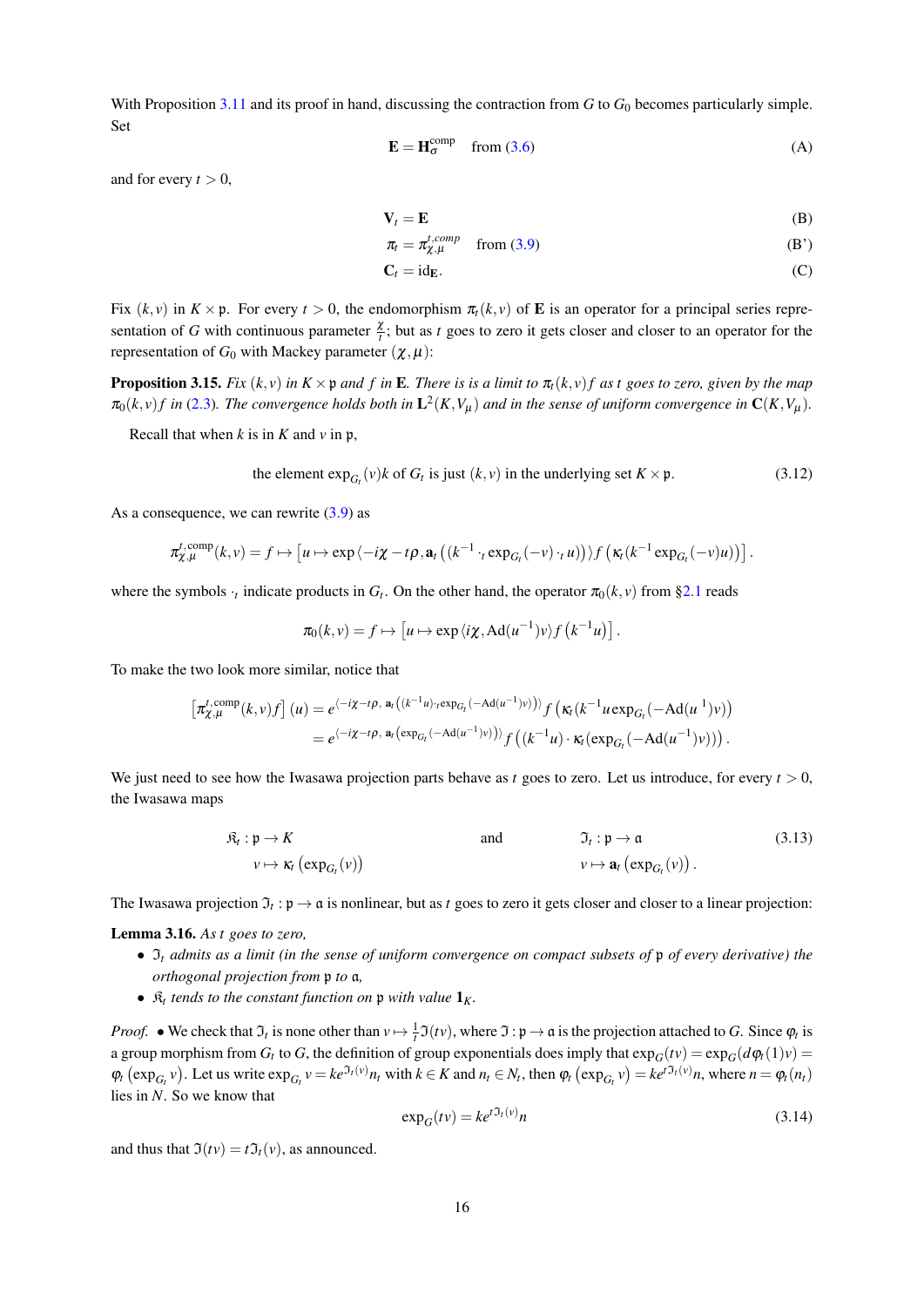But then as t goes to zero, the limit of  $\mathfrak{I}_t(v)$  is the value at v of the derivative  $d\mathfrak{I}(0)$ . This does yield the orthogonal projection of  $\nu$  on  $\alpha$ : although the Iwasawa decomposition of  $\alpha$  is not an orthogonal direct sum because if and n are not orthogonal to each other, they are both orthogonal to a with respect to the Killing form of g, so the direct sum  $\mathfrak{k} \oplus \mathfrak{n}$  is the orthogonal of  $\mathfrak{a}$ .

• As for  $\mathfrak{K}_t$ , from (3.14) we see that  $\mathfrak{K}_t(v) = \mathfrak{K}_t(exp_{G_t}v) = \kappa(exp_G(tv))$ , and this does go to the identity uniformly on compact subsets as  $t$  goes to zero.  $\Box$ 

# Both parts of Proposition 3.15 follow immediately.

*Remark* 3.17. Proposition 3.15 can be viewed as a reformulation of Theorem 1 in Dooley and Rice [13]. Our reason for including it here is that in our treatment of the general case in  $\S$ 5, we will take up the strategy of the proof and use the lemmas here proven. The interplay with Helgason's waves (in the next subsection) may also throw some light on the phenomenon, for instance on the necessity of renormalizing continuous parameters.

# 3.2.2. A contraction of generic spherical representations using Helgason's waves

Helgason's waves and picture for the spherical principal series. We first recall how the compact picture of the previous subsection is related to the usual "induced picture", for which the Hilbert space is

$$
\mathbf{H}_{\delta}^{\text{ind}} = \left\{ f : G \to V_{\sigma} \mid f(gme^{H}n) = e^{\langle -i\chi - \rho, H \rangle} \sigma(m)^{-1} f(g) \text{ for all } (g, me^{H}n) \in G \times P \right\},\tag{3.15}
$$

the inner product is the L<sup>2</sup> scalar product between restrictions to K, and the G-action is given by  $\pi_{\delta}^{\text{ind}}(g)f$  $[x \mapsto f(g^{-1}x)]$  for  $(g, f)$  in  $G \times \mathbf{H}_{\delta}^{\text{ind}}$ . Because of the *P*-equivariance condition in (3.15), every element of  $\mathbf{H}_{\delta}^{\text{ind}}$  is completely determined by its restriction to K, so restriction to K induces an isometry (say  $\mathcal{I}$ ) between  $\mathbf{H}_{\delta}^{\text{ind}}$  and  $\mathbf{H}_{\sigma}^{\text{comp}}$ . The definition of  $\pi_{\chi,\mu}^{\text{comp}}$  in (3.8) is just what is needed to make  $\mathscr I$  an intertwining operator.

We now consider a Mackey parameter  $\delta = (\chi, \mu)$  and assume that

- $\chi$  is regular and lies in  $\alpha^*$ , so that  $K_{\chi}$  is equal to  $M = Z_K(\mathfrak{a})$ ;
- $\bullet$   $\mu$  is the trivial representation of M.

There is then a distinguished element in  $H_{\sigma}^{comp}$ : the constant function on K with value one. Under the isometry  $\mathcal{I}$ , it corresponds to the function

$$
\bar{e}_{\gamma,1} = ke^H n \mapsto e^{\langle -i\chi - \rho, H \rangle}
$$

in  $\mathbf{H}_{\delta}^{\text{ind}}$ ; this in turn defines a function on  $G/K$  if we set  $\tilde{e}_{\chi,1}(gK) = \bar{e}_{\chi,1}(g^{-1})$ , and a function on p if we set  $e_{\lambda,1}(v) = \tilde{e}_{\chi,1}(\exp_G(v)K)$ . Figure 2 shows a plot of  $e_{\lambda,1}$  when G is  $SL(2,\mathbb{R})$ .



Figure 2 – Plot of the real part of the Helgason wave  $e_{30,1}$ . We used the mapping from  $\mathbb{R}^2$  to the unit disk provided by the Cartan decomposition, and the explicit formulae availiable on the unit disk; see [16], chapter 0. The x- and  $v$ - range is [-1.5, 1.5] (this region is chosen so that the modulus varies clearly but within a displayable range, and the choice of  $\lambda$  is to have enough waviness in the region).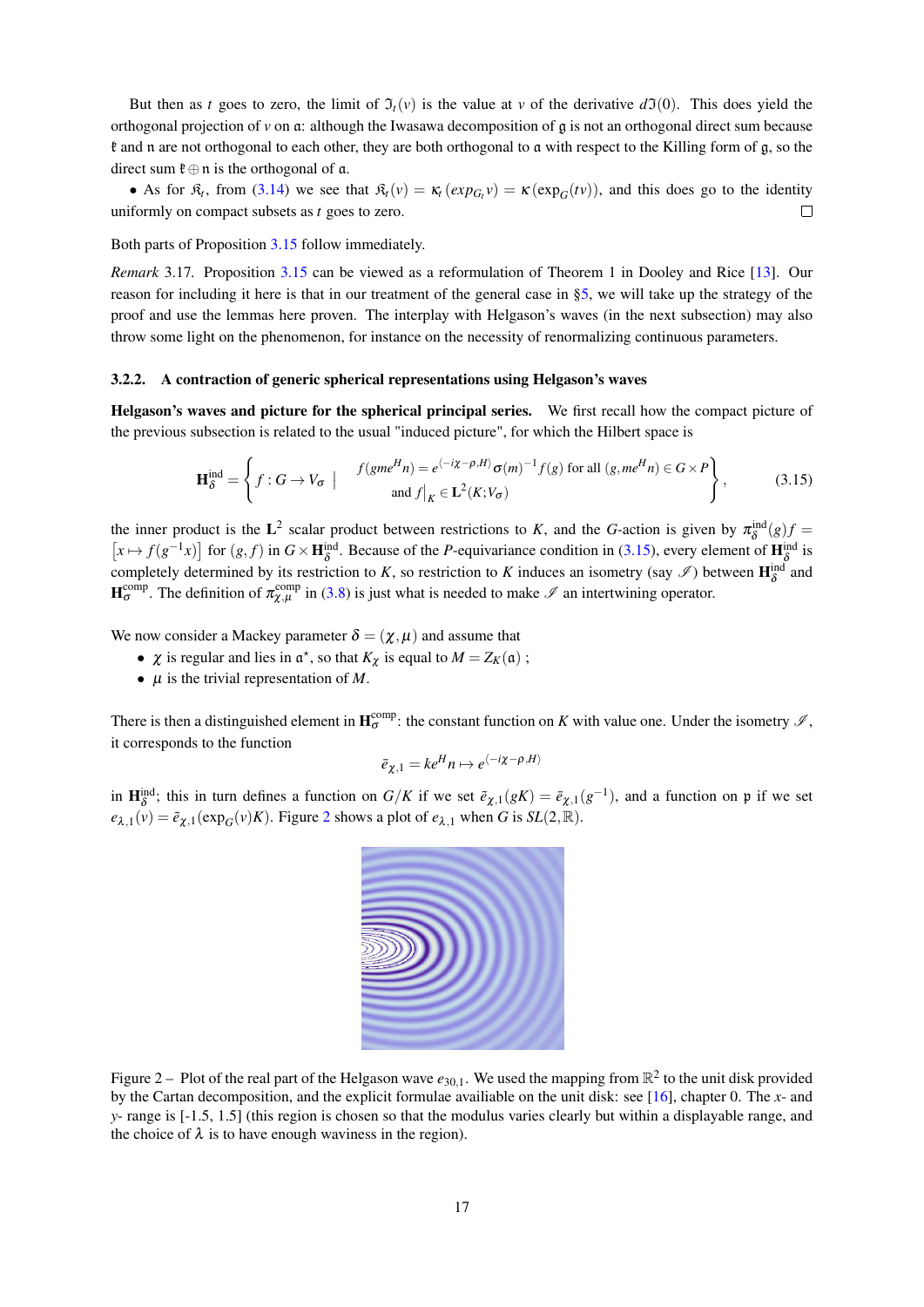Now set  $e_{\chi,b}(v) = e_{\chi,1}(b^{-1}v)$  for b in  $K/M$  and v in p (the notation comes from [17], §III.1: for  $\tilde{b}$  in K, the map  $v \mapsto e_{\chi,1}(\tilde{b}^{-1}v)$  depends only on the class of  $\tilde{b}$  in  $K/M$ ). Equip  $K/M$  with the measure inherited with the Haar measure of  $K$ . Then the "Poisson transform"

$$
\mathbf{L}^{2}(K/M) = \mathbf{H}_{\sigma}^{\text{comp}} \to \mathbf{C}^{\infty}(\mathfrak{p})
$$

$$
F \mapsto \int_{K/M} e_{\chi,b} F(b) db
$$

intertwines  $\pi_{\chi,1}^{\text{comp}}$  with the quasi-regular action of G on the Fréchet space

$$
\mathbf{E} = \mathbf{C}^{\infty}(\mathfrak{p}) \tag{A}
$$

associated with the action  $(g, x) \mapsto g \cdot x$  defined below (2.8), and happens to be an injection (see [17], Chapter 3). We write

$$
\mathbf{V}_{\text{Helgason}}^{\chi} = \left\{ \int_{K/M} e_{\chi,b} F(b) db, \quad F \in \mathbf{L}^{2}(K/M) \right\}
$$
 (3.16)

for the image of this map, a geometric realization for the spherical principal series representation of  $G$  with continuous parameter  $\chi$ .

For each  $t > 0$ , we can repeat this construction to attach to every regular  $\lambda$  in  $\mathfrak{a}^*$  a geometric realization for the spherical principal series representation of  $G_t$  with continuous parameter  $\lambda$ . Using the quasi-regular action

$$
\pi_t: G_t \to \text{End}(\mathbf{E}) \tag{3.17}
$$

attached to the action  $\cdot$ , of §2.2.2, and comparing the above constructions of Helgason with §3.2.1 (especially Lemma 3.12), we now define, for every  $\lambda$  in  $\alpha^*$  and b in  $K/M$ , a function

$$
\varepsilon^t_{\lambda,b} : \mathfrak{p} \mapsto \mathbb{C}
$$
  

$$
v \mapsto e \langle i\lambda + t\rho , \mathfrak{I}_t(Ad(b) \cdot v) \rangle
$$

where  $\mathfrak{I}_t$  is the Iwasawa projection from (3.13). We set

$$
\tilde{\mathbf{V}}_t^{\lambda} = \left\{ \int_{K/M} \varepsilon_{\lambda,b}^t F(b) db, \quad F \in \mathbb{L}^2(K/M) \right\};
$$
 (B)

this is a  $\pi_t(G_t)$ -stable subspace of **E**. We note that  $\tilde{V}_1^{\lambda}$  coincides with  $V_{Helgason}^{\lambda}$  from (3.16).

Convergence of Helgason waves and contraction of spherical representations. Still assuming that  $\chi$  is a regular element of  $\alpha^*$ , suppose  $\pi$  is the spherical representation of G with continuous parameter  $\chi$ ; then the geometric realization for  $\pi$  described above is strongly reminiscent of the description we gave in Remark 2.3 for the representation  $\mathbf{M}_0(\chi,1)$  of  $G_0$  that corresponds to  $\pi$  in the Mackey-Higson bijection. There  $G_0$  acted on the subspace of **E** whose elements are combinations of plane waves whose wavevectors lie on the Ad<sup>\*</sup>(K)-orbit of  $\chi$ in  $\mathfrak{p}^*$ . But in view of Lemma 3.16, the two kinds of waves can be deformed onto one another (see Figure 3):

**Lemma 3.18.** Fix  $\lambda$  in  $\mathfrak{a}^*$  and b in K/M. Then as t goes to zero, the Helgason waves  $\varepsilon^t_{\lambda,b}$  converge (in the Fréchet space **E**) to the Euclidean plane wave  $v \mapsto e^{i\lambda A d(b)v}$ .

It is then natural to use the spaces in (B) to write down a Fréchet contraction of  $\pi$  to the representation of  $G_0$  on

$$
\mathbf{V}_0 = \left\{ \left[ v \mapsto \int_{K/M} e^{\langle i\chi, Ad(b)\cdot v \rangle} F(b) db \right], \quad F \in \mathbf{L}^2(K/M) \right\} \tag{3.18}
$$

where an element  $(k, v)$  of  $G_0$  acts on **E** through the usual  $\pi_0(k, v) : f \mapsto [x \mapsto f(k^{-1}x - k^{-1}v)].$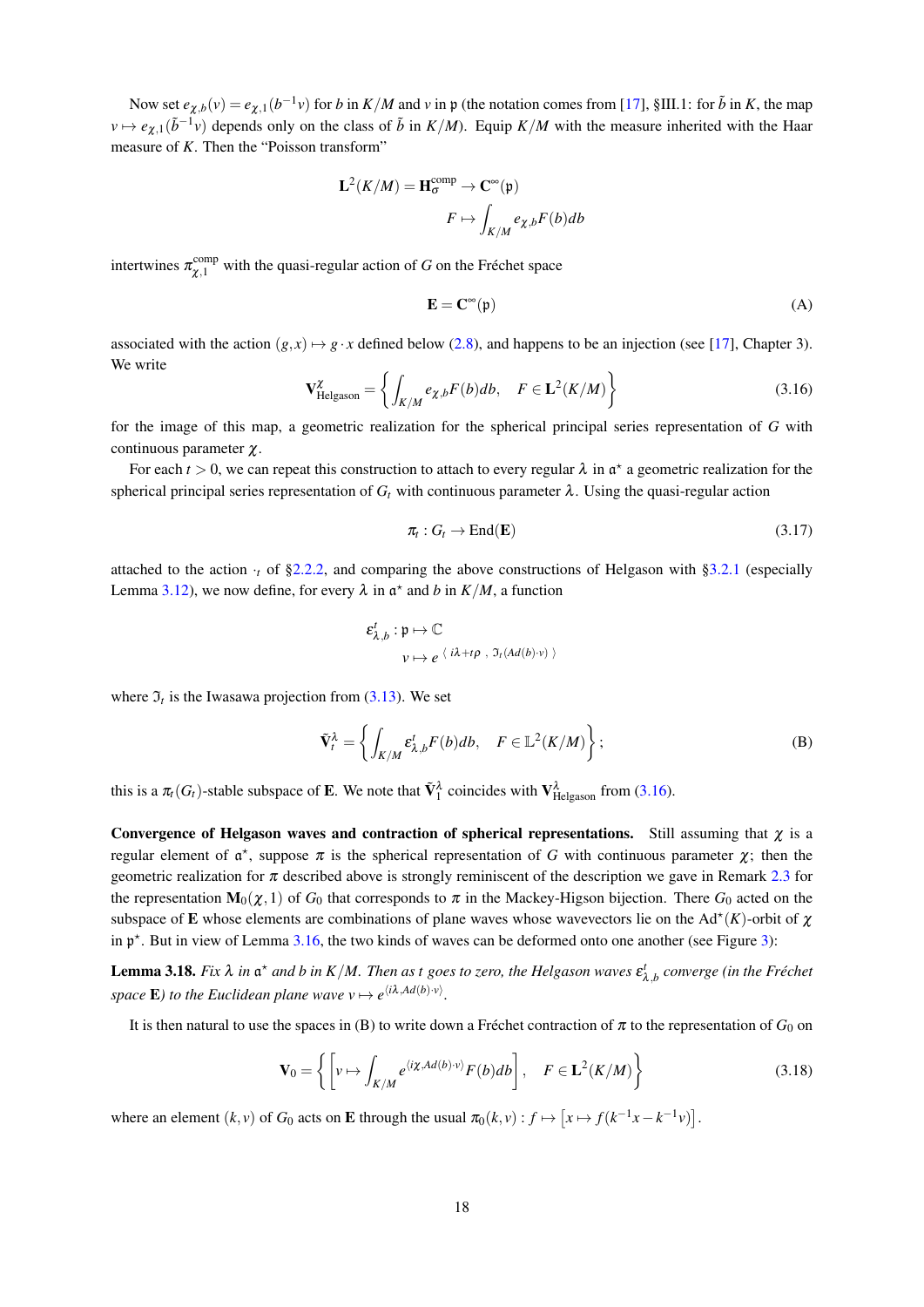

Figure 3 – Illustration of Lemma 3.18 : these are plots of  $\varepsilon_{\chi,1}^{1/2^k}$ ,  $k = 0, 1, 2, 3$ , in the same domain as in Figure 2.<br>Each of these waves is a building block for a principal series representation of G whose c  $2^k \chi$ , with  $\chi = 30$  here.

The technical necessities have already been dealt with in  $\S2.2.2$  and  $\S3.1$  and involve the zooming-in operator

$$
\mathbf{C}_t : \mathbf{E} \to \mathbf{E}
$$
  

$$
f \mapsto [x \mapsto f(tx)].
$$
 (C)

**Lemma 3.19.** Suppose  $\lambda$  is an element of  $\mathfrak{a}^*$  and  $t > 0$ .

- (i) For every b in K/M, the operator  $C_t$  sends  $e_{\lambda,b}$  to  $\varepsilon_{i\lambda,b}^t$ .
- (ii) Fix f in **E**. Then  $C_t f$  lies in  $\tilde{V}_t^{\lambda}$  if and only f lies in  $\tilde{V}_1^{\frac{\lambda}{2}}$ .
- (iii) The map  $C_t$  inertwines the actions  $\pi$  and  $\pi_t \circ \varphi_t^{-1}$  of G on  $\tilde{V}_1^{\frac{\lambda}{t}}$  and  $\tilde{V}_t^{\lambda}$ , respectively.
- $(iv)$  It is the only map satisfying (iii) which preserves the values of functions at zero.

*Proof.* For (i), we use Lemma  $3.13$  and find that for all  $\nu$  in  $\nu$ ,

$$
\varepsilon_{\lambda,h}^t(v) = e^{\langle i\lambda + \rho, \Im(b \cdot (tv)) \rangle} = \varepsilon_{\lambda,h}^1(v) = \varepsilon_{\lambda,h}^1(v) = e_{\lambda,h}(tv).
$$

Deducing (ii) is immediate. Part (ii) is from Lemma 2.7(i), and part (iv) is Schur's Lemma.

*Remark* 3.20. It may be instructive to compare (i) and (ii) of the above result with Proposition 3.11 and property (Nat<sub>een</sub>) of §2.3: we already saw that the zooming-in operator  $C_t$  intertwines the G- and  $G_t$ -actions on p, so it is tempting to zoom-in on a Helgason wave for G to get a wave for  $G_t$ ; without any renormalization of the spacing between phase lines, however, they would get spread out and the zooming-in process would yield a trivial outcome.

To obtain a contraction from  $\pi \simeq M(\chi, \mu_{\text{triv}})$  to  $\pi_0 \simeq M_0(\chi, \mu_{\text{triv}})$ , the above makes it natural to use, for the carrier space at time  $t$ ,

$$
\mathbf{V}_t = \tilde{\mathbf{V}}_t^{\frac{\mathcal{I}}{\mathcal{I}}}.
$$
 (B, corrected)

 $\Box$ 

# **Proposition 3.21.** The quadruple  $(E, (V_t)_{t>0}, (\pi_t)_{t>0}, (C_t)_{t>0})$  describes a Fréchet contraction from  $\pi$  to  $\pi_0$ .

The only property that still needs proof is (Op1): we take up the reasoning in Lemma 3.4, fix  $(k, v)$  in  $K \times \mathfrak{p}$  and  $f = \int_{K/M} \varepsilon_{\lambda,b}^1 F(b) db$  in  $V_1$ , set  $f_t = C_t f = \int_{K/M} \varepsilon_{\lambda,b}^t F(b) db$  for every  $t > 0$ , write  $f_0 : v \mapsto \int_{K/M} e^{i\lambda A d(b) \cdot v} F(b) db$ for the limit of  $f_t$  as t goes to zero, and remark that

$$
\pi_t(k, v)f_t = \pi_t(k, v)(f_t - f_0) + \pi_t(k, v)f_0.
$$
\n(3.19)

We now insert Lemma 3.8 (in the case of trivial fibers) to find that the first term goes to zero as t goes to zero, and Lemma 2.8 to find that the second term goes to  $\pi_0(k, v) f_0$ .  $\Box$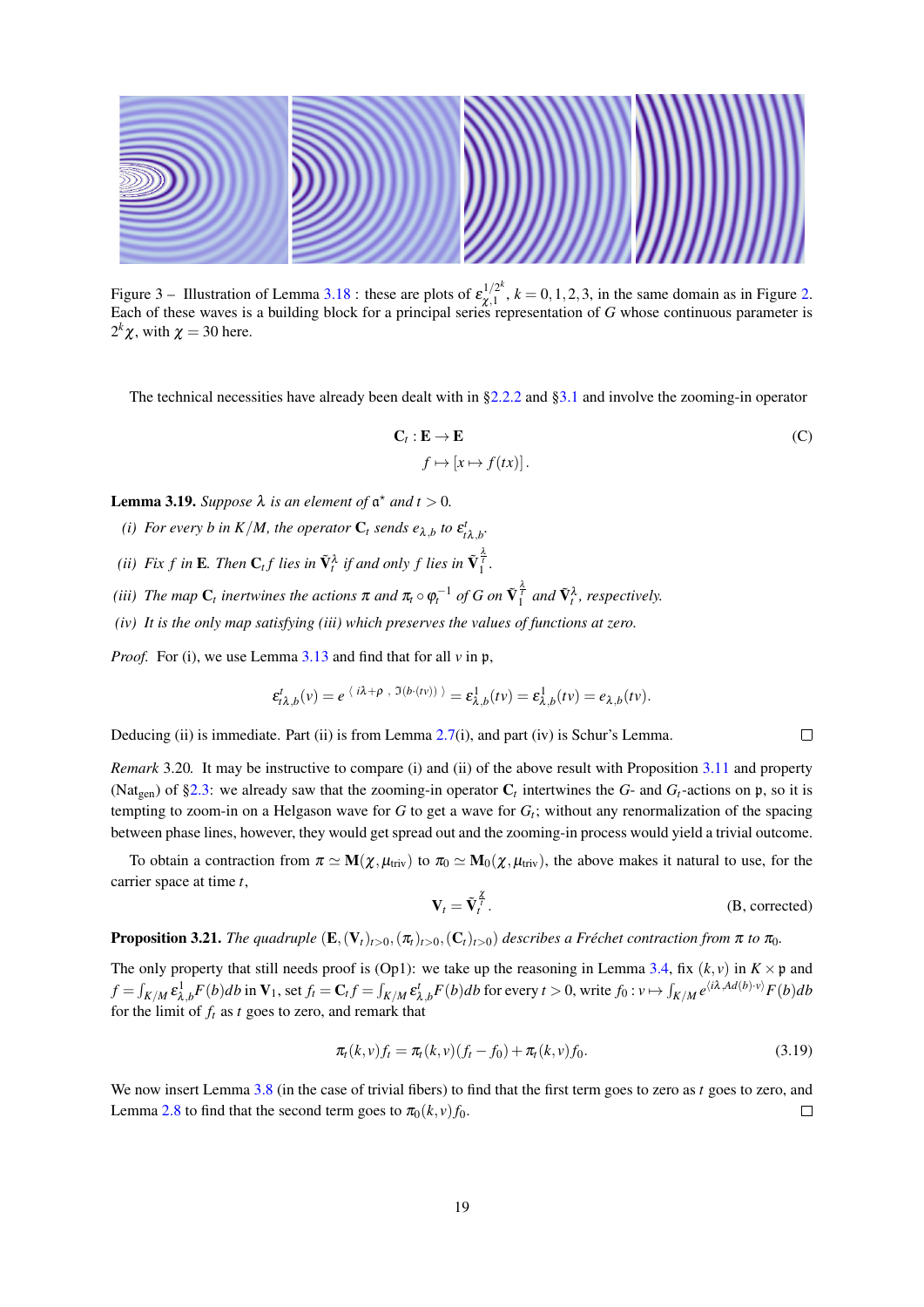# Real-infinitesimal-character representations

We begin our search for a Fréchet contraction in the general case. This section describes a contraction of every irreducible tempered representation of G with real infinitesimal character onto its lowest  $K$ -type, in case G is linear connected semisimple. In  $\S$ 5, we will reduce the general case to that one.

Fix an irreducible tempered representation  $\pi$  with real infinitesimal character; write  $\mu$  for its lowest K-type. A body of work by Vogan, Zuckerman, Schmid, Wong and others makes it possible to build out of  $\mu$  a pair  $(L, \sigma)$ , where

- L is a quasi-split Levi subgroup of G, the centralizer of an elliptic element in  $\mathfrak{g}^*$ .
- $\bullet$   $\sigma$  is a tempered irreducible representation of L with real infinitesimal character.

One can then obtain from  $(L, \sigma)$  a geometric realization for  $\pi$ , based on the existence of a G-invariant complex structure on the elliptic coadjoint orbit  $G/L$ . Indeed, from  $(L, \sigma)$  we may form a holomorphic equivariant bundle  $\mathcal{V}^{\sharp}$  over  $G/L$  with fiber an irreducible L-module built from  $\sigma$ . The bundle usually has infinite rank; one of the Dolbeault cohomology spaces  $H^{0,q}(G/L, \mathcal{V}^{\sharp})$  yields a geometric realization for  $\pi$  (see §4.1.1).

In §4.1, we will prove that if there exists a Fréchet contraction of  $\sigma$  onto its lowest (K  $\cap L$ )-type (and provided the contraction satisfies "nice" auxiliary conditions), then it is possible, using complex-analytic methods together with some of the ideas in §3.1, to find a contraction of  $\pi$  onto its lowest K-type. This reduces the problem of contracting  $\pi$  to that of finding a ("nice") contraction of  $\sigma$ .

In §4.2, we will solve the latter problem. There  $\sigma$  may be realized as an irreducible factor in a principal series representation of  $L$ ; we will use methods of real harmonic analysis in the spirit of Helgason's wave construction and §3.2.2 to obtain a ("nice") contraction of  $\sigma$ .

#### 4.1. Reduction to the quasi-split case

Throughout  $\S4.1$ , we assume that G is a linear connected semisimple Lie group with finite center, we fix a tempered irreducible representation  $\pi$  of G with real infinitesimal character, and write  $\mu$  for its lowest K-type. Our discussion is organized as follows:

- In §4.1.1, we give details about the realization of  $\pi$  by cohomological induction from  $\sigma$ .
- In §4.1.2, we construct, given a ("nice") contraction of  $\sigma$ , a candidate for a Fréchet contraction of  $\pi$  onto  $\mu$ , and state our main finding, Theorem 4.10.
- In  $\S 4.1.3$ , we prove the convergence results expressed by Theorem 4.10.
- We have gathered in  $\S 4.1.4$  the proofs of several technical statements from  $\S 4.1.2$ .

# 4.1.1. Cohomological induction and real-infinitesimal-character representations

We here recall how a pair  $(L, \sigma)$  may be built from the lowest K-type  $\mu$  of  $\pi$ , how to form the "cohomologically induced" module  $H^{0,q}(G/L, \mathcal{V}^{\sharp})$  to obtain a geometric realization for  $\pi$ , and how the lowest K-type  $\mu$  can in turn be recovered from that geometrical construction.

Fix a maximal torus T in K. Vogan defines from  $\mu$  an element  $\lambda(\mu)$  in t<sup>\*</sup> (see [32], Proposition 2.3 and Corollary 2.4), as follows. Write  $\Delta_{c}^{+}$  for a system of positive roots for  $\Delta(\mathfrak{k}_{\mathbb{C}}, \mathfrak{t}_{\mathbb{C}})$ ,  $\rho_c$  for the half-sum of positive roots,  $\vec{\mu}$  for the corresponding highest weight of  $\mu$ . In the larger  $\Delta = \Delta(g_C, t_C)$ , fix a positive root system  $\Delta^+$ making  $\vec{\mu} + \rho_c$  dominant; form the corresponding half-sum  $\rho$  of positive roots; finally, define  $\lambda(\mu) \in \mathfrak{t}^*$  to be the projection of  $\vec{\mu} + 2\rho_c - \rho$  on the convex cone of  $\Delta^+$ -dominant elements.

Consider the centralizer L of  $\lambda(\mu)$  in G for the coadjoint action. This is a *quasi-split* reductive group of G, which is usually not compact; it admits  $(K \cap L)$  as a maximal compact subgroup.

The representation  $\sigma$  of L to be used in the construction is specified, for instance, in Theorem 2.9 of [32]: it is the inverse image of  $\pi$  under the bijection (2.2) from there (here are some precisions:  $\pi$  belongs to the class denoted by  $\Pi_{\alpha}^{\lambda}(\widehat{G})$  in the right-hand side of Eq. (2.2) in [32]; the inverse image  $\sigma$  of  $\pi$  is an irreducible admissible representation of L; from Corollary 4.4 in [32] we know that  $\sigma$  is tempered; from the way the bijection in [32] affects infinitesimal character, we know that  $\sigma$  has real infinitesimal character). The unique lowest  $(K \cap L)$ -type of  $\sigma$  is *fine*, in the sense of [39], Definition 4.3.9; as a consequence,  $\sigma$  appears as an irreducible constituent of a principal series representation of  $L$  – we shall say more on this in §4.2.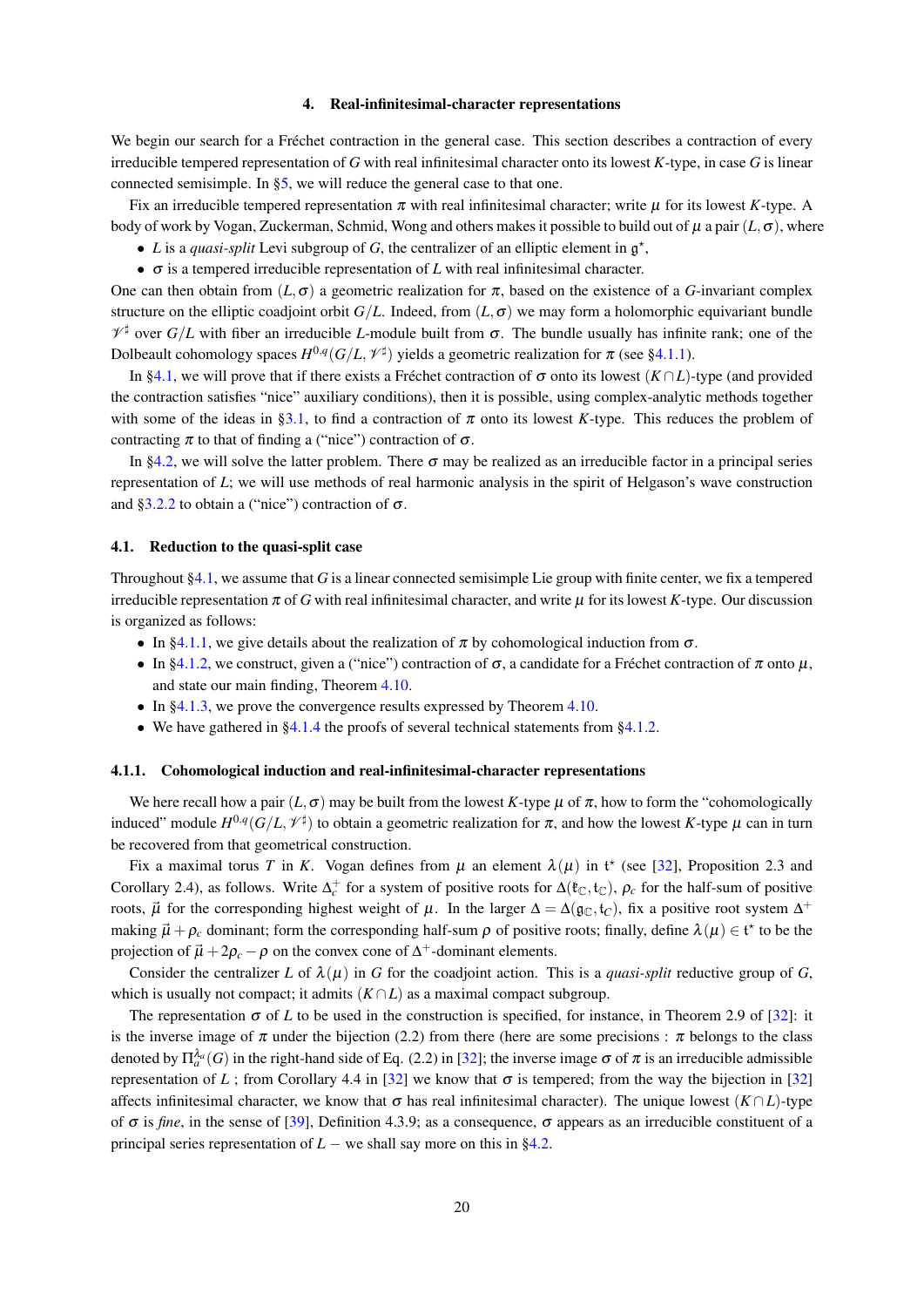In the complexification  $G_{\mathbb{C}}$ , there exists a parabolic subgroup Q with Levi factor  $L_{\mathbb{C}}$  (for an especially convenient choice, see [40], §13). Fix such a parabolic subgroup and write  $\mu$  for the unipotent radical of the Lie algebra q, so that  $q = l_{\mathbb{C}} \oplus u$ ; the complex dimension of u is  $n = \frac{1}{2}(\dim(G) - \dim(L))$ . The action of L on  $q/l_{\mathbb{C}}$  induces an action on u; thus, on the complex line  $\wedge^{n}(u)$  (top exterior power), there acts an abelian character of L: we will write  $e^{2\rho(u)}$  for it.

From an irreducible  $(I_{\mathbb{C}}, (K \cap L))$ -module V with class  $\sigma$ , form the  $(I_{\mathbb{C}}, (K \cap L))$ -module  $V^{\sharp} = V \otimes \wedge^{n}(u)$ ; the given choice of Q equips  $G/L$  with a G-invariant complex structure inherited from  $G_{\mathbb{C}}/Q$ ; we can now form the holomorphic vector bundle  $\mathscr{V}^{\sharp} = G \times_L (V^{\sharp})$  over  $G/L$ , then the Dolbeault cohomology groups  $H^{(p,q)}(G/L, \mathscr{V}^{\sharp})$ (for these, see [41], §7, and of course [44], §2). Wong's work on the closed-range property for the Dolbeault operator ([44], Theorem 2.4.(1)) equips  $H^{(p,q)}(G/L, \mathcal{V}^{\sharp})$  with a Fréchet topology and a  $(\mathfrak{g}, K)$ -module structure.

The inclusion  $K/(K \cap L) \hookrightarrow G/L$  is holomorphic; we write X for the (maximal) compact complex submanifold  $K/(K \cap L)$  of  $G/L$ , and

$$
s = \dim_{\mathbb{C}} (K/(K \cap L))
$$

for the complex dimension of  $X$ .

**Theorem 4.1 (from work by Vogan, Zuckerman, Knapp, and Wong).** The  $(g, K)$ -module  $H^{(0,s)}(G/L, \mathcal{V}^{\sharp})$  is irreducible and its equivalence class is that of  $\pi$ .

In the rest of §4.1, we will use this realization of  $\pi$  – we shall thus view  $\pi$  as a  $(\mathfrak{g}, K)$ -module and stay away from the delicate questions related to unitary globalizations.

Keeping in mind that our objective is the description of a Fréchet contraction of  $\pi$  onto its lowest K-type  $\mu$ , we mention an analogous geometrical realization for  $\mu$ .

Recall that the representation  $(V, \sigma)$  of L has a unique lowest  $(K \cap L)$ -type: let us write  $\mu^{\flat}$  for it, and W for the  $\mu^{\flat}$ -isotypical subspace of V. Because  $\mu^{\flat}$  occurs with multiplicity one in  $\sigma$ , the  $(K \cap L)$ -module W is irreducible. The actions of L on V and  $\wedge^n(u)$  induce an action of  $(K \cap L)$  on W and another action of  $(K \cap L)$  on  $\wedge^n(u)$ ; we write  $W^{\sharp}$  for the  $(K \cap L)$ -module  $W \otimes \wedge^{n}(u)$ . We should emphasize the importance of using  $\wedge^{n}(u)$  once more: we do not switch to  $\wedge^{top}(u \cap t)$ , although  $\wedge^{n}(u)$  does not have any meaning "internal to K".

We can as before form the holomorphic vector bundle  $\mathscr{W}^{\sharp} = K \times_{K \cap L} (W^{\sharp})$  over  $X = K/(K \cap L)$  (this one has finite rank), and obtain the Dolbeault cohomology groups  $H^{(p,q)}(X, \mathscr{W}^{\sharp})$ .

# **Proposition 4.2.** The K-module  $H^{(0,s)}(X, \mathscr{W}^{\sharp})$  is irreducible and its equivalence class is  $\mu$ .

*Proof.* From Wong's work ( $[44]$ , Theorem 2.4) and the isomorphism theorems in [26], Chapter VIII, we know that the  $(g, K)$ -module  $H^{(0,s)}(X, \mathcal{W}^{\sharp})$  defined above, the  $(g, K)$ -module  $\mathcal{R}^{s}(V)$  defined in [26], Eq. (5.3b), and the  $(\mathfrak{g}, K)$ -module  $\mathcal{L}_{s}(V)$  defined in [26], Eq. (5.3a), are all equivalent. To describe their common lowest Ktype, we can proceed as follows: Wong's work shows that the K-module  $H^{(0,s)}(X, \mathcal{W}^{\sharp})$  is isomorphic with that written  $\mathscr{L}_{s}^{K}(W)$  in [26], (5.70); because of the remark below Corollary 5.72 in [26], the latter K-module is irreducible. Finally, the bottom-layer map ( $[26]$ , §V.6) induces, as recalled for instance in Theorem 2.9 in  $[32]$ , a K-equivariant isomorphism between  $\mathcal{L}_{s}^{K}(W)$  (viewed as a K-submodule of  $\mathcal{L}_{s}^{K}(V)$ ) and the  $\mu$ -isotypical subspace in  $\mathscr{L}_s(V) \simeq \pi$ .  $\Box$ 

# 4.1.2. Zooming-in operators and contraction in Dolbeault cohomology

In this section, we show that given a sufficiently pleasant Fréchet contraction of the representation  $\sigma$  of L onto its lowest  $(K \cap L)$ -type  $\mu^{\flat}$ , it is possible to build a Fréchet contraction of  $\pi$  onto its lowest K-type.

The construction is quite technical: bringing in the deformation  $(G_t)_{t>0}$ , and running through the constructions of §4.1.1 for  $G_t$ , we shall need to find a Fréchet space independent of t in which one can embed all Dolbeault cohomology spaces. Since the isotropy groups  $L_t$ , infinite-dimensional modules  $V_t$ , and Dolbeault operators that appear in the definition of  $H^{(0,s)}(G_t/L_t, \mathcal{V}_t^{\sharp})$  all will depend on t in a more delicate way than the ingredients of §3, and because of the quotient in the definition of cohomology, we will need some preparation before we can state our main result. We have relegated the proof of four technical statements to  $\S4.1.4$ , after the proof of Theorem 4.10.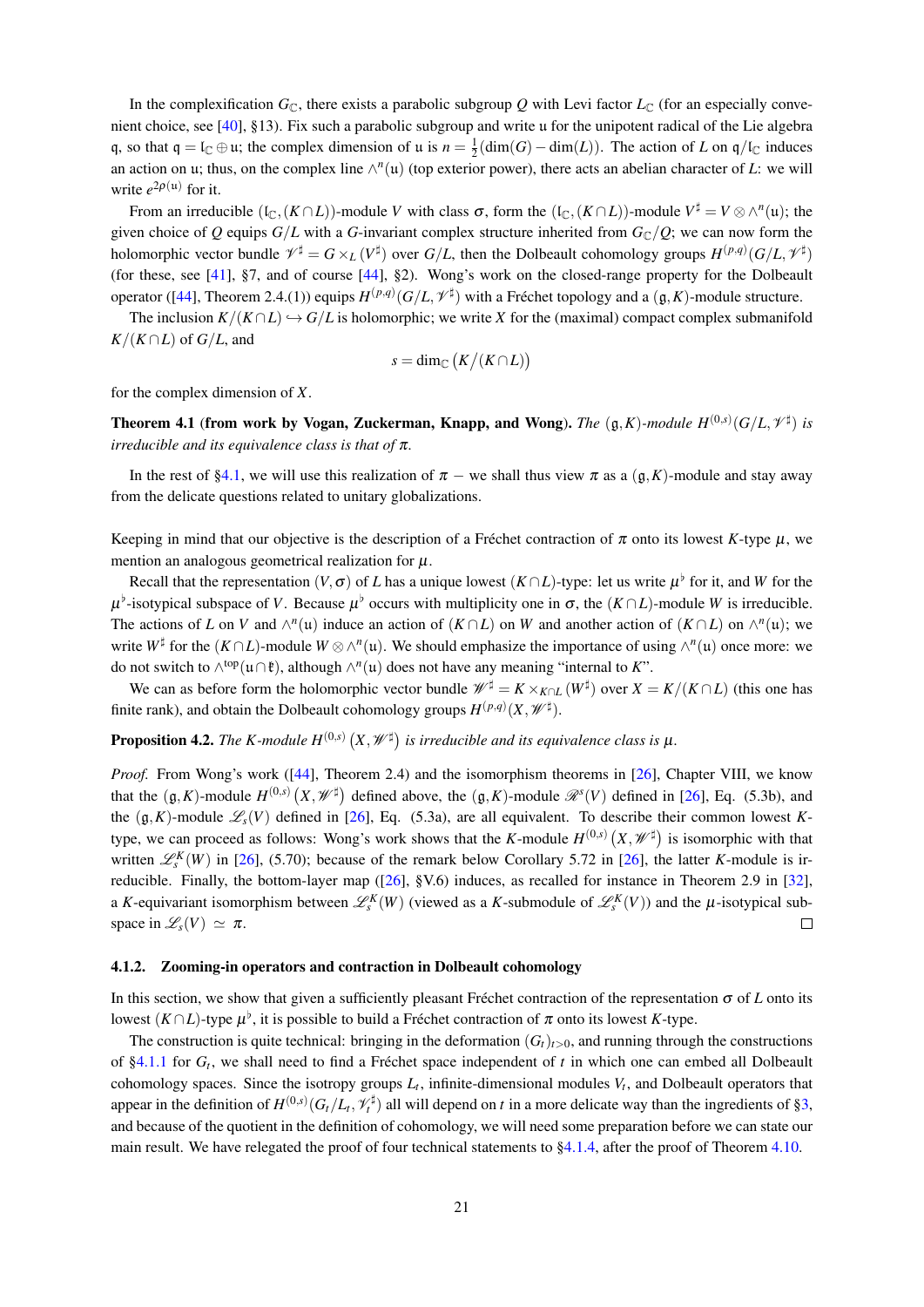A. On a Mostow decomposition and the structure of elliptic coadjoint orbits. We first give a meaning to the notion of "zooming-in on a neighborhood of  $K/(K \cap L)$  in  $G/L$ ". A few remarks on the structure of the coadjoint orbit  $G/L$  will help.

Write  $\epsilon$  for the orthogonal complement of  $(1 \cap \mathfrak{p})$  in  $\mathfrak{p}$  with respect to the Killing form; the dimension of  $\epsilon$  is an even integer. Of course the map

$$
\Psi: K \times \mathfrak{s} \to G/L
$$

$$
(k, v) \mapsto k \cdot \exp_G(v) \cdot L
$$

cannot be a global diffeomorphism, since the dimensions of the source and target spaces are different (the difference is dim $(K \cap L)$ ). Still, this map will be useful to us:

# **Lemma 4.3.** (a) The map  $\Psi$  is surjective.

(b) Given  $(k, v)$  and  $(k', v')$  in  $K \times s$ , the condition  $\Psi(k, v) = \Psi(k', v')$  is equivalent with the existence of some u in  $K \cap L$  such that:  $v = Ad(u) \cdot v'$  and  $k = k' \cdot u$ .

*Proof.* Part (a) is essentially due to Mostow, who proved in 1955 ([29], Theorem 5) that the map

$$
K \times \mathfrak{s} \times (\mathfrak{l} \cap \mathfrak{p}) \to G
$$
  

$$
(k, v, \beta) \mapsto k \cdot \exp_G(v) \cdot \exp_G(\beta)
$$
 (4.1)

is a diffeomorphism. For (b), fix two pairs  $(k, v)$  and  $(k', v')$  in  $K \times \mathfrak{s}$  and assume that  $\Psi(k, v) = \Psi(k', v')$ , in other words that  $k'e^{v'} \in ke^vL$ ; then there is an element  $\beta$  in  $(1 \cap p)$  and an element u in  $K \cap L$  such that:  $k'e^{v'} = ke^vue^{\beta}$  $(k'u)e^{Ad(u)v'}e^{\beta}$ . Fom this and Mostow's decomposition theorem we get (b). We mention that the above is very close to the proof of Lemma 4.4 in  $[6]$ .  $\Box$ 

Now, equip  $K \times \mathfrak{s}$  with the  $K \cap L$ -action in which an element u of  $K \cap L$  acts through  $(k, v) \mapsto (uk, uv)$ ; write Y for the quotient manifold  $(K \times s)/(K \cap L)$  and  $proj_Y : K \times s \to Y$  for the quotient map. Given Lemma 4.3, the unique map  $\psi: Y \to G/L$  such that  $\psi \circ \text{proj}_Y = \Psi$  is a global diffeomorphism. The inverse image of  $X = K/(K \cap L)$  under the diffeomorphism  $\psi$  is a compact submanifold of Y with codimension  $\dim(s)$ , which we will still denote by X. For every  $t > 0$ , the map  $(k, v) \rightarrow (k, \frac{v}{t})$  (from  $K \times \mathfrak{s}$  to itself) induces a map from Y to itself; this "zooming-in" map" preserves the compact submanifold  $X$ .

B. Spaces of "differential forms" and models for the Dolbeault cohomologies. We now bring in the deformation  $(G_t)_{t \in \mathbb{R}}$ . Taking up notations from §2.3 and §4.1.1, we assume given a Fréchet contraction

$$
(E,(Vt)t>0,(\sigmat)t>0,(\mathbf{c}t)t>0)
$$
\n(4.2)

of  $\sigma$  onto its lowest  $(K \cap L)$ -type. For every  $t > 0$ , we can consider the subgroup  $L_t = \varphi_t^{-1}(L)$  of  $G_t$  (where  $\varphi_t: G_t \to G$  is the isomorphism from §2.2); the maximal compact subgroup  $K \cap L_t$  does not depend on t. Extending  $\varphi_t$  (resp. the derivative  $\varphi_t$ ) to an isomorphism between the complexifications of  $G_t$  and  $G$  (resp. of  $\mathfrak{g}_t$  and  $\mathfrak{g}_t$ ), we set  $Q_t = \varphi_t^{-1}(Q)$  to obtain a parabolic subgroup in the complexification of  $G_t$ ; let us write  $u_t = \varphi_t^*u$  for the unipotent radical of its Lie algebra. From the  $(I_{t,C}, K \cap L)$ -module  $V_t$  and the abelian character  $e^{2\rho(u_t)}$  of  $L_t$  acting on  $\wedge^n(u_t)$ , we can form the  $(I_{t,C}, K \cap L)$ -module  $V_t^{\sharp} = V_t \otimes \wedge^n(u_t)$  and the Dolbeault cohomologies  $H^{p,q}(G_t/L_t, \mathcal{V}_t^{\sharp})$ from  $§$  4.1.1.

The results recalled in §4.1.1 show that  $H^{0,s}(G_t/L_t, \mathcal{V}_t^{\sharp})$  carries an irreducible tempered representation of  $G_t$ with lowest  $K$ -type  $\mu$ .

The program described in §2.3 can only be realized if we embed all of the Fréchet spaces  $H^{0,s}(G_t/L_t, \mathcal{V}_t^{\sharp})$  into a common Fréchet space. To do so, we need a convenient definition for the notion of "differential form of type  $(0, s)$ " on  $G_t/L_t$  with values in  $\mathcal{V}_t^{\sharp}$ , and for the notions of "closed" and "exact" forms.

It will be helpful to assume the given contraction  $(4.2)$  to have additional "nice" properties: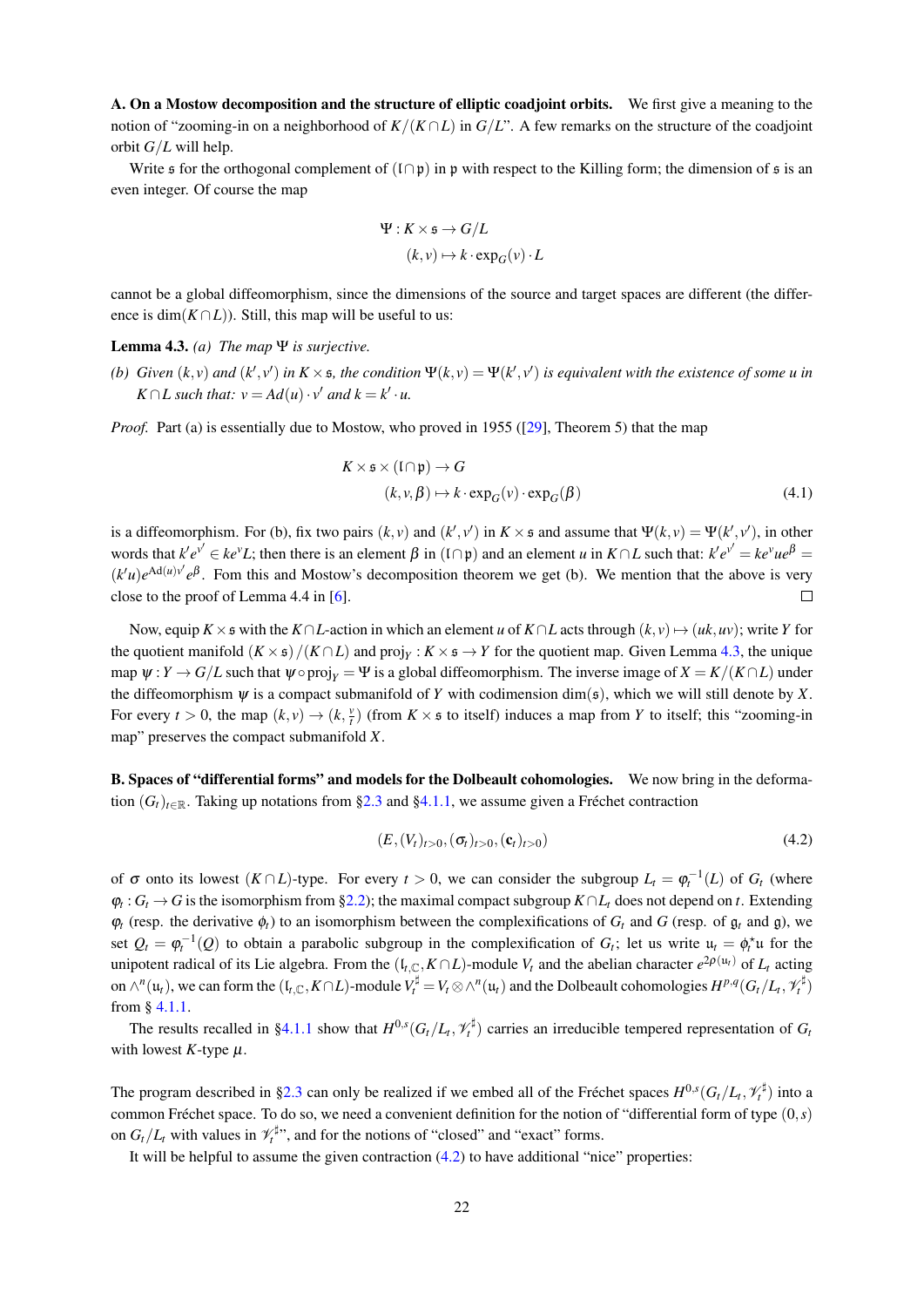# **Assumption 4.4.**

- i. The Fréchet space  $E$  is nuclear.
- ii. For every  $t > 0$ , the irreducible representation  $\sigma_t : L_t \to End(V_t)$  is the restriction to  $V_t$  of a (very reducible) smooth representation  $\sigma_t : L_t \to End(E)$ ; furthermore, for every u in  $K \cap L_t = K \cap L$ , the operator  $\sigma_t(u)$  does not depend on t.
- iii. Suppose  $\mathfrak B$  is a compact subset of  $\mathfrak p$ . Then the Fréchet topology of E may be defined by a distance with the property that there exists some  $\kappa > 0$  such that
	- (a) each the of  $\sigma_t(k, v)$ ,  $k \in K \cap L$ ,  $v \in \mathfrak{B} \cap \mathfrak{l}_t \cap$ ,  $t \in ]0, 1]$ ,
	- (b) each of the  $\sigma_t(X)$ ,  $X \in U(\mathfrak{l}_{t,\mathbb{C}})$  (enveloping algebra),
	- (c) and each of the  $\mathbf{c}_t, t \in ]0,1]$ ,
	- is  $\kappa$ -Lipschitz as an endomorphism of  $V_t$ .

Property *iii*. will be used at the end of this subsection, when we will need an analogue of Lemma 3.8 (see page 27). Property ii, of the kind already encountered in (3.2) and (3.17), makes it possible for us to define for every  $t > 0$ a holomorphic vector bundle  $\mathscr{E}_t^{\sharp}$  over  $G_t/L_t$ . In order to circumvent, in our discussion of the space of differential forms with values in  $\mathscr{E}_t^{\sharp}$ , some of the analytical difficulties related with the fact that  $\mathscr{E}_t^{\sharp}$  is an infinite-rank bundle, we will follow Wong [44] and define the Dolbeault complex directly: for each nonnegative integer  $q$ , set

$$
\Omega_t^q = \left\{ \varphi \in \mathscr{C}^{\infty} \left( G_t, E^{\sharp} \otimes \wedge^q (u_t^{\star}) \right) \quad | \quad \forall \ell \in L_t, \forall \gamma \in G_t, \quad \varphi(\gamma \ell) = \varsigma_t (\ell)^{-1} f(\gamma) \right\}
$$
(4.3)

where  $\zeta_t$  is the  $L_t$ -representation obtained from the action  $\sigma_t$  on E, from the action of  $L_t$  on  $\wedge^n(u_t)$  through an abelian character denoted  $e^{2\rho(u_t)}$ , and from the adjoint-action-induced representation  $\xi_t$  of  $L_t$  on  $\wedge^q(u_t^*)$ , by setting  $\zeta_t = \sigma_t \otimes e^{2\rho_{u_t}} \otimes \xi_t$ . The notion of smooth function on  $G_t$  with values in  $E_t^{\sharp} \otimes \wedge^q(u_t^*)$  is that from [38], Chapter 40 (see also [44], §2). In the present context, the Dolbeault operator  $\bar{\partial}_{\Omega_i^q} : \Omega_t^q \to \Omega_t^{q+1}$  is defined in Wong [44], §2; we omit the details.

Using the map

$$
\Psi_t: K \times \mathfrak{s} \to G_t/L_t
$$

$$
(k, v) \mapsto k \cdot \exp_{G_t}(v) \cdot L
$$

from Lemma 4.3, we can now exhibit a Fréchet space isomorphic with  $\Omega_a^t$ , but contained in a Fréchet space independent of t. Note first that the derivative of  $\Psi_t$  at  $(1_K, 0)$  induces a  $K \cap L$ -equivariant isomorphism between

$$
\mathfrak{r}=(\mathfrak{k}/(\mathfrak{k}\cap \mathfrak{l}))\oplus \mathfrak{s}
$$

and  $\mathfrak{g}_t/\mathfrak{l}_t$ , and between the complexifications  $\mathfrak{r}_\mathbb{C}$  and  $\mathfrak{g}_{t,\mathbb{C}}/\mathfrak{l}_{t,\mathbb{C}}$ . Write  $\mathfrak{l}_t : \mathfrak{r}_\mathbb{C} \to \mathfrak{g}_{t,\mathbb{C}}/\mathfrak{l}_{t,\mathbb{C}}$  for that map, and

$$
\eta_t \subset \mathfrak{r}_\mathbb{C} \tag{4.4}
$$

for the inverse image of  $q_t/l_{t,\mathbb{C}}$  under  $t_t$ . Identifying  $q_t/l_{t,\mathbb{C}}$  with  $u_t$ , we obtain a  $(K \cap L)$ -equivariant isomorphism

$$
u_t : \eta_t \to u_t; \tag{4.5}
$$

that one will make it possible to view  $\eta_t$  as the "antiholomorphic tangent space to the manifold Y from page 22 at proj<sub>y</sub>[ $(1_K, 0)$ ], when Y is equipped with the complex structure from  $G_t/L_t$ ".

We now define our spaces of "differential forms of degree q on Y with values in  $\mathcal{E}^{\sharp}$ " and "differential forms of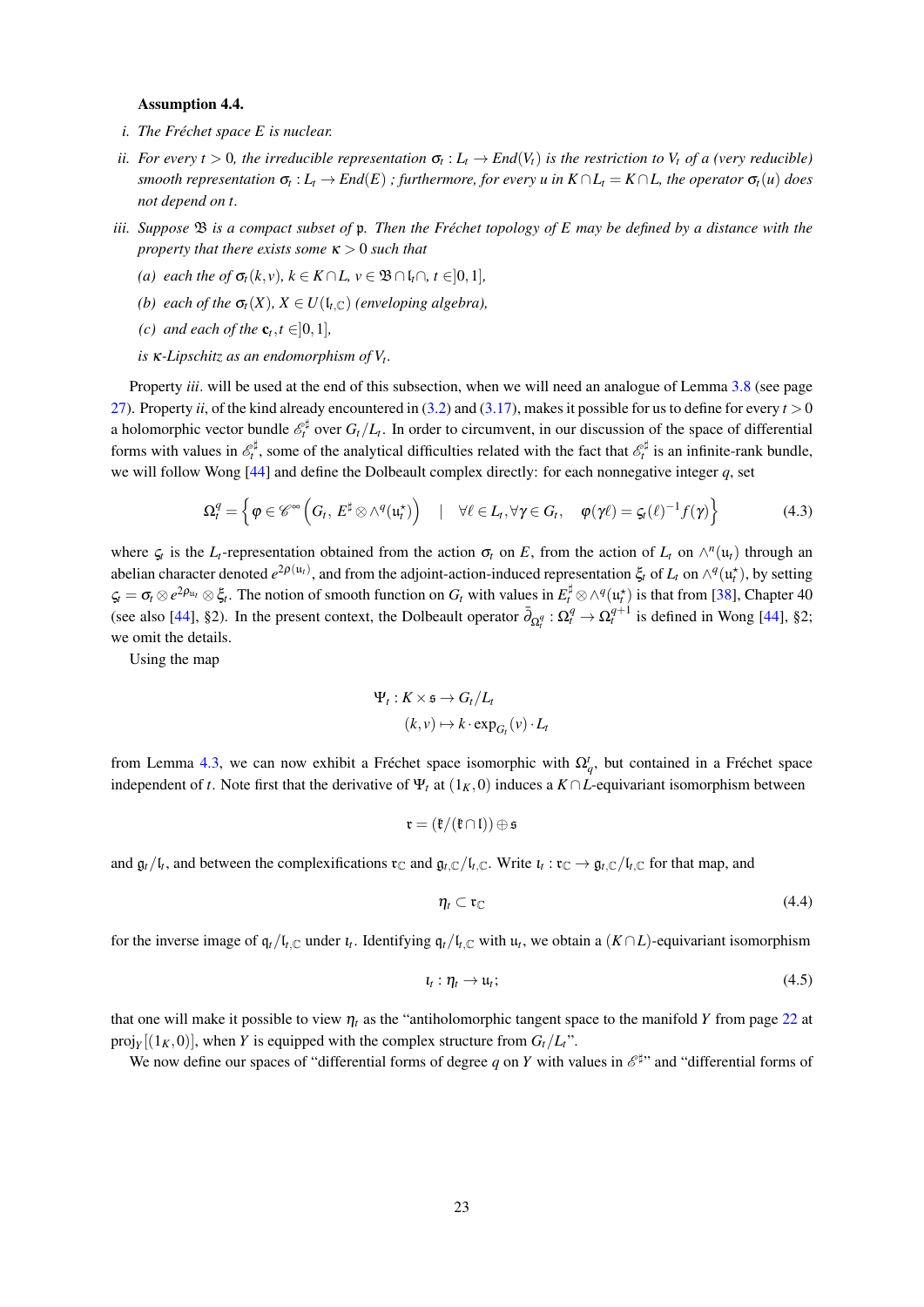type  $(0, q)$  for the  $G_t$ -invariant complex structure on Y", setting

$$
A^{q} := \left\{ f \in \mathscr{C}^{\infty} \left( K \times \mathfrak{s}, E^{\sharp} \otimes \wedge^{q}(\mathfrak{r}_{\mathbb{C}}^{\star}) \right) \quad | \quad \begin{array}{l} \forall u \in K \cap L, \forall (k, v) \in K \times \mathfrak{s}, \\ f(ku, \text{Ad}(u)v) = \lambda(u)^{-1} f(k, v) \end{array} \right\}
$$
(4.6)

and

$$
A^{(0,q)_t} := \left\{ f \in \mathscr{C}^\infty \left( K \times \mathfrak{s}, E^\sharp \otimes \wedge^q (\eta_t^\star) \right) \quad | \quad \begin{array}{l} \forall u \in K \cap L, \forall (k, v) \in K \times \mathfrak{s}, \\ f(ku, \mathrm{Ad}(u)v) = \lambda(u)^{-1} f(k, v) \end{array} \right\} \tag{4.7}
$$

$$
= \left\{ f \in A^q \quad / \quad f \text{ is } E^{\sharp} \otimes \wedge^q (\eta_t^{\star}) \text{-valued} \quad \right\},
$$

where  $\lambda : K \cap L \to \text{End}(E^{\sharp} \otimes \wedge^{q}(\mathfrak{r}_{\mathbb{C}}^{\star}))$  denotes the action of  $K \cap L$  on  $E^{\sharp} \otimes \wedge^{q}(\mathfrak{r}_{\mathbb{C}}^{\star})$  induced by  $\sigma_t$ , by  $e^{2\rho_{u_t}}$  and by the natural representation of  $K \cap L$  on r. It should be noted that  $\lambda$  does not depend on t and preserves  $E^{\sharp} \otimes \wedge^q (\eta_1^{\star})$ : this is due to Assumption 4.4(i) and to the easily verified fact that  $e^{2\rho(u_t)}|_{(K \cap L_t)}$  does not depend on t.

We equip  $A^q$  with the Fréchet topology from [38], Chapter 40 (see [44], page 5); then  $A^{(0,q)_t}$  is closed in  $A^q$ .

Using Mostow's decomposition (4.1), we can extend every element in  $A^{(0,q)_t}$  to an element of  $\Omega_t^q$ , obtaining an isomorphism of Fréchet spaces

$$
\mathcal{I}_t: A^{(0,q)_t} \to \Omega_t^q
$$
  

$$
f \mapsto \Phi_f^t:
$$
 (4.8)

to be precise, when f is an element of  $A^{(0,q)_t}$  and  $\gamma$  is in  $G_t$ , define  $\Phi_f^t(\gamma)$  by writing  $\gamma = k \exp_{G_t}^{\gamma} \exp_{G_t}^{\beta}$  for the Mostow decomposition of  $\gamma$  (here  $k \in K$ ,  $v \in \mathfrak{s}$ ,  $\beta \in \mathfrak{l}_t \cap \mathfrak{p}$ ), then setting  $\Phi_f'(\gamma) = \varsigma_f(\exp_{G_f}(-\beta))f(k, v)$ (where we identified  $\wedge^q(\eta_t^*)$  and  $\wedge^q(\mu_t^*)$  through the isomorphism  $\iota_t$  from (4.5)). The map  $\Phi_f^t$  is an element of  $\mathscr{C}^{\infty}(G_t, E^{\sharp} \otimes \wedge^q(\mathfrak{u}_t^*))$ , and it is easily verified that it satisfies the  $L_t$ -equivariance condition from (4.3), so that  $\Phi_f^t \in \Omega_t^q$ . To check that  $\mathcal{I}_t$  is an isomorphism, we only have to add that every  $\Phi$  in  $\Omega_t^q$  is the image under  $\mathcal{I}_t$  of the map  $(k, v) \mapsto \Phi(k \exp_{G_v}(v))$  (here we keep identifying  $\wedge^q(\eta_t^*)$  and  $\wedge^q(\mathfrak{u}_t^*)$  through  $\iota_t$ ).

By using  $\mathcal{I}_t$  to transfer the group action and Dolbeault operator on  $\Omega_t^q$  to  $A^{(0,q)_t}$ , we obtain, for every  $t > 0$ :

• An action of  $G_t$  on  $A^{(0,q)_t}$ ; when f is an element  $A^{(0,q)_t}$ , we will write

$$
\mathbf{ac}_t(k,\nu)[f] \tag{4.9}
$$

for the image of f under the action of an element  $(k, v)$  in  $G_t$ .

• A linear  $\mathbf{ac}_t(G_t)$ -invariant differential operator

$$
\bar{\partial}_t: A^{(0,q)_t} \to A^{(0,q+1)_t},
$$

whose range is closed thanks to Wong's work [44]. We now define the "spaces of  $\overline{\partial}_t$ -closed and  $\overline{\partial}_t$ -exact forms"

$$
F_t^q = \left\{ f \in A^q \quad / \quad f \text{ is } V_t^{\sharp} \otimes \wedge^q (\eta_t^*) \text{-valued} \quad \text{and} \quad \bar{\partial}_t f = 0 \right\}, \quad \text{and}
$$
  

$$
X_t^q = \left\{ f \in A^q \quad / \quad f \text{ is } V_t^{\sharp} \otimes \wedge^q (\eta_t^*) \text{-valued, and there exists } \omega \in A^{q-1} \text{ so that } \bar{\partial}_t \omega = f \right\}
$$

For every  $t > 0$ ,  $F_t^q$  and  $X_t^q$  are  $ac_t(G_t)$ -invariant closed subspaces of  $A^{(0,q)_t}$ , hence of  $A^q$ . The induced action and topology on  $F_t^s/X_t^s$  equip that quotient with the structure of an admissible representation of G; given the results recalled in  $\S4.1.1$ , this representation is irreducible, tempered, and has real infinitesimal character and lowest Ktype  $\mu$ .

There is of course an analogous description of the (less subtle) notion of differential form on  $K/(K \cap L)$  with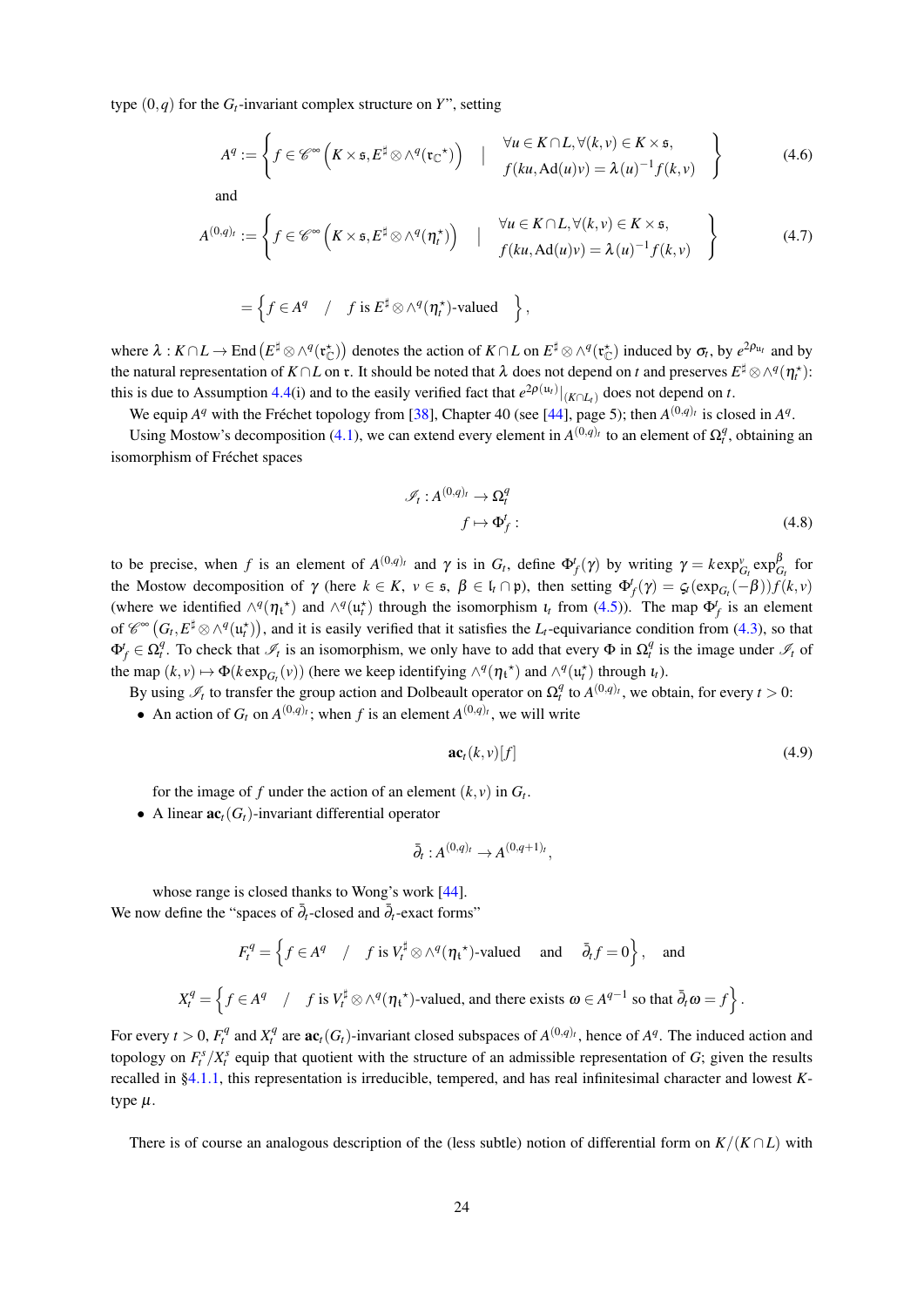values in the (finite-rank) vector bundle  $\mathcal{W}^{\sharp}$  whose fiber is

- the subspace  $W = \{\lim_{t\to 0} c_t \phi, \phi \in V_1\}$  of E obtained by going through the Fréchet contraction of  $\sigma$  onto its lowest  $(K \cap L)$ -type  $\mu^{\flat}$ ,
- equipped with the action  $\mu^{\flat} \otimes e^{2(\rho_{\mathfrak{u}})|(K \cap L)}$  of  $K \cap L$ .

The intersection  $u_t \cap \mathfrak{k}_\mathbb{C}$  does not depend on t and can be identified with the antiholomorphic tangent space to  $K/(K \cap L)$  at  $1_K(K \cap L)$ . The inverse image  $\iota_t^{-1}(u_t \cap \mathfrak{k}_\mathbb{C})$  is a vector subspace of  $(\mathfrak{k}/(\mathfrak{k} \cap L))$  that does not depend on t and is contained in each of the  $\eta_t$ ,  $t > 0$ : we will write  $\eta_0$  for it. The space of differential forms of type  $(0, q)$ on  $K/(K \cap L)$  with values in  $\mathscr{W}^{\sharp}$  can thus be identified with

$$
B^q = \left\{ f \in A^q \quad / \quad f \text{ is } W^{\sharp} \otimes \wedge^q (\eta_0)^{\star} \text{-valued} \quad \text{ and } \quad \forall (k, v) \in K \times \mathfrak{s}, \ f(k, v) = f(k, 0) \right\}.
$$

For every  $t > 0$ , we remark that  $B^q$  is contained in  $A^{(0,q)_t}$  and that the action **ac**, induces an action of K on  $B^q$ , which does not depend on t; we will write  $ac: K \to End(B^q)$  for it. For every q is defined, as before, an  $ac(K)$ -invariant Dolbeault operator  $\bar{\partial}_0 : B^q \to B^{q+1}$  with closed range (the closed-range property is from [43]); we set

$$
F_0^q = \text{Ker}(\bar{\partial}_0: B^q \to B^{q+1}) \quad \text{and} \quad X_0^q = \text{Im}(\bar{\partial}_0: B^{q-1} \to B^q),
$$

so that  $F_0^q$  and  $X_0^q$  are K-invariant subspaces of  $A^q$ ; the quotient  $F_0^q/X_0^q$  carries an irreducible K-module of class  $\mu$ .

C. Contraction operators. We started this subsection by giving a meaning to the notion of "zooming-in on a neighborhood of  $K \cap (K \cap L)$  in  $G/L$ ". Furthermore, we assumed given a family of contraction operators  $c_t : E \to E$ that act on the fibers of the holomorphic vector bundles considered in this section. For every  $t > 0$ , the operator  $c_t$ induces an endomorphism  $\tilde{\mathfrak{e}}_t$  of  $E^{\sharp} \otimes \wedge^q \mathfrak{r}_{\mathbb{C}}^*$  using the decomposition  $\mathfrak{r} = \mathfrak{k}/(\mathfrak{k} \cap \mathfrak{l}) \oplus \mathfrak{s}$  and writing  $\tilde{\phi}_t : \mathfrak{r} \to \mathfrak{r}$  for the map  $k+v\to k+t\nu$  induced by the isomorphism  $\varphi_t:G_t\to G$ , and  $\wedge^p\tilde{\varphi}_t^*$  for the endomorphism of  $\wedge^q\mathfrak{r}^*_{\mathfrak{m}}$  induced by  $\tilde{\phi}_t$ , we set  $\tilde{\mathbf{c}}_t = \mathbf{c}_t \otimes \wedge^p \tilde{\phi}_t^*$ .

Combining these two operations on the base space and on the fibers, we obtain the linear automorphisms of  $A<sup>q</sup>$ to be used for our contraction purposes,

$$
\mathbf{C}_{t}: A^{q} \to A^{q}
$$
\n
$$
f \mapsto \mathbf{C}_{t}f = \text{ the map } (k, v) \mapsto \tilde{\mathbf{c}}_{t} \cdot f(k, tv) \quad (k \in K, v \in \mathfrak{s}).
$$
\n
$$
(4.10)
$$

We now point out that  $C_t$  intertwines the action of  $G_1$  on  $A^{(0,q)_1}$  and that of  $G_t$  on  $A^{(0,q)_t}$ , as well as the Dolbeault operators  $\bar{\partial} := \bar{\partial}_1$  and  $\bar{\partial}_2$ :

**Lemma 4.5.** Fix  $t > 0$ , f in  $A^{(0,q)_1}$  and g in  $G_1$ . Then  $C_t [\textit{ac}(g) \cdot f] = \textit{ac}_t (\varphi_t^{-1}(g)) \cdot [C_t f]$ .

**Lemma 4.6.** For every  $t > 0$ , the operator  $C_t^{-1} \circ \overline{\partial}_t \circ C_t$  is none other than  $\overline{\partial}_t$ .

For the proofs of Lemmas  $4.6$  and  $4.5$ , see  $\S 4.1.4$ . They have an immediate consequence:

**Corollary 4.7.** If f lies in  $F^q$ , then  $C_t f$  lies in  $F_t^q$ ; if f lies in  $X^q$ , then  $C_t f$  lies in  $X_t^q$ .

**D. Representatives whose contraction is harmonic.** Our aim of contracting  $\pi$  onto its lowest K-type  $\mu$  now seems within reach: at this stage, we can associate, to every vector in the carrier space  $H^{(0,s)}(G/L, \mathcal{V}^{\sharp})$  for  $\pi$ , an element in the carrier space  $H^{(0,s)}(K/(K \cap L), \mathscr{W}^{\sharp})$  for  $\mu$ . Indeed, if  $f \in F^s := F_1^s$  is a representative of a cohomology class in  $H^{(0,s)}(G/L, \mathcal{V}^{\sharp})$ , then as t goes to zero,  $f_t := \mathbf{C}_t f$  goes (for the given topology on  $A^q$ ) to an element  $f_0$  in  $A^q$  that is constant in the s-directions and is  $W^{\sharp} \otimes (\mathfrak{k}/(\mathfrak{k} \cap \mathfrak{l}))$ -valued. Given the definitions of the Dolbeault operators, when f lies in  $F^s$ , the contraction  $f_0$  lies in  $F_0^s$ ; furthermore, if f and g are two elements of  $F^s$  with the same cohomology class (meaning that  $f-g$  lies in  $X^s := X_1^s$ ), then  $f_0$  and  $g_0$  are two elements of  $F_0^s$ with the same cohomology class (meaning that  $f_0 - g_0 \in X_0^s$ ): so the class of  $f_0$  in  $F_0^s / X_0^s$  depends only of that of f in  $F^s/X^s$ , and defines an element in  $H^{(0,s)}(K/(K \cap L), \mathscr{W}^{\sharp}).$ 

However, in order to achieve a full implementation of the program in §2.3, we need to embed all of the  $F_r^s/X_r^s$ ,  $t > 0$ , inside a common Fréchet space. The need to mod out a closed subspace  $X_t^s$  that depends on t will make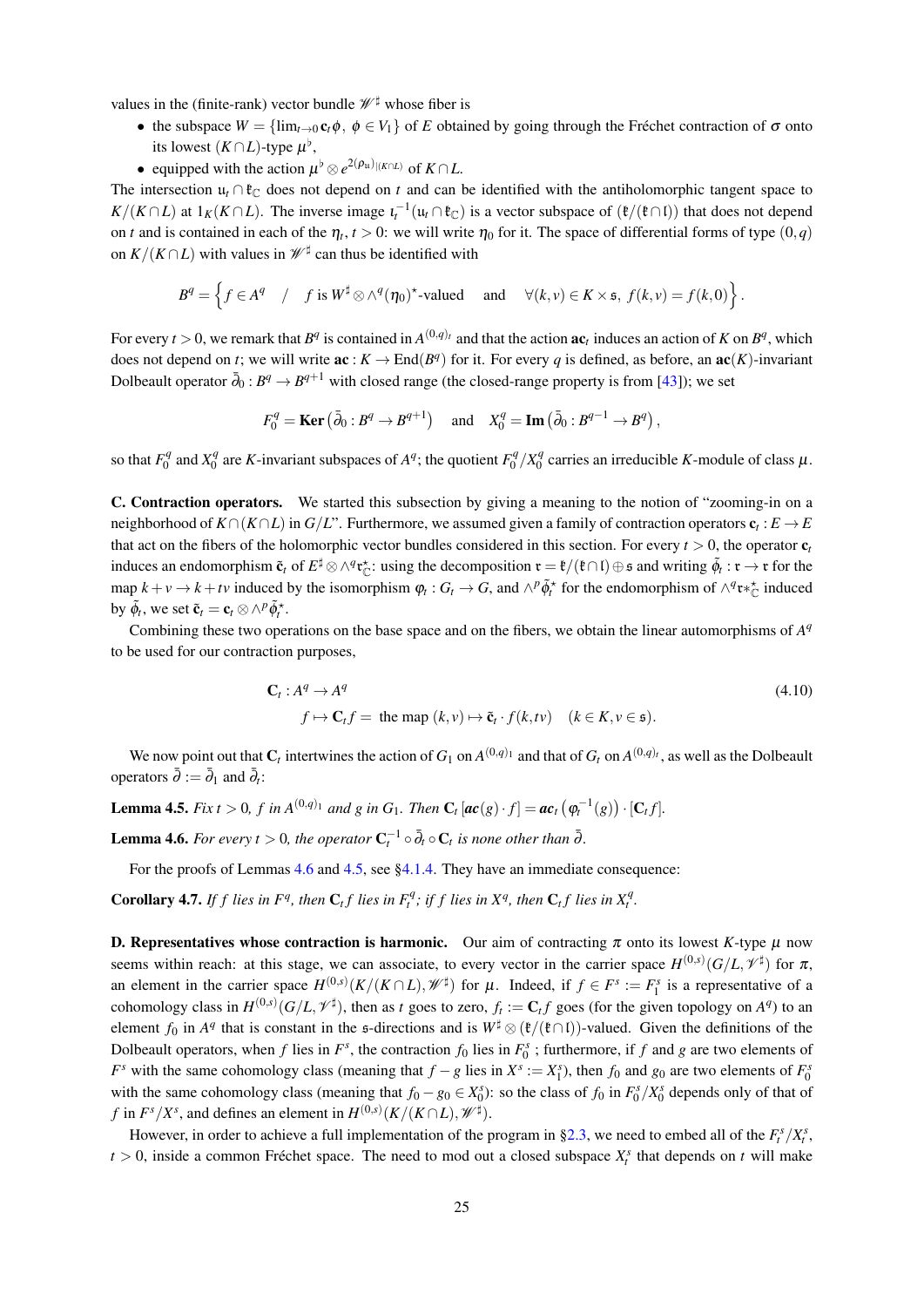things slightly acrobatic, and we will have to choose a representative in  $F_t^s$  for each cohomology class in  $F_t^s/X_t^s$ . in other words, we will choose for every  $t > 0$  a "sufficiently pleasant" algebraic complement to  $X_t^s$  within  $F_t^s$ .

Now, the complex manifold  $K/(K \cap L)$  is compact: in the space  $B<sup>q</sup>$  of differential forms with type  $(0,q)$  with values in the (finite-rank) bundle  $\mathcal{W}^{\sharp}$ , we can call in the usual notion of *harmonic form* (see for instance [42], §II.6): a  $\overline{\partial}$ -closed form of type  $(0, q)$  on  $K/(K \cap L)$  with values in  $\mathscr{W}^{\sharp}$  is harmonic when it is orthogonal, for the inner product on forms associated with the K-invariant Kähler metric on  $K/(K \cap L)$  and a K-invariant inner product on W, to every  $\bar{\partial}$ -exact form. We thus have a notion of harmonic form in B<sup>s</sup>, and a harmonic form can be  $\bar{\partial}_0$ -exact only if it is zero; in addition, if  $f \in B^q$  is harmonic, then  $\mathbf{ac}(k) \cdot f$  is harmonic too. For background on harmonic forms, see [42], Chapter III, especially around Theorems 5.22-5.24.

Write  $H_0^s$  for the subspace of  $B^s$  consisting of harmonic forms: this is an  $ac(K)$ -invariant subspace of  $F_0^s$ , and we have  $F_0^s = H_0^s \oplus X_0^s$ . Now, define

$$
H^s := \{ f \in F^s \mid f_0 \in H_0^s \},
$$

a subset of  $A^{(0,s)}$ .

**Lemma 4.8.** The space  $F^s$  of closed forms decomposes as  $F^s = H^s + X^s$ .

For the proof, see §4.1.4. By calling in the "nuclear space" hypothesis in Assumption 4.4, we can go a step futher: not only does every class in  $F^s/X^s$  admit exactly one representative in  $H^s$ , but we can obtain a closed subspace of  $H<sup>s</sup>$  comprising exactly one representative for each cohomology class.

**Lemma 4.9.** There exists a closed subspace  $\Sigma$  of  $H^s$  such that that  $F^s = \Sigma \oplus X^s$ .

For the proof, see  $84.1.4$ .

Now fix such a  $\Sigma$ . For every  $t > 0$ , the space

$$
\Sigma_t = \{ \mathbf{C}_t[f] \mid f \in \Sigma \} \tag{4.11}
$$

is a closed complement to  $X_t^s$  in  $F_t^s$ ; since  $X_t^s$  and  $\Sigma_t$  are closed in  $F_t^s$ , the projection

$$
q_t: \Sigma_t \to F_t^s / X_t^s \tag{4.12}
$$

is a Fréchet isomorphism. Thus, we have defined a subspace of  $A^s$  such that every class in  $H^{(0,s)}(G_t/L_t, \mathcal{V}_t^{\sharp})$  has a unique representative in  $\Sigma_t$ .

In Lemma 4.9, we cannot expect  $\Sigma_t$  to be stable under the action  $\mathbf{ac}_t(G_t)$  of (4.9). We can however use the isomorphism (4.12) to transfer to  $\Sigma_t$  the action  $\mathbf{ac}_t^{\text{quo}}$  of  $G_t$  on  $F_t^s/X_t^s$  inherited from  $\mathbf{ac}_t$ : recall that the projection

$$
p_t: F_t^s \to F_t^s / X_t^s \tag{4.13}
$$

makes it possible to define for every  $\gamma$  in  $G_t$  a map  $\mathbf{ac}_t^{\text{quo}}(\gamma)$  from  $F_t^s/X_t^s$  to itself, where

if 
$$
\omega = p_t(F)
$$
 for some F in  $F_t^s$ , then  $\mathbf{ac}_t^{\text{quo}}(\gamma) \cdot \omega = p_t(\mathbf{ac}_t(\gamma)F).$  (4.14)

We then set

$$
\pi_t(k, v) \cdot F := q_t^{-1} \left[ \mathbf{ac}_t^{\text{quo}}(k, v) \cdot q_t(F) \right] \tag{4.15}
$$

$$
=q_t^{-1}\left[p_t\left(\mathbf{ac}_t(k,v)\cdot F\right)\right]
$$
\n(4.16)

for every  $(k, v)$  in  $K \times \mathfrak{p}$  and every F in  $\Sigma_i$ : the representation  $\pi_i : G_i \to \mathbf{End}(\Sigma_i)$  is irreducible tempered and its lowest K-type is  $\mu$ .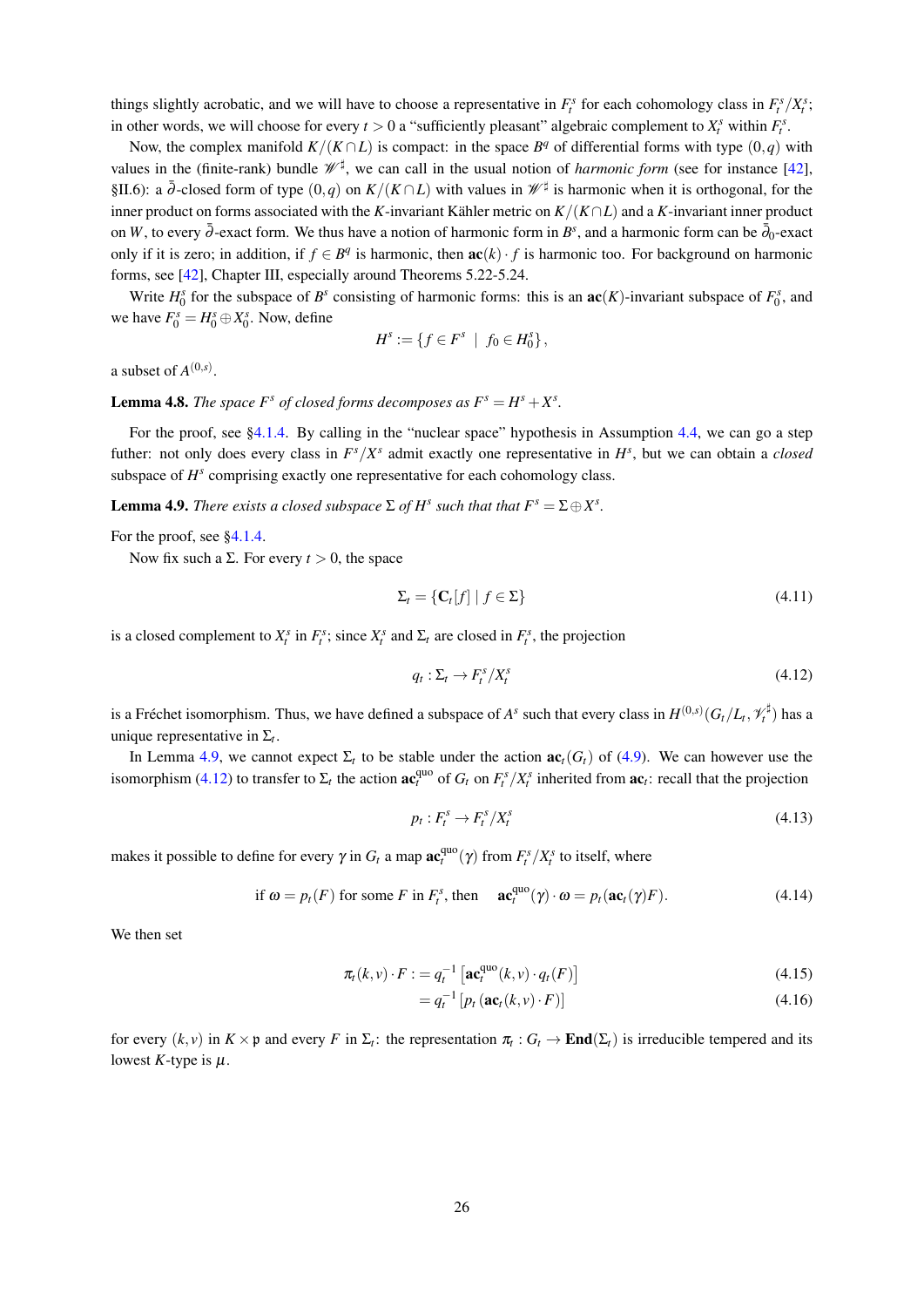**E. Conclusion.** We now have all the pieces for a Fréchet contraction of  $\pi$  onto  $\mu$ . Consider

$$
\mathbf{E} = A^s; \tag{A}
$$

$$
\mathbf{V}_t = \Sigma_t \text{ from (4.11)};
$$
 (B)

$$
\pi_t \text{ from (4.15)}; \tag{B'}
$$

 $C_t$  from (4.10).  $(C)$ 

The following result is the announced reduction theorem.

**Theorem 4.10.** The quadruple  $(E, (V_t)_{t>0}, (\pi_t)_{t>0}, (C_t)_{t>0})$  describes a Fréchet contraction of the real-infinitesimal character representation  $\pi$  onto its lowest K-type  $\mu$ .

#### 4.1.3. Proof of Theorem 4.10, and a remark

We have already checked properties (Vect1) and (Vect2) of §2.3: see Corollary 4.7 and §4.1.2. D. Property (Nat<sub>RIC</sub>) follows from Lemma 4.5 togeher with the fact that  $X_t^s$  is  $ac_t(G_t)$ -stable. We now need to prove properties (Op1) and  $(Op2)$ .

Let us consider the outcome

$$
\mathbf{V}_0 = \{f_0 \mid f \in \Sigma\}
$$

of the contraction; this is a subspace of  $F_0^s$ . The contraction of every element in  $\Sigma$  is by definition a harmonic form, so that  $V_0 \subset H_0^s$ . The reverse inclusion is true, and guarantees that the K-module  $V_0$  is irreducible of class  $\mu$ :

**Lemma 4.11.** Every harmonic form in B<sup>s</sup> is the contraction of a form in  $\Sigma$ : we have  $V_0 = H_0^s$ .

*Proof.* Since the subspace  $\Sigma_0$  of  $F_0^s$  is  $\mathbf{ac}(K)$ -invariant, the projection  $\Sigma_0 \to F_0^s / X_0^s$  is a morphism of K-modules; since every element in  $V_0$  is harmonic and no nonzero harmonic form can be exact, this morphism is injective. Now, the K-module  $F_0^s/X_0^s$  is irreducible, so that morphism must also be surjective, unless  $V_0$  be zero. But if that were the case, for every f in  $F^s = \Sigma \oplus X^s$ , the contraction  $f_0$  would lie in  $X_0^s$  and be exact.

To prove that this is impossible, we call in the bottom-layer map of  $[26]$ , §V.6 (see also  $[32]$ , §2, and especially [1], §9). When applied to the  $(K \cap L)$ -module  $W^{\sharp}$ , that map induces an injective morphism of K-modules from  $F_0^s/X_0^s$  to  $F^s/X^s$ , whose image is the subspace  $\widetilde{W}$  of  $F^s/X^s$  carrying the lowest K-type of that  $G_1$ -representation. Inspecting definitions reveals that the map sending an element of  $\tilde{W}$  to its inverse image by the bottom-layer map coincides with the map induced by the contraction  $f \mapsto f_0$ . If  $f_0$  were exact for every f in  $V_1$ , we could deduce  $F_0^s = X_0^s$ , and that is not true.  $\Box$ 

Finally, fix an element F in  $V_0$  and an element f in  $\Sigma_1$  satisfying  $F = f_0$ , and set  $f_t = C_t f$  for every  $t > 0$ . To complete the proof of Theorem 4.10, we need only check that  $\pi_t(k, v) f_t$  goes to  $\mathbf{ac}(k) \cdot f_0$  as t goes to zero. Fix  $(k, y)$  in  $K \times p$ . Given Lemma 4.5 and the definition of our subspaces  $\Sigma_t$  in (4.11), we may write

$$
\pi_t(k, v) f_t = q_t^{-1} [p_t (\mathbf{ac}_t(k, v) \cdot \mathbf{C}_t f)]
$$
  
\n
$$
= q_t^{-1} \circ p_t \mathbf{C}_t [(\mathbf{ac}(k \exp_G(tv)) \cdot f)]
$$
  
\n
$$
= \mathbf{C}_t [q_1^{-1} \circ p_1 (\mathbf{ac}(k \exp_G(tv)) \cdot f)]
$$
  
\n
$$
= \mathbf{C}_t [q_1^{-1} \circ p_1 (\mathbf{ac}(k) \cdot f)] + (\mathbf{C}_t \circ q_1^{-1} \circ p_1) [\mathbf{ac}(k \exp_G(tv)) \cdot f - \mathbf{ac}(k) \cdot f].
$$

Recall that f lies in  $\Sigma_1$ , and note that  $\Sigma_1$  is  $\mathbf{ac}(K)$ -invariant, so that  $p_1(\mathbf{ac}(k) \cdot f) = q_1(\mathbf{ac}(k) \cdot f)$ ; applying Lemma 4.5 again and inserting the fact that  $ac<sub>t</sub>(k) = ac(k)$  for all t, we see that

$$
\pi_t(k,\nu)f_t = \mathbf{ac}(k) \cdot f_t + (\mathbf{C}_t \circ q_1^{-1} \circ p_1) [\mathbf{ac}(k \exp_G(t\nu)) \cdot f - \mathbf{ac}(k) \cdot f]. \tag{4.17}
$$

When t goes to zero, the first term in (4.17) goes to  $\mathbf{ac}(k) \cdot f_0$ ; what we need to check is that the second term goes to zero. We now insert the following two remarks (compare Lemma 3.8):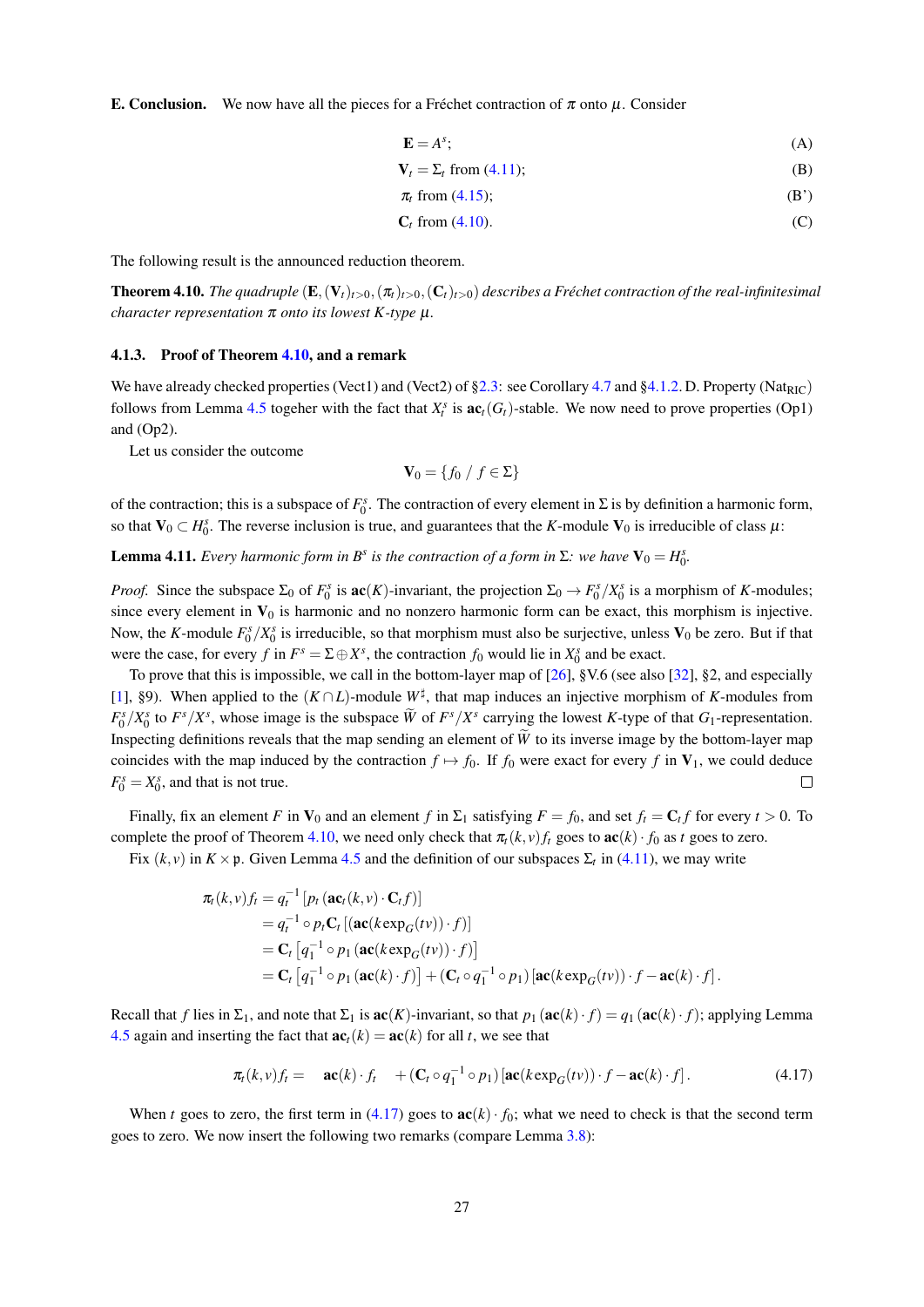- **Lemma 4.12.** (i) The topology of **E** may be defined by a distance with respect to which each of the  $C_t$ ,  $t \in ]0,1]$ , is 1-Lipschitz.
- (ii) When **E** is equipped with that distance, the Fréchet topology on  $F<sup>s</sup>/X<sup>s</sup>$  may be defined with a distance such that the projection  $p_1: F^s \to F^x/X^s$  is 1-Lipschitz and the inverse projection  $q_1^{-1}: F^s/X^s \to \Sigma$  is 2-Lipschitz.

*Proof.* For (i), build a countable family of semi-norms and a metric whose topology is that of **E**, following the recipe in  $[38]$ , page 412: using the notations of the first sentence after Definition 40.2 in that textbook, we use the subsets  $\Omega_i = K \times B(0, i)$ ,  $j \in \mathbb{Z}^+$ , of  $K \times \mathfrak{s}$  (where  $B(0, i)$ ) is the open ball  $\mathfrak{s}$  with center  $0_{\mathfrak{s}}$  and radius j), and use Assumption 4.4iii.(c) to obtain a countable family of semi-norms on the Fréchet space  $E^{\sharp} \otimes \wedge^s \mathfrak{r}^*$  with respect to which the operators  $\mathbf{c}_t$ ,  $t \in ]0,1]$ , are all 1-Lipschitz.

For (ii), we note that given a Fréchet distance on  $F^s$ , the usual way to define a Fréchet topology on  $F^s/X^s$ is through a distance for which  $p_1: F^s \to F^s/X^s$  is 1-Lipschitz (see §12.16.9 in [12]); what needs proof is the statement on the inverse  $q_1^{-1}$ . Now, the inclusion  $\Sigma_t \hookrightarrow F_t^s$  and the projection  $F_t^s \to F_t^s / X_t^s$  are 1-Lipschitz, so the composition  $q_1$  is 1-Lipschitz; the open mapping theorem for Fréchet spaces then shows that  $q_1^{-1}$  is actually 2-Lipschitz with respect to the mentioned distances on  $\Sigma$  and on  $F<sup>s</sup>/X<sup>s</sup>$  (see [12], §12.16.9 for the open mapping theorem and §12.16.8.2 for the Lipschitz statement).  $\Box$ 

Returning to the proof of Property (Op1) in Theorem 4.10, we take up  $(4.17)$  and let t go to zero. Then  $\mathbf{ac}(k \exp_{C}(tv)) \cdot f - \mathbf{ac}(k)f$  goes to zero; from Lemma 4.12 we deduce that  $\pi_t(k, v)f_t$  goes to  $\mathbf{ac}(k) \cdot f_0$ . Lemma 4.11 yields (Op2); the proof of Theorem  $4.10$  is now complete.  $\Box$ 

We close this section by mentioning, for future use in §5, that our Fréchet contraction satisfies a weakend analogue of Assumption 4.4:

**Lemma 4.13.** Suppose U is a compact subset of  $\mathfrak p$ . Then there is a positive number  $\tilde{C}$  with the property that

- (i) the Fréchet topology of **E** may be defined by a distance with respect to which each of the  $\pi_t(k, y)$ ,  $k \in K$ ,  $v \in U$ ,  $t \in ]0,1]$ , and each of the  $C_t$ ,  $t \in ]0,1]$ , is  $\tilde{C}$ -Lipschitz as an endomorphism of  $V_t$ .
- (ii) for every  $t > 0$  and every  $(k, v)$  in  $K \times U$ , the operator  $\pi_t(k, v)$  on  $V_t$  may be extended to a C-Lipschitz operator acting on all of **E**. This may be done so that the resulting map  $\pi_t$ :  $G_t \to \text{End}(\mathbf{E})$  is continuous.

Lemma 4.13 is a rather poor substitute for Assumption 4.4, because the extension mentioned in part (ii) is simple-minded: we do *not* try to define it so that  $\pi_t$ :  $G_t \to GL(E)$  is a group morphism, and our Lipschitz estimates are crude. What will matter in  $\S$ 5 is the existence of an extension to all of E and of a Lipschitz estimate uniform in  $k$ ,  $\nu$  and  $t$  in the chosen domain.

*Proof.* For (i), we first unfold the definition of  $ac_t(\gamma)$  in (4.9) and find that for every F in  $A^{(0,s)_t}$  and  $\gamma$  in  $G_t$ ,

$$
\mathbf{ac}_t(\gamma) \cdot F = \mathscr{I}_t^{-1} \left[ x \mapsto (\mathscr{I}_t F)(\gamma^{-1} x) \right]
$$
  
=  $(k, v) \mapsto \zeta_t \left( \exp_{G_t}^{-\beta_t(\gamma^{-1} k \exp_{G_t}^v)} \right) F \left[ \kappa_t(\gamma^{-1} k \exp_{G_t}^v), X_t(\gamma^{-1} k \exp_{G_t}^v) \right]$ 

where  $\kappa_t : G_t \to K$ ,  $X_t : G_t \to \mathfrak{s}$  and  $\beta_t : G_t \to \mathfrak{l}_t \cap \mathfrak{p}$  are the Mostow maps of Lemma 4.5.

We now observe, as in the proof of Lemma 3.8, that there exists an increasing family  $(\Omega_n)_{n\in\mathbb{N}}$  of relatively compact open subsets of  $K \times$  s such that for every  $\gamma$  in  $K \exp_{G_t}(U)$  and every t in [0,1], the image of  $\Omega_n$  under the map  $(k, v) \mapsto (\kappa_f(\gamma^{-1} k \exp_{G_r}^v), X_f(\gamma^{-1} k \exp_{G_r}^v))$  is contained in  $\Omega_{n+1}$ . We can in fact choose  $\Omega_n$  of the form  $K \times B(0, R_n)$ , where  $(R_n)_{n \in \mathbb{N}}$  is an increasing sequence of positive radii and  $B(0, R_n)$  is the ball with radius  $R_n$  in 5. We then use those and Assumption 4.4.iii.(a)-(b) to follow the proof of Lemma 4.12.(i) and build the desired metric on E.

For (ii), fix a closed complement Z to  $F^s$  in  $\mathbf{E} = A^s$ , and for all  $t > 0$ , set  $Z_t = C_t Z$ , so that

$$
\mathbf{E}=\Sigma_t\oplus X_t^s\oplus Z_t.
$$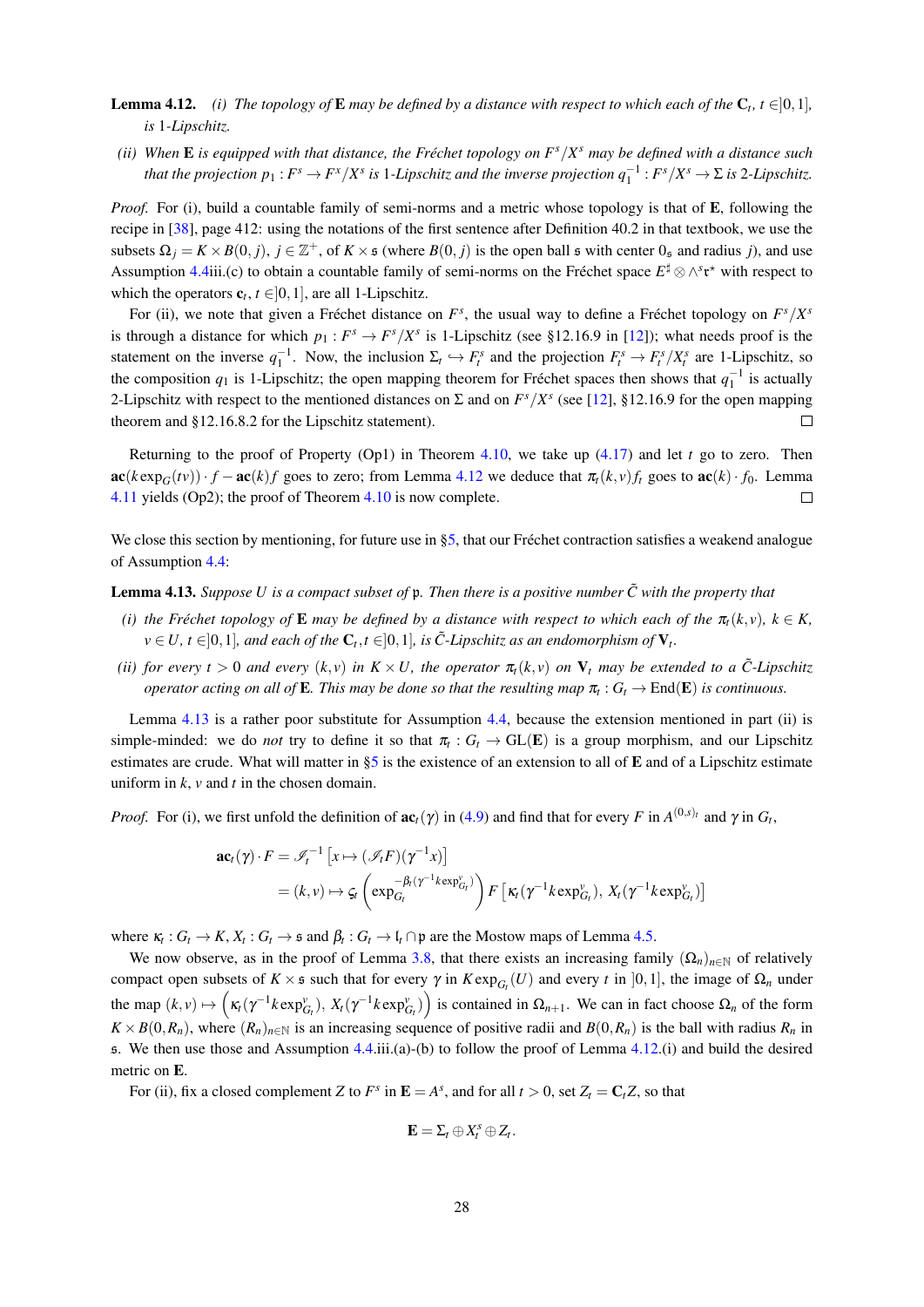Write proj<sub> $\Sigma_t$ </sub>, proj<sub> $X_t$ </sub> and proj<sub> $Z_t$ </sub> for the corresponding linear projections, and for every  $(k, v)$  in  $G_t$ , extend the operator  $\pi_t$  on  $\Sigma_t$  by having the extension act as the identity on  $X_t^s$  and  $Z_t$ , setting

$$
\tilde{\pi}_t(k,\nu)F = \pi_t(k,\nu)\left[\text{proj}_{\Sigma_t}F\right] + \text{proj}_{X_t^s}(F) + \text{proj}_{Z_t}(F) \tag{4.18}
$$

for all F in E. Of course this extension is so simple-minded that it cannot define a representation of  $G_t$  on E, but we note, taking up some arguments from the proof of Lemma 4.12(ii), that the projections  $proj_{\Sigma}$ ,  $proj_{X^{\circ}}$  and  $proj_{Z}$  are all 2-Lipschitz. Indeed, if A is a Fréchet space equipped with a compatible distance and B, C are closed subspaces such that  $A = B \oplus C$ , then the projection  $A \rightarrow C$  is 2-Lipschitz: it can be obtained by first applying the projection  $A \rightarrow A/B$ , which is 1-Lipschitz if the usual distance on  $A/B$  is chosen, then applying the isomorphism  $A/B \rightarrow C$ , which is the inverse of the 1-Lipschitz isomorphism  $C \rightarrow A/B$  and is as a consequence 2-Lipschitz.

Returning to (4.18), we know from Lemma 4.12 that  $\pi_t(k, v)$  is 4-Lipschitz, and use the preceding remarks to deduce that  $\tilde{\pi}_t(k, v)$  is 10-Lipschitz. The continuity of  $(k, v) \mapsto \tilde{\pi}_t(k, v)$  is straightforward from that of  $\pi_t$ .  $\Box$ 

# 4.1.4. Proof of Lemmas 4.5, 4.6, 4.8 and 4.9

Our proofs of the Lemmas  $4.5$  and  $4.6$  use the notations of  $\S4.1.2$  B-C.

*Proof of Lemma 4.5.* In order to make the notations in the statement and proof lighter, we write  $A^{(0,q)}$  for  $A^{(0,q)}$ and  $ac: G \to \text{End}(A^{(0,q)})$  for the G-action obtained by composing  $ac_1$  and the isomorphism  $\varphi_1: G_1 \to G$ .

When g is an element of G, we write its Mostow decomposition as  $g = \kappa(g) \exp_G^{\hat{X}(g)} \exp_G^{\hat{B}(g)}$ , getting Mostow maps  $\kappa: G \to K$ ,  $X: G \to \mathfrak{s}$  and  $\beta: G \to \mathfrak{l} \cap \mathfrak{p}$ . We write  $\kappa_i: G_t \to K$ ,  $X_t: G_t \to \mathfrak{s}$  and  $\beta_t: G_t \to \mathfrak{l}_t \cap \mathfrak{p}$  for the analogous Mostow maps of  $G_t$ . We now fix g in G and  $t > 0$ .

• By definition,  $\mathbf{ac}(g) \cdot f$  is a map from  $K \times \mathfrak{s}$  to  $E^{\sharp} \otimes \wedge^q \mathfrak{u}^*$ , viz.

$$
\mathbf{ac}(g) \cdot f : (k, v) \mapsto \zeta \left( e^{-\beta \left[ g^{-1} k \exp_{G}(v) \right]} \right) f \left( \kappa \left[ g^{-1} k \exp_{G}(v) \right], X \left[ g^{-1} k \exp_{G}(v) \right] \right).
$$

Thus  $C_t$  [ac(g)  $\cdot$  f] is the map

$$
(k, v) \mapsto \tilde{\mathbf{c}}_t \cdot [\mathbf{ac}(g) \cdot f] (k, tv)
$$
  
\n
$$
= \tilde{\mathbf{c}}_t \cdot \varsigma \left( \exp_G^{-\beta [g^{-1}k \exp_G(tv)]} \right) f \left( \kappa [g^{-1}k \exp_G^{tv}] , \quad X [g^{-1}k \exp_G^{tv}] \right)
$$
  
\n
$$
= \varsigma_t \left( \varphi_t^{-1} (\exp_G^{-\beta [g^{-1}k \exp_G^{tv}])} \right) \tilde{\mathbf{c}}_t \cdot f \left( \kappa [g^{-1}k \exp_G^{tv}] , \quad X [g^{-1}k \exp_G^{tv}] \right)
$$
  
\n
$$
= \varsigma_t \left( \exp_{G_t}^{-\frac{1}{t} \beta [g^{-1}k \exp_G^{tv}]} \right) \tilde{\mathbf{c}}_t \cdot f \left( \kappa [g^{-1}k \exp_G^{tv}] , \quad X [g^{-1}k \exp_G^{tv}] \right)
$$

(in the transition between the second and third line, we use property (Nat<sub>RIC</sub>) for the contraction operator  ${\bf c}_t$ : it intertwines the representations  $\sigma$  and  $\sigma_t \circ \varphi_t^{-1}$  of L).

• We need to compare this with  $ac_{t}(\varphi_{t}^{-1}(g)) \cdot [C_{t}f]$ , which is the map

$$
(k, v) \mapsto \zeta_t \left( \exp_{G_t}^{\beta_t \left( \varphi_t^{-1}(g)^{-1} \operatorname{ker} p_{G_t}(v) \right)} \right) \cdot \left[ \mathbf{C}_t f \right] \left( \kappa_t \left( \varphi_t^{-1}(g)^{-1} \operatorname{ker} p_{G_t}^v \right), \quad X_t \left( \varphi_t^{-1}(g)^{-1} \operatorname{ker} p_{G_t}^v \right) \right)
$$
  
= 
$$
\zeta_t \left( \exp_{G_t}^{\beta_t \left( \varphi_t^{-1}(g)^{-1} \operatorname{ker} p_{G_t}(v) \right)} \right) \cdot \tilde{\mathbf{c}}_t \cdot f \left( \kappa_t \left( \varphi_t^{-1}(g)^{-1} \operatorname{ker} p_{G_t}^v \right), \quad t \cdot X_t \left( \varphi_t^{-1}(g)^{-1} \operatorname{ker} p_{G_t}^v \right) \right)
$$

If  $\gamma = ke^{\nu}e^{\beta}$  is an element of G, then  $\varphi_t^{-1}(\gamma) = k \exp_{G_t}^{X/t} \exp_{G_t}^{\beta/t}$ , so that  $\kappa(\gamma) = \kappa_t(\varphi_t^{-1}(\gamma), X(\gamma) = t$ .  $X_t(\varphi_t^{-1}(\gamma))$  and  $\beta(\gamma) = t \cdot \beta_t(\varphi_t^{-1}(\gamma))$ . Using this to compare the last lines of our descriptions of  $C_t [\textbf{ac}(g) \cdot f]$ and  $\mathbf{ac}_t(\varphi_t^{-1}(g)) \cdot [\mathbf{C}_t f]$ , we see that they are equal.

 $\Box$ 

*Proof of Lemma 4.6.* Recall that our Dolbeault operator  $\bar{\partial}$  on  $A^{(0,q)}$  is defined by transferring to  $A^{(0,q)}$  the Dolbeault operator acting on  $\Omega_1^q$  (defined in [44] §2), through the Fréchet isomorphism  $\mathscr{I}: A^{(0,q)} \to \Omega_1^q$  from (4.8).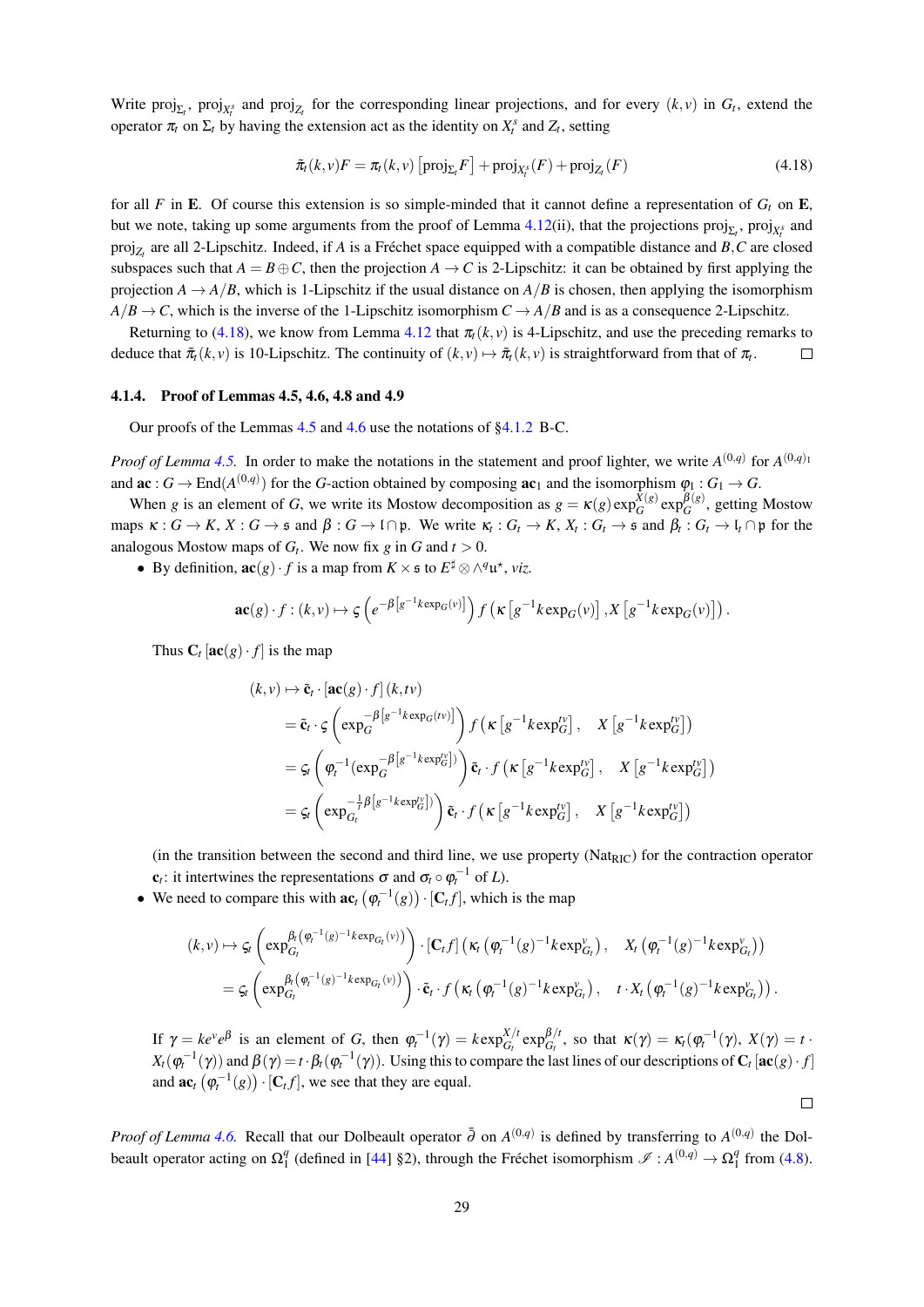For every  $t > 0$ , the operator  $\overline{\partial}_t$  acting on  $A^{(0,q)_t}$  similarly comes from Wong's Dolbeault operator on  $\Omega_t^q$ , transferred to  $A^{(0,q)_t}$  via the Fréchet isomorphism  $\mathscr{I}_t : A^{(0,q)_t} \to \Omega_t^q$ .

We now remark that the linear automorphism  $C_t$  of  $A^q$  induces a linear isomorphism between  $\Omega_1^q$  and  $\Omega_t^q$ , the map  $\mathscr{I}_t \circ \mathbb{C}_t \circ \mathscr{I}_1^{-1}$ . Inspecting definitions, we notice that for every  $F: G_1 \to E^{\sharp} \otimes \wedge^q \mathfrak{u}^*$  in  $\Omega_t^q$ , the map  $\mathcal{I}_t \circ \mathbf{C}_t \circ \mathcal{I}_1^{-1}(F)$  is none other than

$$
\mathscr{C}_t(F) : G_t \to E^{\sharp} \otimes \wedge^q \mathfrak{u}^{\star}
$$

$$
(k, v) \mapsto (\mathbf{c}_t \otimes \phi_t^{\star}) \cdot F(\phi_t(k, v))
$$

where  $\phi_t^* : \wedge^q \mathfrak{u}^* \to \wedge^q \mathfrak{u}_t^*$  is the linear isomorphism induced by the derivative of  $\varphi_t^{-1}$  at the identity.

This means that  $\mathcal{C}_t(F)$  is the element  $\Omega_t^q$  induced by the group isomorphism  $\varphi_1 \circ \varphi_t^{-1}$  between  $G_1$  and  $G_t$ . That isomorphism induces an isomorphism of holomorphic vector bundles between the bundle  $\mathcal{V}_1^{\sharp}$  over  $G_1/L_1$  and the bundle  $\mathcal{V}_t^{\sharp}$  over  $G_t/L_t$ ; by naturality of the Dolbeault operator, that bundle map must intertwine the Dolbeault operators acting on  $\Omega_1^q$  and  $\Omega_1^q$ . So

$$
\mathscr{C}_t^{-1} \bar{\partial}_{\Omega_t^q} \mathscr{C}_t = \bar{\partial}_{\Omega_1^q},
$$

which proves Lemma 4.6.

Our proofs of Lemmas 4.8 and 4.9 use the notations of  $\S4.1.2$  D.

*Proof of Lemma 4.8.* Fix f in  $F^s$ ; the contraction  $f_0$  of f is  $\overline{\partial}_0$ -closed, so we can write  $f_0$  as  $a+b$ , where  $a \in H_0^s$ is a harmonic form and  $b \in X_0^s$  is a  $\bar{\partial}_0$ -exact form. Write  $b = \bar{\partial}_0 \beta$ , where  $\beta$  lies in  $B^{s-1}$ ; we can extend  $\beta$  trivially to  $K \times$  5, obtaining an element  $\gamma$  of  $A^{s-1}$  that is constant in the 5-directions. Set  $\omega = \overline{\partial} \gamma$ ; then the form  $\omega$  lies in  $X^s$ , and  $f - \omega$  lies in  $H^s$  (because  $f_0 - \omega_0 = a$  is harmonic). We have proved that f can be written as a sum of a form in  $H^s$  and another in  $X^s$ ; that is the lemma.  $\Box$ 

*Proof of Lemma 4.9.* We need only find an algebraic complement  $\Sigma$  for  $H^s \cap X^s$  in  $H^s$  that is closed for the topology of  $H^s$ . The fact that a *closed*  $\Sigma$  may be chosen follows from the theory of nuclear spaces (see Trèves [38], chapters 50 and 51, and Grothendieck [14]): because of Assumption 4.4, the Fréchet space  $A<sup>s</sup>$  is nuclear (see [38], Proposition 50.1 and §51.8), so the closed subspaces  $H^s$ ,  $X^s$  and  $H^s \cap X^s$  are both nuclear; because  $X^s \cap H^s$ is closed in  $H^s$ , the identity  $H^s \cap X^s \to H^s \cap X^s$  is a nuclear linear map ([14], corollaire 2, p. 101); it admits ([14], théorème 3, p. 103) a nuclear extension  $\mathscr{F}: H^s \to H^s \cap X^s$ . We define  $\Sigma$  as the kernel of  $\mathscr{F}:$  it is a closed complement to  $H^s \cap X^s$  in  $H^s$ , and the lemma follows.  $\Box$ 

# 4.2. The case of quasi-split groups and fine  $K$ -types

In this section, we consider a pair  $(G, \pi)$  where

•  $G$  is a *quasi-split* linear group with abelian Cartan subgroups,

•  $\pi$  is a tempered irreducible representation of G with real infinitesimal character and a *fine* lowest K-type  $\mu$ , and we set out to build a Fréchet contraction of  $\pi$  onto  $\mu$ .

In the present context, the representation  $\pi$  can be realized as an irreducible factor in a (usually nonspherical) principal series representation of G, as in Chapter 4 in [39]. Suppose  $P = MAN$  is a minimal parabolic subgroup in  $G$ , then in our quasi-split case:

- $\bullet$  *M* is abelian (and compact, but not connected),
- and there exists a character  $\sigma$  of M such that u is one of the lowest K-types in

$$
\Pi=\mathop{\mathrm{Ind}}\nolimits_{MAN}^{G}\left( \sigma\otimes\mathbf{1}\right) .
$$

The representation  $\Pi$  is a finite direct sum of irreducible tempered subrepresentations, each of which has real infinitesimal character and a unique lowest K-type; the irreducible factor that contains  $\mu$  is equivalent with  $\pi$  as a G-representation.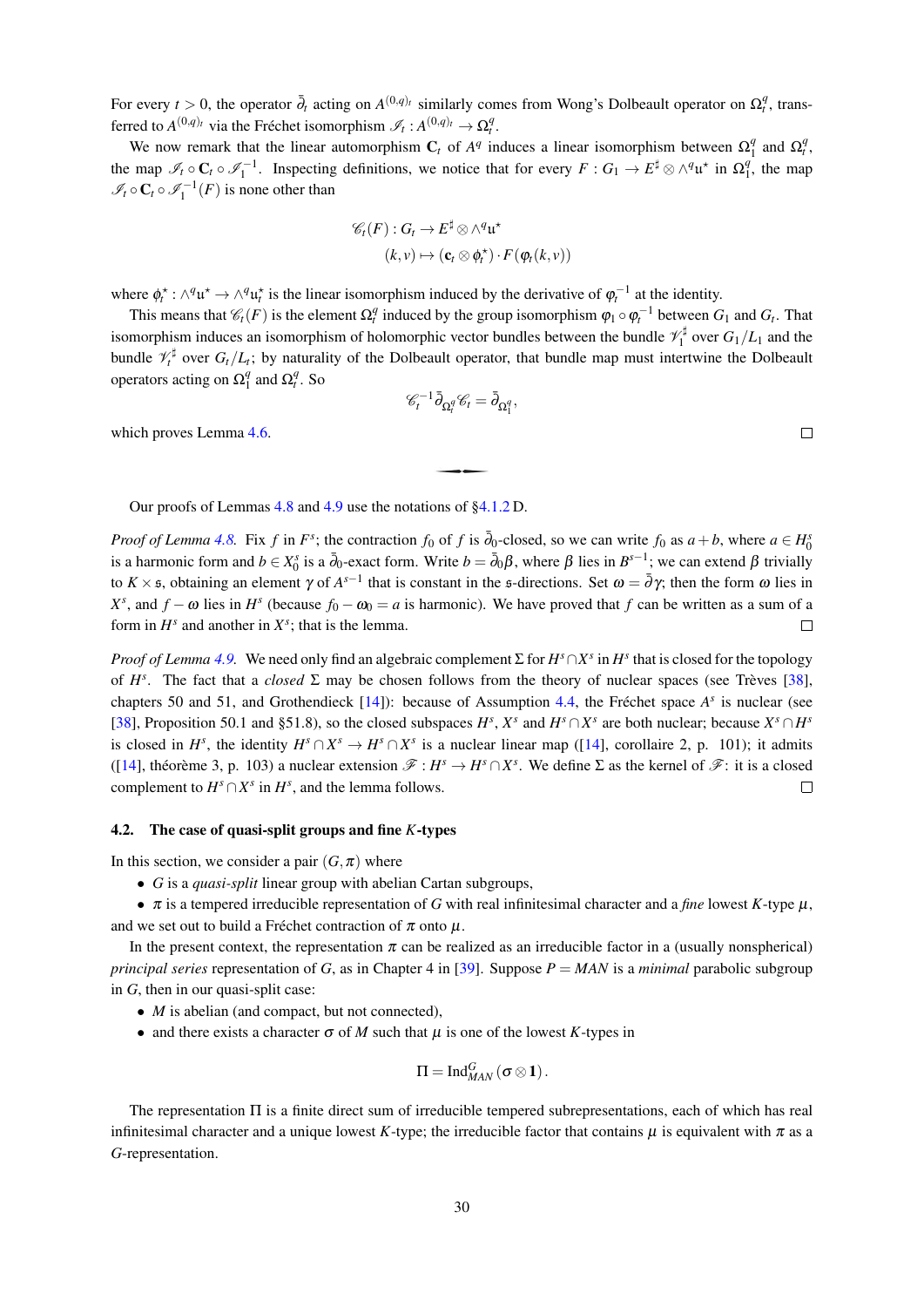Recall that in the compact picture from §3.2.1, the representation  $\Pi$  acts on

$$
\mathbf{L}_{\sigma}^{2}(K) := \left\{ \Phi : K \to \mathbb{C} \; / \; \forall (u, m) \in K \times M, \; \Phi(um) = \sigma(m)^{-1} \Phi(u) \right\}
$$

through the action obtained by choosing  $\lambda = 0$  in (3.9). The subspace

$$
\mathbf{H} = \text{irreducible subspace of } \mathbf{L}_{\sigma}^{2}(K) \text{ containing the } K \text{-type } \mu \tag{4.19}
$$

thus carries a (not very explicit) realization of  $\pi$  on a space of complex-valued functions on K.

Because the induced representation  $\Pi$  is reducible and has continuous parameter zero, the results of §3.2.1 cannot be applied here; yet some of the interplay between §3.2.1 and §3.2.2 will be helpful.

# 4.2.1. A Helgason-like realization

We now describe another realization, in which  $G$  acts on a space of sections of an equivariant vector bundle over  $G/K$ ; it mimics the realization of spherical principal series representations in §3.2.2 using Helgason waves.

For the rest of §4.2.1, we fix an irreducible K-module  $V^{\mu}$  of class  $\mu$ , write  $\mathscr E$  for the equivariant bundle  $G/K \times_K V^{\mu}$  over  $G/K$  and  $\Gamma(\mathscr{E})$  for the space of smooth sections of  $\mathscr{E}$ .

We first describe the special sections of  $\mathscr E$  which will play in our construction the part Helgason waves did in §3.2.2.

From Frobenius reciprocity and the fact that the K-type  $\mu$  occurs with multiplicity one in **H**, we know that the restriction  $\mu_M$  contains  $\sigma$  with multiplicity one. We fix a vector  $v \in V^{\mu}$  belonging to the one-dimensional  $\sigma$ -isotypical subspace and introduce

$$
\bar{\gamma} \quad : \quad G \quad \rightarrow \quad V^{\mu} \quad \ \ \, k e^{H} n \quad \mapsto \quad e^{-\langle \rho, H \rangle} \mu(k)^{-1} \nu.
$$

**Lemma 4.14.** For all  $(g,m,H,n)$  in  $G \times M \times \mathfrak{a} \times N$ , we have  $\overline{\gamma}(gme^{H}n) = e^{-\langle \rho, H \rangle} \sigma(m)^{-1} \gamma(g)$ .

*Proof.* We use the Iwasawa decomposition (3.13) to find

$$
\bar{\gamma}(gman) = \bar{\gamma} \Big( \kappa(g)e^{H(g)}v(g)man \Big)
$$
  
\n
$$
= \bar{\gamma} \Big( \kappa(g)me^{H+H'}\tilde{n} \Big) \text{ for some } \tilde{n} \in N \quad \text{(recall that } N \text{ normalizes } MA \text{ and } M \text{ centralizes } A\text{)}
$$
  
\n
$$
= e^{-\langle \rho, H+H' \rangle} \mu(\kappa(g)m)^{-1}v
$$
  
\n
$$
= \sigma(m)^{-1}e^{-\langle \rho, H \rangle} \Big[ e^{-\langle \rho, H(g) \rangle} \mu(\kappa(g))^{-1}v \Big] \quad \text{(since } \mu(m)^{-1}v = \sigma(m)^{-1}v \text{ and } \sigma(m) \text{ is scalar}
$$
  
\n
$$
= e^{-\langle \rho, H \rangle} \sigma(m)^{-1} \gamma(g).
$$

Now set  $\tilde{\gamma}: g \mapsto \tilde{\gamma}(g^{-1})$ . A simple calculation shows that  $\tilde{\gamma}(gk) = \mu(k^{-1})\gamma(g)$  for every k in K and g in G. As a consequence,  $\tilde{\gamma}$  induces a section  $\gamma$  of the vector bundle  $\mathscr E$  over  $G/K$ . We will take up  $\gamma$  as an analogue in  $\Gamma(\mathscr E)$ of the Helgason "wave"  $e_{\lambda,1_K}$  with (not very wavy) frequency  $\lambda = 0$ .

For every b in K, the map  $\tilde{\gamma}_b : g \mapsto \tilde{\gamma}(b^{-1}g)$  induces another element  $\gamma_b$  in  $\Gamma(\mathscr{E})$ , which we will take up as an analogue of the Helgason "wave"  $e_{0,b}$ . From Lemma 4.14, we know that  $\gamma_{bm} = \sigma(m)^{-1} \gamma_b$  for every  $(b,m) \in K \times M$ .

Using these special sections, we build an invariant subspace of  $\Gamma(\mathscr{E})$  (for the usual action of G on  $\Gamma(\mathscr{E})$ ). We associate a section of  $\mathscr E$  with each of the functions on K belonging to the Hilbert space **H** from (4.19): set

$$
\mathcal{T} : \mathbf{H} \to \Gamma(\mathcal{E})
$$

$$
\Phi \mapsto \int_K \gamma_b \Phi(b) db;
$$

note from the previous M-equivariance properties of  $\Phi$  and  $b \mapsto \gamma_b$  that the integrand is invariant under the change of variables  $b \leftarrow b \cdot m$ .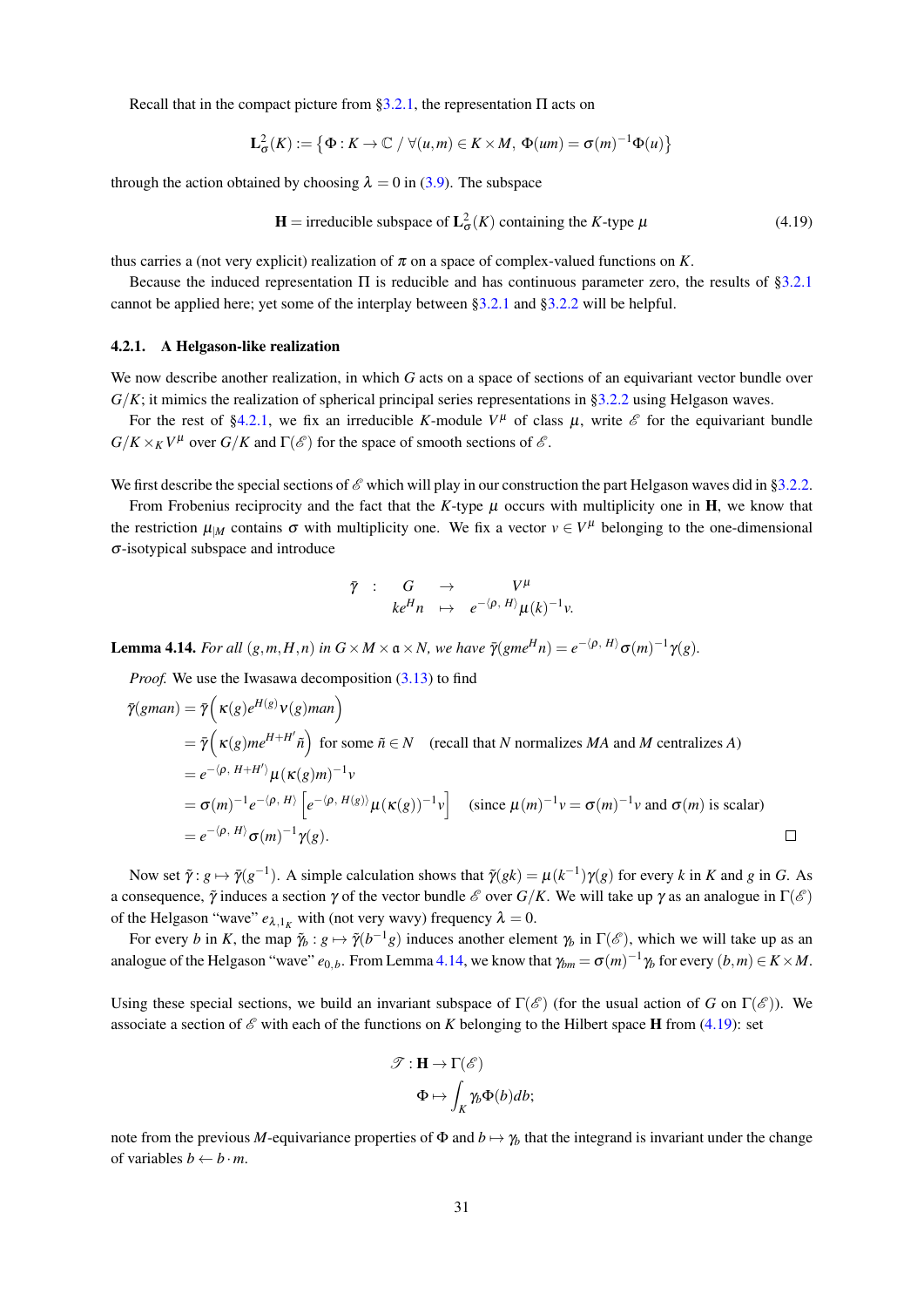# **Lemma 4.15.** The map  $\mathscr T$  is G-equivariant and injective.

*Proof.* Fix x in G and write  $x = \kappa(x)e^{a(x)}n(x)$  for its Iwasawa decomposition. To prove that  $\Im$  is G-equivariant, we must prove that for every  $\Phi$  in **H**, the sections

$$
\mathcal{T}(\pi(x)\phi) = \mathcal{T}\left[b \mapsto e^{-(\rho, \mathbf{a}(x^{-1}b))} \cdot \Phi\left(\kappa(x^{-1}b)\right)\right]
$$
  
\n
$$
= \left(gK \mapsto \int_{K} e^{-(\rho, \mathbf{a}(x^{-1}b))} \gamma_b(gK) \cdot \Phi\left(\kappa(x^{-1}b)\right) db\right)
$$
  
\n
$$
= \left(gK \mapsto \int_{K} e^{-(\rho, \mathbf{a}(x^{-1}b))} e^{-(\rho, \mathbf{a}(g^{-1}b))} \cdot \Phi\left(\kappa(x^{-1}b)\right) \left(\mu\left(\kappa(g^{-1}b)\right) \cdot v\right) db\right)
$$
(4.20)

and

$$
\lambda(x)\mathcal{T}(\phi) = \left(g \mapsto \int_K \gamma_b(x^{-1}gK) \cdot \Phi(b) db\right)
$$
  
= 
$$
\left(g \mapsto \int_K e^{\langle -\rho, \mathbf{a}(g^{-1}xb) \rangle} \cdot \Phi(b) \left(\mu \left(\kappa(g^{-1}xb)\right) \cdot v\right) db\right)
$$
(4.21)

are equal. Going from (4.20) to (4.21) by substituting  $b \leftarrow \kappa(x^{-1}b)$  in (4.21) is made possible by the fact that the Iwasawa maps  $\kappa$ , **a**, **n** satisfy cocycle relations. The necessary steps are identical with those taken by Camporesi for his proof of Proposition 3.3 in  $[10]$ , so we omit the details.

The injectivity of  $\mathscr T$  comes from the irreducibility of  $\pi$ : from the equivariance we know that  $\mathscr T^{-1}(\{0\})$  is a closed G-invariant subspace of H. It is either  $\{0\}$  or H. If it were equal to H, the map  $\mathscr T$  would be identically zero. Fixing a K-invariant inner product on  $V_{\sigma}$ , we notice that the matrix element  $\xi_{v}: k \mapsto \langle v, \mu(k^{-1})v \rangle_{V_{\sigma}}$  (attached to the special v above) lies in  $L^2_{\sigma}(K)$ ; by the Peter-Weyl theorem it transforms under  $\Pi_{|K}$  according to  $\mu$ , so  $\xi$  lies in **H**. The value of  $\mathcal{T}(\xi_v)$  at the origin of p is the vector  $\int_K (\mu(k^{-1})v) \cdot \xi_v(k) dk$  in  $V^{\mu}$ , whose scalar product with v is nonzero because of Schur's relations. This proves that  $\mathcal{T}(\xi_v)$  is not zero, so  $\mathcal T$  must be injective.  $\Box$ 

We have obtained a geometric realization for  $\pi$  in which G acts on the subspace

$$
\left\{\int_K \gamma_b \cdot \Phi(b) \, db, \, \Phi \in \mathbf{H}\right\}
$$

of  $\Gamma(G/K, V^{\mu})$ , through the usual action of G on  $\Gamma(G/K, V^{\mu})$ .

## 4.2.2. Contraction to the lowest  $K$ -type

We can now describe a Fréchet contraction of  $\pi$  onto  $\mu$  using the same zooming-in operators as we did for the discrete series in §3.1 and for the Helgason-wave picture for spherical principal series in §3.2.2. Set

$$
\mathbf{E} = \mathscr{C}^{\infty}(\mathfrak{p}, V^{\mu}). \tag{A}
$$

For every  $t > 0$ , we transfer to functions on p the sections of  $\Gamma(G_t/K, V^{\mu})$  which the construction in §4.2.1 yields for  $G_t$ . Calling in the Iwasawa maps  $\mathfrak{I}_t : \mathfrak{p} \to \mathfrak{a}$  and  $\kappa_t : \mathfrak{p} \to K$  from (3.13), we define

$$
\begin{array}{cccc}\n\Gamma_b^t & : & \mathfrak{p} & \to & V^{\mu} \\
& u & \mapsto & e^{\langle t\rho, \mathfrak{I}_t(\mathrm{Ad}(b) \cdot v) \rangle} \mu^{-1}(\kappa_t(u))v.\n\end{array}
$$

In view of the previous subsection, we define

$$
\mathbf{V}_t = \left\{ \int_K \Gamma_b^t \cdot \Phi(b) \, db, \, \Phi \in \mathbf{H}_\pi \right\}.
$$
 (B)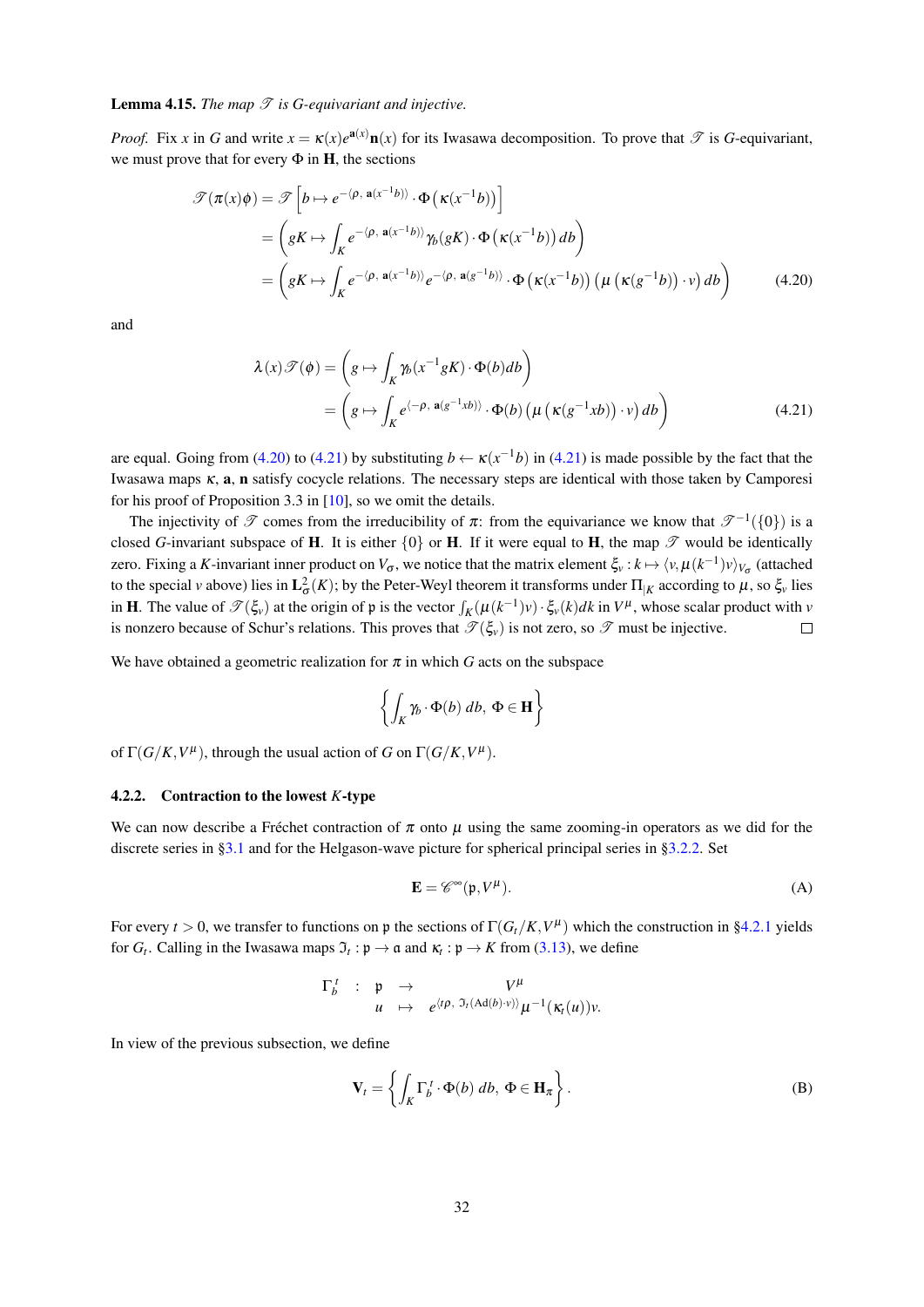The action of  $G_t$  on  $\Gamma(G_t/K, V^{\mu})$  yields a  $G_t$ -action on **E**, viz.

$$
G_t \times \mathbf{E} \to \mathbf{E}
$$
  

$$
((k, v), F) \mapsto \pi_t(k, v)F = (x \mapsto \mu(k) \cdot F[(k, v) \cdot_t x])
$$
 (B')

where  $\cdot_t$  is the  $G_t$ -action on p defined in §2.2.2. The subspace  $V_t$  of **E** is then  $\pi_t$ -stable.

Bringing in the zooming-in map  $z_t : u \mapsto \frac{u}{t}$  from p to itself, we recall from Lemma 3.4 that

$$
\mathbf{C}_t: f \mapsto f \circ z_t^{-1} \tag{C}
$$

intertwines the  $G_1$ - and  $G_t$ -actions on E; from Lemma 3.19 we deduce that  $C_t$  sends  $\Gamma_h^1$  to  $\Gamma_h^t$  (the main difference with the situation in §3.2.2 is that we need no renormalization of spatial frequencies here, because we are dealing with representations with continuous parameter zero). Thus,

$$
C_t \text{ sends } V_1 \text{ to } V_t. \tag{Vect1}
$$

Now if  $f = (\int_K \Gamma_h^1 \Phi(b) db)$  is any element in  $V_1$ , then as t goes to zero,  $C_t f$  converges in **E** to

$$
f_0 = \text{the constant function with value} \int_K (\mu(b) \cdot v) \Phi(b) db.
$$
 (Vect2)

If  $(k, v)$  is a fixed element in  $K \times \mathfrak{p}$  and f is an element in  $V_1$ , we proved in §3.1 (see (3.4) and Lemma 3.8) that

As *t* goes to zero, 
$$
\pi_t(k, v)f_t
$$
 goes to  $\mu(k) \cdot$  (the value of  $f_0$ ). (Op1)

From the Schur orthogonality relations and formula (Vect2), we know that

- if  $\Phi$  lies in a K-isotypical subspace of **H** for a K-type other than  $\mu$ , then  $f_0 = 0$ ;
- but the map  $f \mapsto f_0$  induces a K-equivariant isomorphism between the  $\mu$ -isotypical subspace of **H** (which is spanned, if we fix an orthogonal basis  $(v_i)$  for  $V^{\mu}$ , by the matrix elements  $k \mapsto \langle v_i, \mu(k)^{-1}v \rangle$  and the fiber  $V^{\mu}$ .

We obtain the following conclusion:

The outcome space 
$$
\mathbf{V}_0 = \{f_0, f \in \mathbf{H}_1\}
$$
 identifies, as a *K*-module, with  $V^{\mu}$  ; (Op2)  
for every  $(k, v)$  in  $K \times \mathfrak{p}$ , the limit of  $\pi_t(k, v)f_t$  then identifies with  $\mu(k) \cdot f_0$ .

This concludes our search for a contraction of  $\pi$  in the present case:

**Theorem 4.16.** The quadruple  $(E, (V_t)_{t>0}, (\pi_t)_{t>0}, (C_t)_{t>0})$  describes a Fréchet contraction of  $\pi$  onto  $\mu$ . Assumption 4.4 is satisfied by this Fréchet contraction.

(Concerning the statement about Assumption 4.4, parts *i*. and *ii*. of Assumption 4.4 are clearly satisfied here; for part *iii.*, take up the proof of Lemma 3.8 using star-shaped subsets of  $\mathfrak p$  in the construction of seminorms.)

# 5. Contraction of an arbitrary tempered representation

#### 5.1. Real-infinitesimal-character representations for disconnected groups

Our analysis of real-infinitesimal-character representations in  $\S 4$  crucially used Wong's work [44] on the closedrange property for the Dolbeault operator. The setting in [44] is that of a linear connected semisimple group: that was our reason for assuming  $G$  to be linear connected semisimple in §4.

Now suppose G is a linear connected reductive group. When  $(\chi,\mu)$  is an arbitrary Mackey parameter, the representation of G built from  $(\chi, \mu)$  in §2.1 is induced from a parabolic subgroup  $P_{\chi} = M_{\chi} A_{\chi} N_{\chi}$ , using the real-infinitesimal-character representation  $\sigma$  of  $M_{\chi}$  with lowest  $K_{\chi}$ -type  $\mu$ .

Of course  $M_{\chi}$  is usually disconnected, although the disconnectedness is limited in that  $M_{\chi}$  satisfies the axioms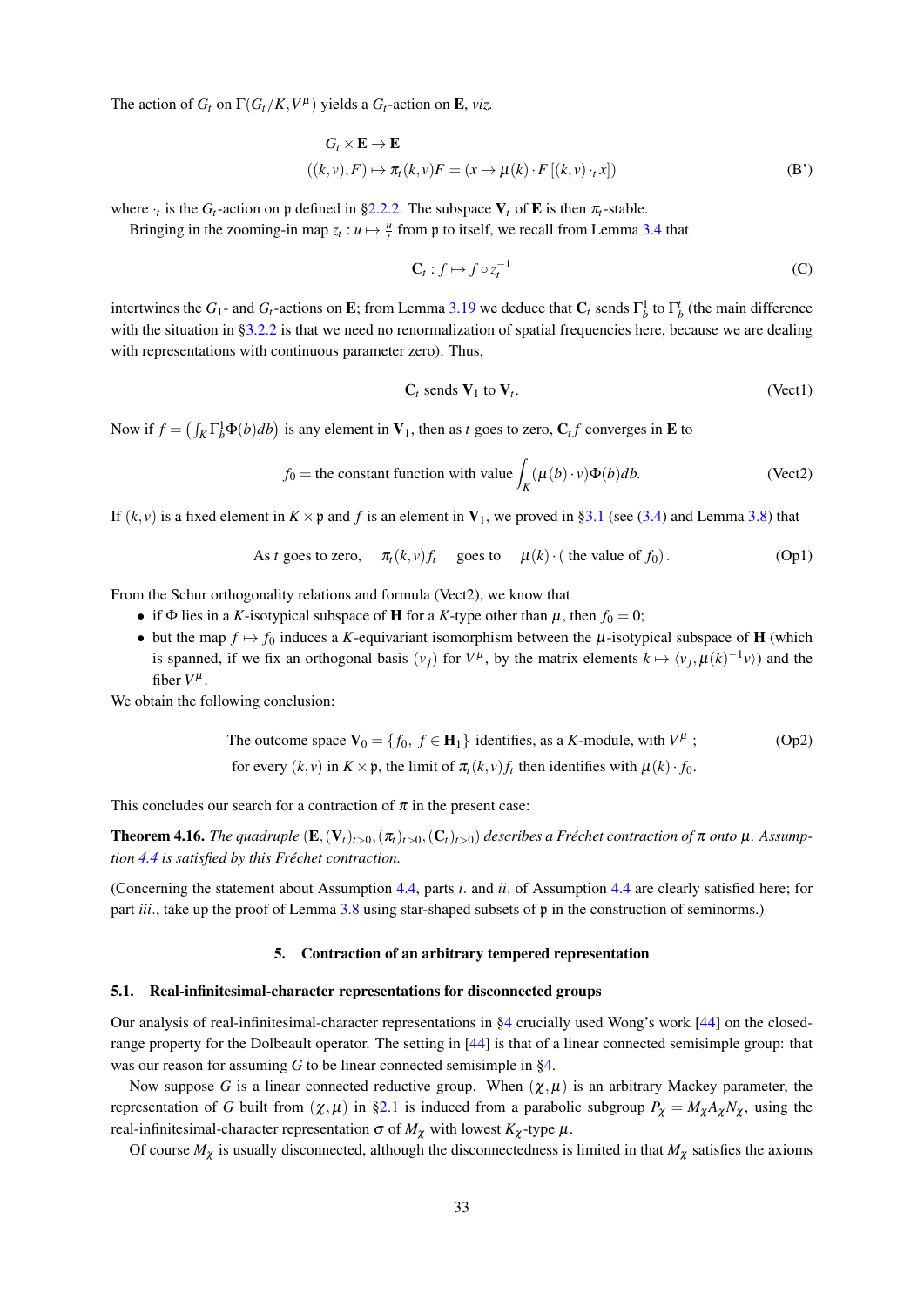in §1 of  $[22]$ . It is possible that the theorem of Wong mentioned in 4.1.1 is true for linear (disconnected) reductive groups such as  $M_{\gamma}$ , but I have not been able to find a reference; if we are to use the results of §4 in a future discussion of parabolic induction from  $P_{\chi}$ , we must check that they extend to reasonably disconnected groups.

For the rest of §5.1, we thus consider a reductive group G satisfying the axioms of section 1 in [22]: G is a matrix group with a finite number of connected components, the identity component  $G_e$  of G has compact center and a reductive Lie algebra, and  $G \subset G^{\mathbb{C}}$ . Cent<sub>GL</sub>(G), where Cent<sub>GL</sub>(G) is the centralizer of G in the total general linear group of matrices and  $G^{\mathbb{C}}$  is the analytic linear group with Lie algebra  $\mathfrak{g}_{\mathbb{C}}$ .

Consider the identity component  $G_e$ . It is a connected Lie group and can be decomposed as  $G_e = G_{ss}(Z_G)_{e}$ , with  $G_{ss}$  a connected semisimple Lie group with finite center. The abelian group  $(Z_G)_{e}$  is compact and central in  $G_e$  $([25], \S V.5).$ 

Suppose we start with an irreducible tempered representation of  $G_e$  with real infinitesimal character. Then the elements in  $(Z_G)_{\text{e}}$  will act as scalars, defining an abelian character of  $(Z_G)_{\text{e}}$ . The restriction to  $G_{ss}$  of our representation will be irreducible and have real infinitesimal character.

A representation  $\pi_e$  of  $G_e$  in the class  $(G_e)_{RIC}$  is thus uniquely specified by a  $\pi_{ss}$  in the class  $(G_{ss})_{RIC}$  and an abelian character  $\xi$  of  $(Z_G)_{\text{e}}$  whose restriction to  $G_{ss} \cap (Z_G)_{\text{e}}$  coincides with  $(\pi_{ss})|_{G_{ss} \cap (Z_G)_{\text{e}}}$ . Given  $\pi_{ss}$  and  $\xi$ , any carrier space for  $\pi_{ss}$  furnishes a carrier space for  $\pi_e$ , with  $g = g_{ss}g_{(Z_G)_e}$  acting through  $\zeta(g_{(Z_G)_e})\pi_{ss}(g_{ss})$ .

Now that we know how to describe the class  $(G_e)_{\text{RIC}}$ , let us write  $G^{\sharp}$  for the subgroup  $G_eZ_G$  of G; because of [25], Lemma 12.30,  $G_e$  has finite index in  $G^{\sharp}$ ; in fact there is a finite, abelian subgroup F of K (it is the subgroup called  $F(B^{-})$  in [25]), lying in the center of G (hence of  $G^{\sharp}$ ), such that

$$
G^{\sharp}=G_{\rm e}F
$$

The arguments we used for  $G_e$  go through here: a representation  $\pi^{\sharp}$  in the class  $(G^{\sharp})_{\text{RIC}}$  is uniquely specified by a representation  $\pi_e$  in  $(G_e)_{\text{RIC}}$  and an abelian character  $\chi$  of F whose restriction to  $G_e \cap F$  coincides with  $(\pi_e)|_{G_e \cap F}$ . Given  $\pi_e$  and  $\chi$ , any carrier space for  $\pi_e$  furnishes a carrier space for  $\pi^{\sharp}$ , with  $g = g_e f$  acting through  $\chi(f) \pi_e(g_e)$ .

To obtain a tempered representation of G, we can start from a representation  $\pi^{\sharp}$  in the class  $(G^{\sharp})_{\text{RIC}}$  and set

$$
\pi=\mathop{\operatorname{Ind}}\nolimits^G_{G^\sharp}\left( \pi^\sharp \right).
$$

It turns out that  $\pi$  is irreducible, has real infinitesimal character, and that  $\pi^{\sharp} \mapsto \pi$  maps the class  $(G^{\sharp})_{\text{RIC}}$  bijectively *onto*  $\tilde{G}_{\text{RIC}}$ : this comes from Knapp and Zuckerman's work on the discrete series (see e.g. [25], Proposition 12.32), and from the fact that every representation in  $\tilde{G}_{\text{RIC}}$  occurs in one induced from one in the discrete series of a Levi subgroup). In addition, the restriction of  $\pi$  to  $G^{\sharp}$  decomposes as

$$
\pi\big|_{G^\sharp}=\sum_{\omega\in G/G^\sharp}\omega\pi^\sharp
$$

where  $\omega \pi^{\sharp}$  is  $g \mapsto \pi^{\sharp}(\omega^{-1} g \omega)$ . Since  $G^{\sharp}$  has finite index in G (see (12.74) in [25]), the sum is finite here.

With the above description in hand, it is a simple matter to reduce the contraction problem for representations in the class  $\hat{G}_{\text{RIC}}$  to the already solved contraction problem for representations in the class  $(G_{ss})_{\text{RIC}}$ .

Fix a representation  $\pi$  in  $\tilde{G}_{\text{RIC}}$ ; the above discussion says how  $\pi$  may be constructed from a triple  $(\chi, \xi, \sigma)$ , where  $\sigma$  is a representation of  $G_{ss}$  in the class  $(G_{ss})_{\text{RIC}}$  and  $\chi$ ,  $\xi$  are characters of  $(Z_G)_{\text{e}}$  and F.

Write  $\mu^{\flat}$  for the lowest  $K_{ss}$ -type of  $\sigma$  and assume given a Fréchet contraction

$$
(E, (V_t)_{t>0}, (\sigma_t)_{t>0}, (\mathbf{c}_t)_{t>0})
$$
\n(5.1)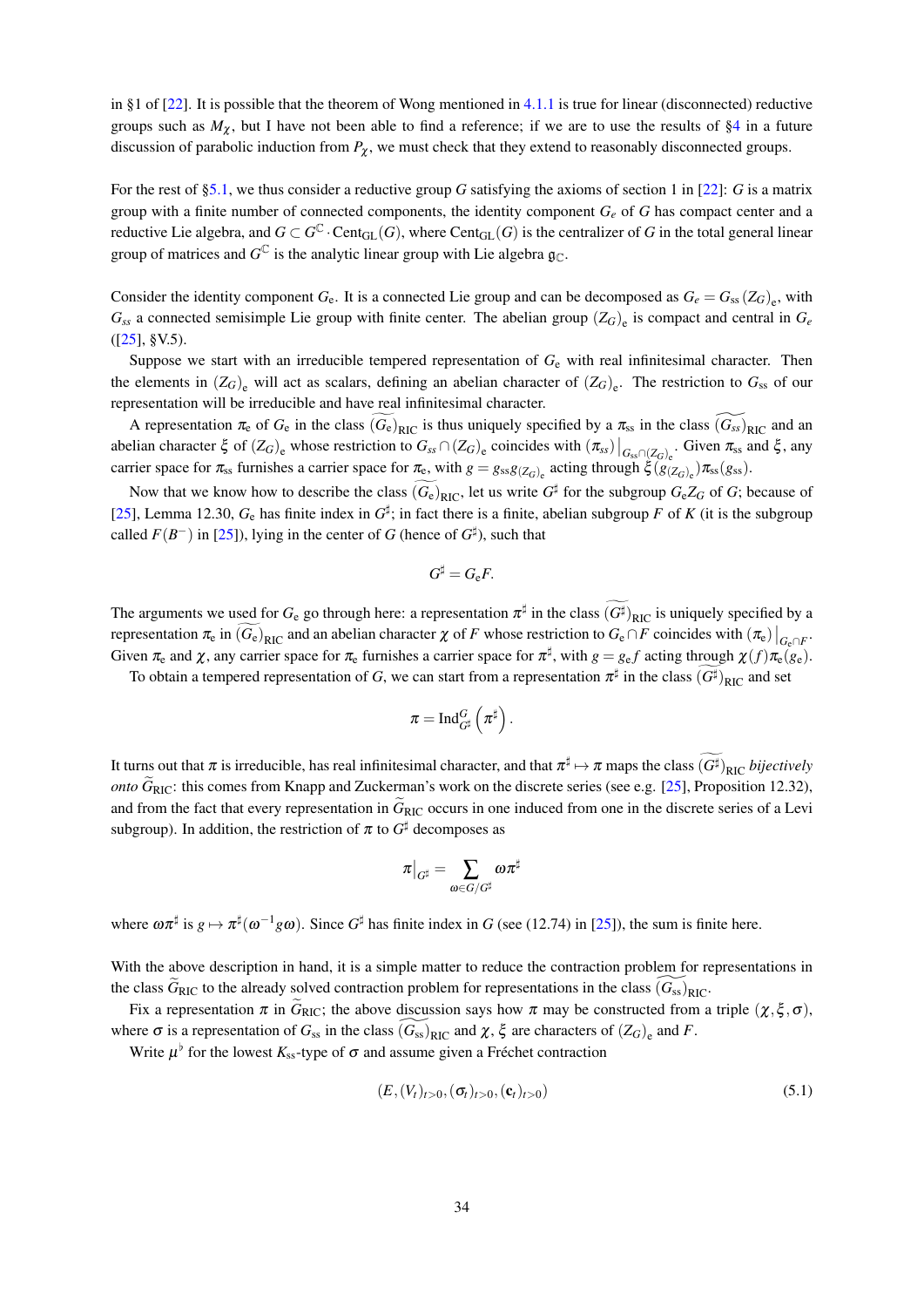of  $\sigma$  onto  $\mu^{\flat}$ . Remark that  $(Z_G)_{\epsilon}$  and F are contained in K: there is in fact a direct product decomposition

$$
K = (Z_G)_e \cdot F \cdot K_{ss},\tag{5.2}
$$

thus for each  $t > 0$  the group  $G_t^{\sharp} = \varphi_t^{-1}(G^{\sharp})$  decomposes as

$$
G_t^{\sharp} = (Z_G)_{\rm e} \cdot F \cdot \varphi_t^{-1}(G_{\rm ss}).
$$

For every  $t > 0$ , a representation of  $G_t$  may be obtained by following the above procedure: write  $\sigma_t^{\sharp}$  for the irreducible tempered representation of  $G_t^{\sharp}$  obtained from the representation  $\sigma_t$  of  $\varphi_t^{-1}(G_{ss})$ , so that every element  $\gamma_{(Z_G)_{e}} \gamma_{F} \gamma_{ss}$  of  $G_t^{\sharp}$  acts on  $V_t$  through the operator  $\xi(\gamma_{(Z_G)_{e}})\chi(\gamma_{f})\sigma_t(\gamma_{ss})$ . For each  $t > 0$ , the representation

$$
\pi_t := \mathrm{Ind}_{G_t^\sharp}^{G_t} \left( \sigma_t^\sharp \right) \tag{5.3}
$$

is irreducible tempered, has real infinitesimal character; its lowest K-type is the lowest K-type  $\mu$  of  $\pi$ .

Turning to K-types, there is (applying the above remarks to the reductive group  $K$ ) an analogous description of  $\mu$  as induced from a representation of  $K^{\sharp}$ : from the representation  $\mu^{\flat}$  of  $K_{ss}$  and the given characters  $\xi$ ,  $\chi$ , form the representation  $\mu^{\natural} := (\mu^{\flat})^{\sharp}$  of  $K^{\sharp}$  where any  $k^{\sharp} = k_{(Z_G)_e} k_F k_{ss}$  acts through  $\xi(k_{(Z_G)_e}) \chi(k_F) \sigma_k(k_{ss})$ , then induce to  $K$ : the result is an irreducible  $K$ -module, and we do have

$$
\mu \simeq \mathrm{Ind}_{K^{\sharp}}^{K}\left(\mu^{\sharp}\right). \tag{5.4}
$$

We now construct a Fréchet contraction of  $\pi$  onto  $\mu$ . The representation space for  $\pi_t$  is a finite direct sum of copies of  $V_t$ , indexed by  $G_t/G_t^{\sharp}$ . Remarking that the inclusion of K in  $G_t$  induces a bijection

$$
K/K^{\sharp} \stackrel{\sim}{\longrightarrow} G_t/G_t^{\sharp},\tag{5.5}
$$

we will thus write the direct sum of copies of  $V_t$  as

$$
\mathbf{V}_t = \sum_{\omega \in K/K^\sharp} V_{t,\omega}.
$$
 (B)

The action of  $G_t$  on  $V_t$  may be described by choosing a section of the projection  $K \to K/K^{\sharp}$ , that is, a finite collection  $(\kappa_{\omega})_{\omega \in K/K^{\sharp}}$  of elements of K: for every  $\gamma$  in  $G_t$ , there is a collection  $(\gamma_a^{\sharp})_{a \in K/K^{\sharp}}$  of elements of  $G_t^{\sharp}$  satisfying

$$
\forall \omega \in K / K^{\sharp}, \ \gamma \kappa_{\omega} = \kappa_{[\gamma \omega]_t} \gamma_{[\gamma \omega]_t}^{\sharp}, \tag{5.6}
$$

where the action  $\omega \to [\gamma \omega]_t$  of  $\gamma$  on  $K/K^{\sharp}$  is that induced from the action of  $\gamma$  on  $G_t/G_t^{\sharp}$  through the bijection (5.5). One can then set

$$
\pi_t(\gamma) = \text{ the operator } \sum_{\omega} x_{\omega} \mapsto \sum_{\omega} \sigma_t^{\sharp} (\gamma_{[\gamma\omega]}^{\sharp}) x_{[\gamma\omega]} \tag{B'}
$$

to obtain a realization for the representation  $(5.3)$  of  $G_t$ .

Now, each of the  $V_t$ ,  $t > 0$ , is contained in a finite direct sum of copies of the Fréchet space E from (5.1); we will denote that direct sum by

$$
\mathbf{E} = \sum_{\omega \in K/K^{\sharp}} E_{\omega},\tag{A}
$$

and equip it with the direct product topology. For each  $t > 0$ , the contraction operator  $c_t$  acts on every summand;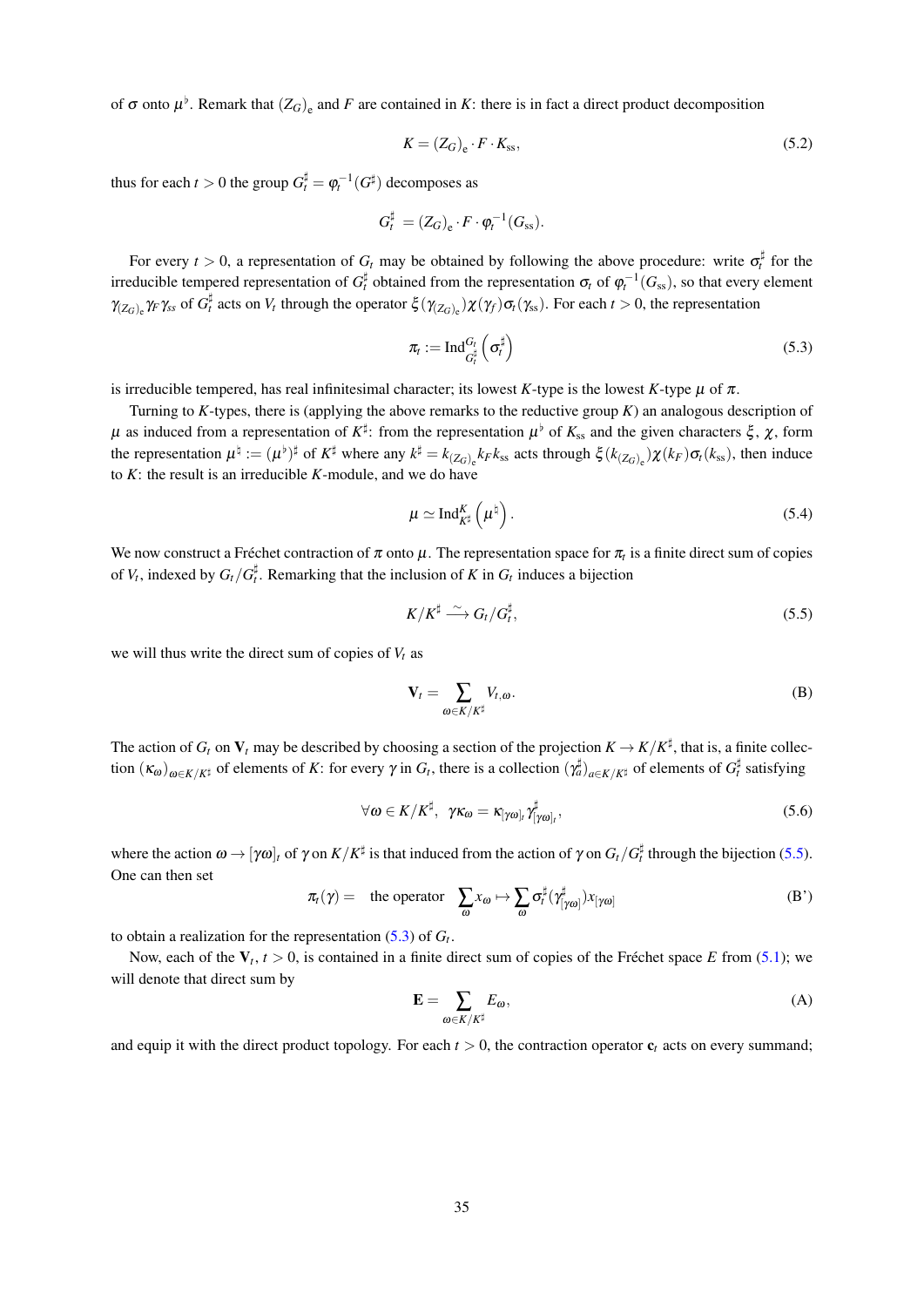if we write  $c_t^{\omega}$  for the action on the summand with index  $\omega$ , we obtain an operator

$$
\begin{aligned}\n\mathbf{C}_t: \mathbf{V}_1 &\rightarrow \mathbf{V}_t \\
\sum_{\omega \in K/K^\sharp} f_\omega \end{aligned}\n\bigg\} \mapsto \left( \sum_{\omega \in K/K^\sharp} \mathbf{c}_t^\omega f_\omega \right).
$$

 $(C)$ 

**Proposition 5.1.** The quadruple  $(E, (V_t)_{t>0}, (\pi_t)_{t>0}, (C_t)_{t>0})$  describes a Fréchet contraction of  $\pi$  onto  $\mu$ .

We start with property ( $Nat_{\text{RIC}}$ ):

**Lemma 5.2.** The map  $C_t$  intertwines  $\pi_t \circ \varphi_t^{-1}$  and  $\pi_1 \circ \varphi_1^{-1}$ .

*Proof.* Fix g in G, write  $\gamma_1$  for the element  $\varphi_1^{-1}(g)$  of  $G_1$  and  $\gamma_t$  for the element  $\varphi_t^{-1}(g)$  of  $G_t$ . Suppose  $f = \sum f_\omega$ is an element of  $V_1$ . Taking up (B'), we use the intertwining relation for  $c_t$  to find

$$
\mathbf{C}_{t}\left(\pi_{1}(\gamma_{1})f\right) = \mathbf{C}_{t}\left(\sum_{\omega}\sigma_{t}^{\sharp}(\gamma_{\left[\gamma_{1}\omega\right]}^{\sharp})f_{\left[\gamma_{1}\omega\right]}\right) = \sum_{\omega}\mathbf{c}_{t}^{\omega}\left[\sigma_{1}^{\sharp}(\gamma_{\left[\gamma_{1}\omega\right]}^{\sharp})f_{\left[\gamma_{1}\omega\right]_{1}}\right] = \sum_{\omega}\sigma_{1}^{\sharp}(\varphi_{t}^{-1}\varphi_{1}(\gamma_{\left[\gamma_{1}\omega\right]_{1}}^{\sharp})) \cdot \left[\mathbf{c}_{t}^{\omega}f_{\left[\gamma_{1}\omega\right]_{1}}\right].
$$
 (5.7)

For every  $\omega$  in  $K/K^{\sharp}$ , the isomorphism  $\varphi_t \circ \varphi_1^{-1}$  sends the class of  $\gamma_1 \kappa_{\omega}$  in  $G_1/G_1^{\sharp}$  to the class of  $\gamma_t \kappa_{\omega}$  in  $G_t/G_t^{\sharp}$ . As a consequence,  $[\gamma_1 \omega]_1$  and  $[\gamma_i \omega]_t$  coincide. Together with (5.6), this means that

$$
\phi_{\text{r}}\phi_{\text{l}}^{-1}\left(\gamma^{\sharp}_{[\gamma_1\omega]_1}\right)=\phi_{\text{r}}\phi_{\text{l}}^{-1}\left(\gamma_1\kappa_{\omega}\kappa_{[\gamma_1\omega]}^{-1}\right)=\phi_{\text{r}}\phi_{\text{l}}^{-1}\gamma_{\text{l}}\left(\kappa_{\omega}\kappa_{[\gamma_1\omega]_1}^{-1}\right)=\gamma_{\text{r}}\kappa_{\omega}\kappa_{[\gamma_t\omega]_t}^{-1}=\gamma^{\sharp}_{[\gamma_t\omega]_t}.
$$

Inserting this into (5.7), we find  $\mathbf{C}_t(\pi_1(\gamma_1)f) = \sum_{\alpha} \sigma_t^{\sharp}(\gamma_{[\gamma_1\omega]_t}^{\sharp}) \cdot [\mathbf{c}_t^{\omega} f_{[\gamma_1\omega]}] = \pi_t(\gamma) \cdot [\mathbf{C}_t f]$ , as desired.  $\Box$ 

For each vector f in  $V_1$ , the contraction  $f_t := C_t f$  does of course admit a limit as t goes to zero. The set of possible limits is

$$
\mathbf{V}_0 := \{ f_0 \mid f \in \mathbf{E} \} = \sum_{\omega \in K / K^{\sharp}} V_{0,\omega},
$$

where  $V_{0,\omega} := \{\lim(\mathbf{c}_t f) : f \in V_{1,\omega}\}\$  carries an irreducible representation of  $K^{\sharp}$  with class  $\mu^{\natural}$ .

Turning to the convergence of operators, fix  $F = \sum_{\alpha} f_{0,\omega}$  in  $V_0$  and  $f = \sum_{\alpha} f_{\omega}$  in  $V_1$  such that  $F = f_0$ . Fix  $(k, v)$ in  $K \times \mathfrak{p}$ . To observe  $\pi_t(k, v)f_t$ , we need to insert  $\gamma = \exp_{G_t}(v)k$  in (B'); for every  $\omega$  in  $K/K^{\sharp}$ , we remark that  $\gamma^{\sharp}_{[\gamma\omega]_t}$ from (5.6) is equal to  $\exp_{G_t}(v)k_{k\omega}^{\sharp}$ , where  $k_{k\omega}^{\sharp}$  is the element of  $K^{\sharp}$  satisfying  $k\kappa_{\omega} = \kappa_{k\omega}k_{k\omega}^{\sharp}$  (compare (5.6); here  $k\omega$  is just the class of  $k\kappa_{\omega}$  in  $K/K^{\sharp}$ ). This indicates that

$$
\pi_t(k,\nu)f_t=\sum_{\omega\in K/K^\sharp}\pi_t^\sharp(k_{k\omega}^\sharp,\nu)f_{t,\omega}.
$$

As t goes to zero, the fact that we started with a contraction from  $\sigma$  onto  $\mu^{\flat}$  means that for every  $\omega$ ,  $\pi_t^{\sharp}(k_{k\omega}^{\sharp},v) f_{t,\omega}$ goes to  $\mu^{\natural}(k_{k\omega}^{\sharp})f_{0,\omega}$ . Thus,

$$
\pi_t(k,\nu)f_t \quad \text{goes to} \quad \pi_0(k,\nu)F := \sum_{\omega \in K/K^\chi} \mu^\natural(k_{k\omega}^\sharp) f_{0,\omega}.
$$

In the last formula, we recognize the K-action in Ind $_{K^{\sharp}}^{K}(\mu^{\natural})$ ; from (5.4) we deduce that the  $G_0$ -representation  $(V_0, \pi_0)$  is the extension to  $G_0$  of an irreducible representation of K equivalent with  $\mu$ , proving Proposition 5.1.  $\Box$ 

We note that if the contraction (5.1) from  $\sigma$  onto  $\mu^{\flat}$  satisfies Lemma 4.13, then the contraction from  $\pi$  onto  $\mu$  we built in Proposotion 5.1 obviously satisfies Lemma 4.13, too.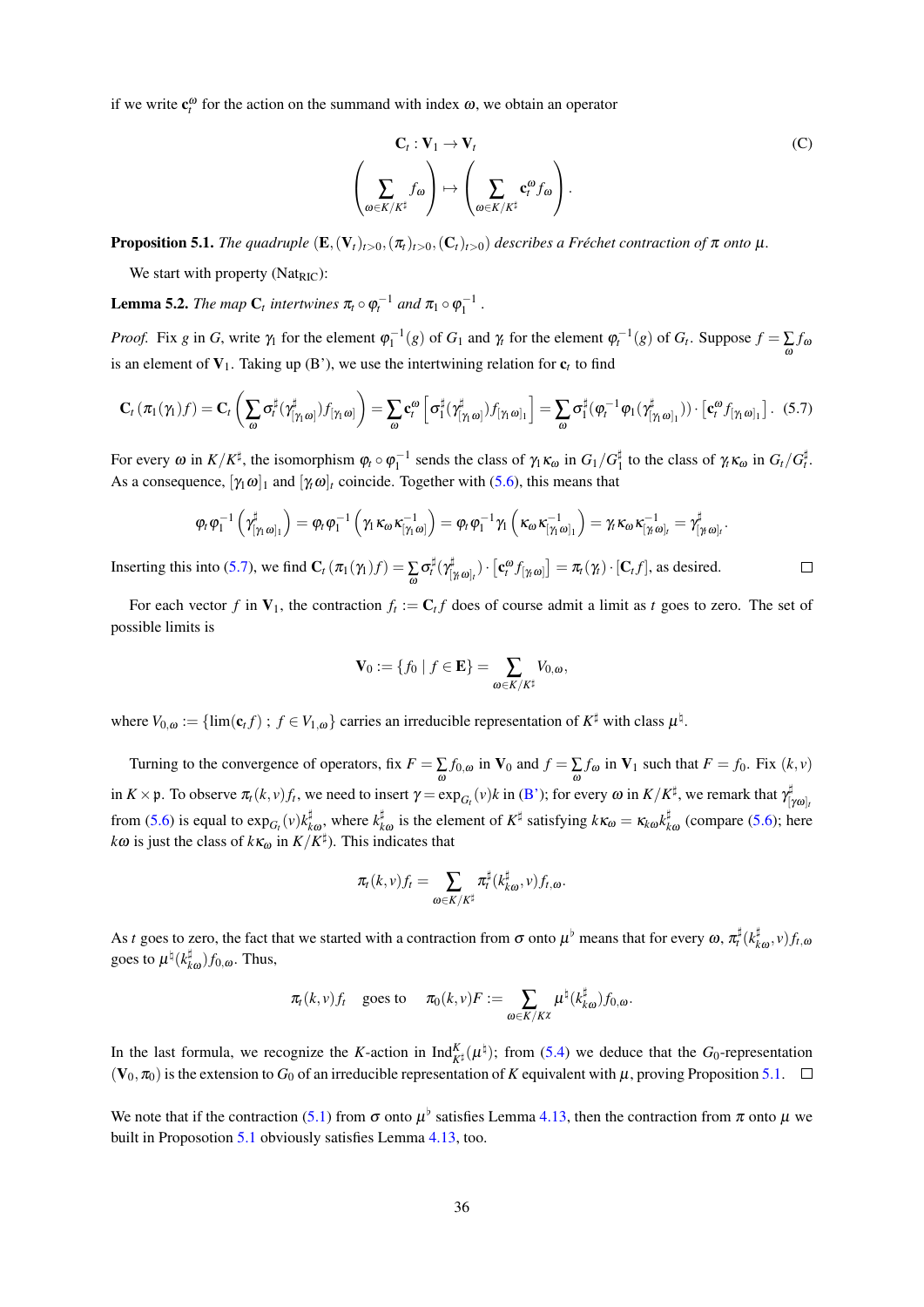# 5.2. Parabolic induction and reduction to real infinitesimal character

We return to our linear connected reductive group G. Consider an arbitrary Mackey parameter  $(\chi,\mu)$  and call in the parabolic subgroup  $P_{\chi} = M_{\chi} A_{\chi} N_{\chi}$  from (2.4), together with the irreducible tempered representation  $\sigma = V_{M_{\chi}}(\mu)$ with real infinitesimal character and lowest  $K_{\chi}$ -type  $\mu$  (recall that  $M_{\chi} \cap K = K_{\chi}$ ). The representation of G that we attached to  $(\chi, \mu)$  in §2.1 is

$$
\pi = \mathrm{Ind}_{M_{\chi}A_{\chi}N_{\chi}}\left(\sigma \otimes e^{i\chi}\right),\tag{5.8}
$$

and the representation of  $G_0$  paired with  $\pi$  in the Mackey-Higson bijection is

$$
\pi_0 = \mathrm{Ind}_{K_{\chi} \ltimes \mathfrak{p}} \left( \mu \otimes e^{i\chi} \right). \tag{5.9}
$$

We will start from a Fréchet contraction

$$
(E, (V_t)_{t>0}, (\sigma_t)_{t>0}, (\mathbf{c}_t)_{t>0})
$$
\n(5.10)

of  $\sigma$  onto  $\mu$ , assume that it has the properties in Lemma 4.13, and build a Fréchet contraction of  $\pi$  onto  $\pi_0$ .

For every  $t > 0$ , the space

$$
\mathbf{V}_t = \left\{ f : K \stackrel{\text{continuous}}{\longrightarrow} V_t \quad | \quad \forall u \in K_\chi, \ \forall k \in K, \ f(ku) = \sigma_t(u^{-1})f(k) \right\} \tag{5.11}
$$

can be equipped with a family of irreducible representations of  $G_t$ : recall from Lemma 3.13 that the inverse image of  $M_{\chi}A_{\chi}N_{\chi}$  under the isomorphism  $\varphi_t$ :  $G_t \to G$  is a parabolic subgroup  $M_{t,\chi}A_{\chi}N_{t,\chi}$  of  $G_t$ ; for every  $\lambda$  in  $\alpha_{\chi}^*$ , we use the Iwasawa maps

$$
\kappa_t: G_t \to K, \qquad \mathbf{m}_t: G_t \to M_{t,\chi} \cap \exp_{G_t}(\mathfrak{p}), \qquad \mathbf{a}_t: G_t \to \mathfrak{a}_{\chi}
$$

and the half-sum  $\rho_t$  of positive roots in the ordering used to define  $N_{t,\chi}$ , to define an endomorphism of  $V_t$ : we set

$$
\pi_{\lambda,\mu}^{t,\text{comp}}(\gamma) := f \mapsto \left[ k \mapsto \exp\left\langle -i\lambda - \rho_t, \mathbf{a}_t(\gamma^{-1}k)\right\rangle \sigma(\mathbf{m}_t(\gamma^{-1}k)) f\left(\kappa_t(\gamma^{-1}k)\right) \right]
$$
(5.12)

for every f in  $V_t$  and every  $\gamma$  in  $G_t$ . See the discussion of the compact picture in §3.2.1.

Embedding these spaces into a fixed Fréchet space is easy: they are all vector subspaces of

$$
\mathbf{E} = \{ \text{ continuous functions from } K \text{ to } E \}, \tag{A}
$$

a Fréchet space when equipped with the topology of uniform convergence. Now for  $t > 0$ , consider

$$
\mathbf{V}_t \text{ from (5.11)} \tag{B}
$$

$$
\pi_t = \pi_{\chi,\mu}^{t,\text{comp}} \quad \text{from (5.12)}\tag{B'}
$$

$$
C_t = \text{pointwise composition with the map } c_t \text{ from (5.10)}.
$$
 (C)

We are ready to complete the task we set ourselves.

**Theorem 5.3.** Suppose G is a linear connected reductive group,  $\pi$  is an irreducible tempered representation of G, and  $\pi_0$  is the representation of G<sub>0</sub> that corresponds to  $\pi$  in the Mackey-Higson bijection of Theorem 2.5. The quadruple  $(E, (V_t)_{t>0}, (\pi_t)_{t>0}, (C_t)_{t>0})$  above describes a Fréchet contraction of  $\pi$  onto  $\pi_0$ .

It is perhaps simplest to start by establishing the naturality condition (Nat<sub>gen</sub>) of §2.3: we need only mimic the case of principal series representations and use the facts encountered in the proof of Proposition 3.11 concerning the normalization of continuous parameters.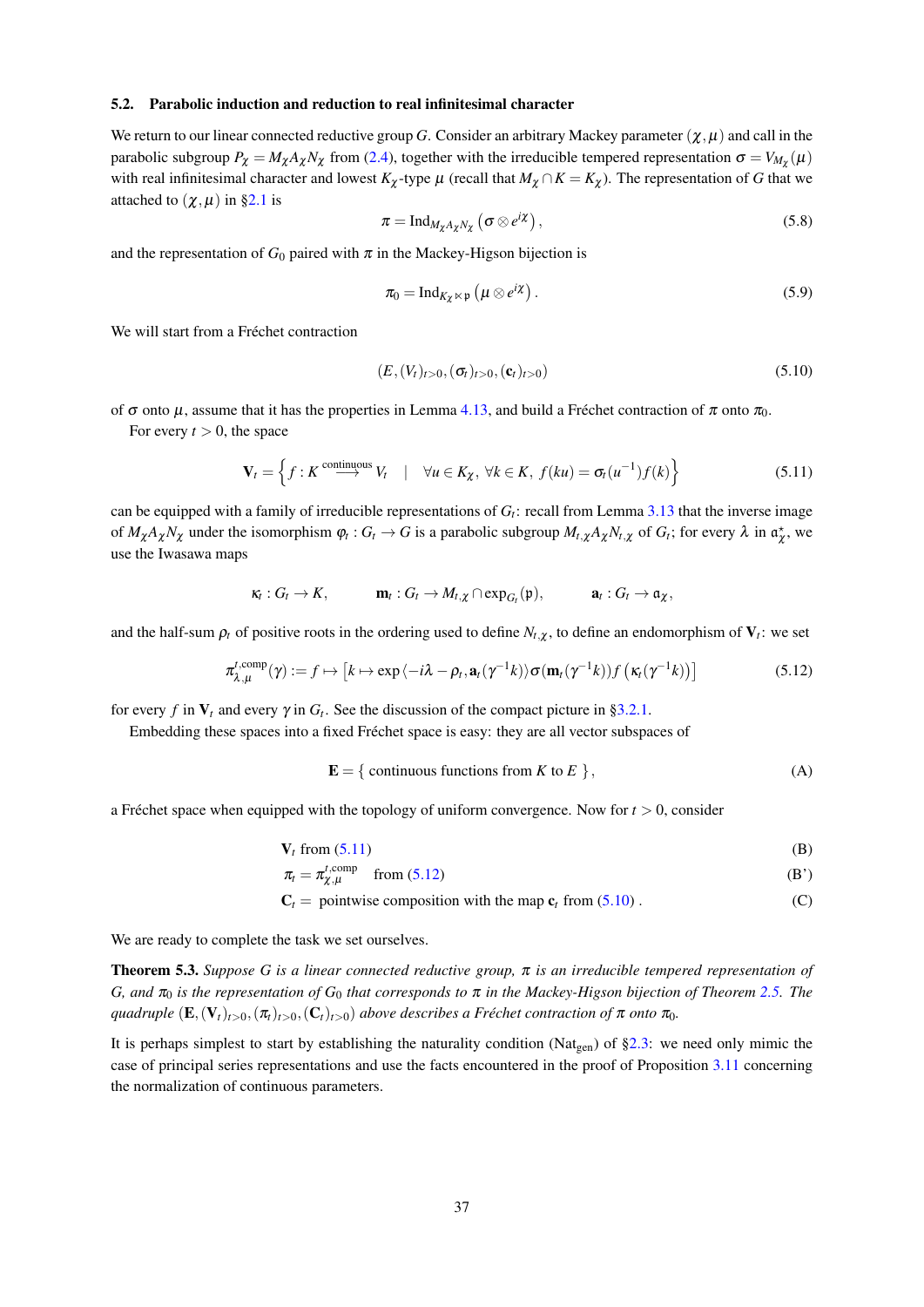For every  $\lambda$  in  $\alpha_{\chi}^*$ , use  $\varphi_1: G_1 \to G$  to define a representation  $\tilde{\pi}_{\lambda}$  of G acting on  $V_1$ , the composition

$$
\tilde{\pi}_{\lambda} \; : \; G \xrightarrow{\phi_1^{-1}} G_1 \xrightarrow{\pi_{\lambda,\mu}^{1,\text{comp}}} \text{End}(\mathbf{V}_1).
$$

Consider the representation of G transferred from  $\pi_t$  through the isomorphism  $\varphi_t : G_t \to G$ ,

$$
\pi_t \circ \varphi_t^{-1} \; : \; G \xrightarrow{\varphi_t^{-1}} G_t \xrightarrow{\pi_{\chi,\mu}^{t,\text{comp}}} \text{End}(\mathbf{V}_t).
$$

**Lemma 5.4.** The map  $C_t$  intertwines  $\pi_t \circ \varphi_t^{-1}$  and  $\tilde{\pi}_{\chi/t}$ .

*Proof.* Fix f in  $V_1$  and g in G. We need to compare  $(\pi_t \circ \varphi_t^{-1})(g) \cdot [C_t f]$  with  $C_t [\tilde{\pi}_{\gamma/t}(g)f]$ . Lemma 3.12 proves that  $\rho_t$  is equal with  $t\rho_1$ , so given the definition of  $C_t$ ,

$$
(\pi_t \circ \varphi_t^{-1})(g) \cdot [\mathbf{C}_t f] \text{ is the map } k \mapsto e^{\langle -i\chi - i\rho, \mathbf{a}_t(\left[\varphi_t^{-1}g\right]^{-1}k)\rangle} \sigma_t(\mathbf{m}_t(\left[\varphi_t^{-1}g\right]^{-1}k)) [\mathbf{c}_t f] \left(\kappa_t(\left[\varphi_t^{-1}g\right]^{-1}k)\right)
$$

for every g in G. Lemma 3.13 identifies the maps  $\kappa_t \circ \varphi_t^{-1}$ ,  $\mathbf{m}_t \circ \varphi_t^{-1}$  and  $\mathbf{a}_t \circ \varphi_t^{-1}$ ; inserting, from property (Nat<sub>RIC</sub>) of the Fréchet contraction from  $\sigma$  onto  $\mu$ , the fact that  $c_t$  intertwines  $\sigma_1$  and  $\sigma_t \circ \varphi_t^{-1}$ , some rearranging leads to

$$
\pi_{\lambda,\sigma}^{t,comp}(\varphi_t^{-1}(g)) [\mathbf{C}_t f] = \left[ k \mapsto e^{\langle -i\frac{\lambda}{t} - \rho, t \cdot \mathbf{a}_t(\varphi_t^{-1}[g^{-1}k]) \rangle} \sigma_t(\mathbf{m}_t (\left[ \varphi_t^{-1} g \right]^{-1} k)) (\mathbf{c}_t f) \left( \kappa_t(\varphi_t^{-1}[g^{-1}k]) \right) \right]
$$
\n
$$
= \left[ k \mapsto e^{\langle -i\frac{\lambda}{t} - \rho, \mathbf{a}(g^{-1}k) \rangle} \left\{ \mathbf{c}_t \sigma(g^{-1}k) \right\} f \left( \kappa(g^{-1}k) \right) \right]
$$
\n
$$
= \mathbf{C}_t \left[ \tilde{\pi}_{\chi/t}(g) f \right], \text{ as desired.} \qquad \Box
$$

Among the properties of §2.3, (Vect1) and (Vect2) are once again obvious from the fact that the quadruple  $(E, (V_t)_{t>0}, (\sigma_t)_{t>0}, (\mathbf{c}_t)_{t>0})$  contracts  $\sigma$  onto  $\mu$ : if f lies in  $V_1$  and we set  $f_t = C_t f$  for every  $t > 0$ , then  $f_t$ converges to an element of

$$
\mathbf{V}_0 = \left\{ f : K \xrightarrow{\text{continuous}} V_0 \quad | \quad \forall u \in K_\chi, \ \forall k \in K, \ f(ku) = \sigma_0(u^{-1})f(k) \right\} \tag{5.13}
$$

where  $V_0$  is the outcome of the Fréchet contraction  $(E, (V_t)_{t>0}, (\sigma_t)_{t>0}, (\mathbf{c}_t)_{t>0})$ , an irreducible  $K_{\chi}$ -module carrying an irreducible representation  $k \mapsto \sigma_0(k)$  of class  $\mu$ . Every F in  $V_0$  does arises as the limit of  $C_t f$  for some f in  $V_1$ .

The space  $V_0$  comes already equipped with an irreducible  $G_0$ -representation equivalent with  $\pi_0$ , that described in §2.1 and Eq. (2.3): for every F in  $V_0$  and  $(k, v)$  in  $G_0$ , we set

$$
\pi_0(k,\nu) \cdot F = \left[ u \mapsto e^{i \langle A d^\star(u) \chi, \nu \rangle} F(k^{-1} u) \right]. \tag{5.14}
$$

The only thing that still needs proof is the convergence of operators.

**Proposition 5.5.** Fix F in  $V_0$ , fix f in  $V_1$  such that  $F = \lim_{t \to 0} f_t$ , and fix  $(k, v)$  in  $K \times \mathfrak{p}$ . Then  $\pi_t(k, v) \cdot f_t$  goes to  $\pi_0(k, v) \cdot F$  as t goes to zero.

*Proof.* We first rearrange  $\pi_t(k, v) f_t := \pi_t(\exp_{G_t}(v)k) f_t$  as

$$
u\mapsto e^{\langle -i\lambda -t\rho, a_t\left|k^{-1}u\exp_{G_t}^{-Ad(u^{-1})v}\right|\rangle}\sigma_t\left(\mathbf{m}_t\left[k^{-1}u\exp_{G_t}^{-Ad(u^{-1})v}\right]\right)^{-1}f_t\left(\kappa_t(k^{-1}u\exp_{G_t}^{-Ad(u^{-1})v})\right).
$$

Calling in the Iwasawa maps  $\mathfrak{I}_t : \mathfrak{p} \to \mathfrak{a}_\chi$  and  $\mathfrak{K}_t : \mathfrak{p} \to K$  from (3.13), notice that

$$
\kappa_t\left(k^{-1}u\exp_{G_t}^{-Ad(u^{-1})v}\right)=k^{-1}u\mathfrak{K}_t\left[-Ad(u^{-1})v\right],
$$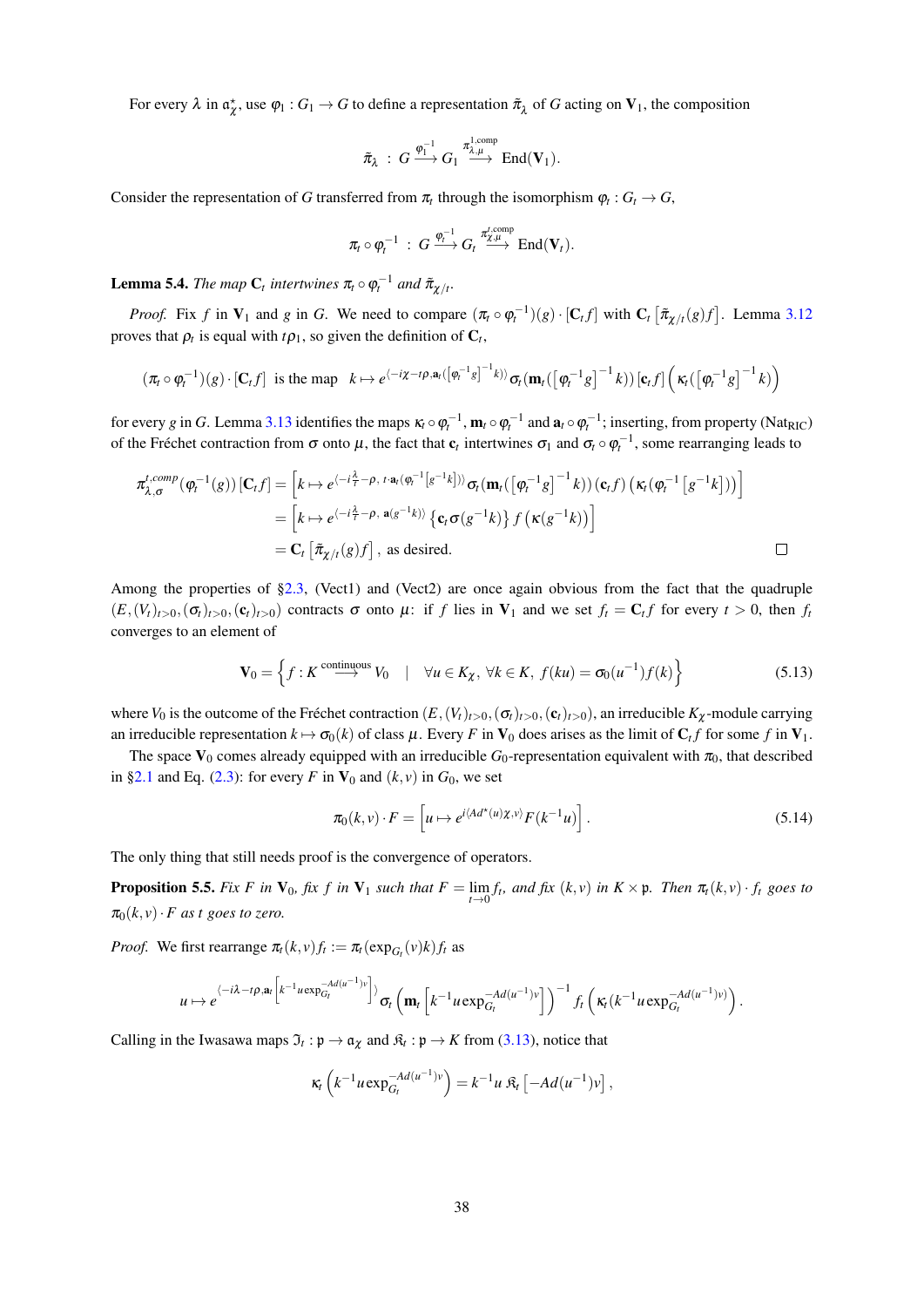which makes it possible to rewrite  $\pi_t(k, v) f_t$  as

$$
u\mapsto e^{\langle -i\lambda -t\rho, \Im_t(-Ad(u^{-1})v)\rangle}\sigma_t\left(\mathbf{m}_t\left[k^{-1}u\exp_{G_t}^{-Ad(u^{-1})v}\right]\right)f_t\left(k^{-1}u\mathfrak{K}_t\left[-Ad(u^{-1})v\right]\right).
$$

Now recall that for all  $u$  in  $K$ ,

$$
\mathbf{m}_t \left[ k^{-1} u \exp_{G_t}^{-Ad(u^{-1}v)} \right] = \mathbf{m}_t \left[ \exp_{G_t}^{-Ad(u^{-1})v} \cdot \right] \tag{5.15}
$$

Set  $\beta(u, v) = -Ad(u^{-1})v$ , an element of the compact orbit  $Ad(K_{\gamma})v$  in p. Then we just saw that

$$
\pi^{t}(k,v)f_{t} = u \mapsto \exp\left\langle -i\chi - t\rho, \mathfrak{I}_{t}(\beta(u,v)) \right\rangle \tag{5.16}
$$

$$
\times \sigma_t \left( \mathbf{m}_t \left[ \exp_{G_t}^{\beta(u,v)} \right] \right) f_t \left( k^{-1} u \mathfrak{R}_t \left[ \beta(u,v) \right] \right). \tag{5.17}
$$

When t goes to zero, we already know from Lemma 3.18 that (5.16) goes to  $e^{i\langle A d^{\star}(u)\chi, v\rangle}$ , uniformly in u because of Lemma 3.16. To complete the proof of Proposition 5.5, it is enough to establish that (5.17) goes to  $F(k^{-1}u)$ as t goes to zero. For this, we call in Lemma 4.13 and use the extension of  $\sigma_t$  to all of E to rearrange (5.17). To simplify the notations, set  $\Sigma_t(u, v) = \sigma_t\left(\mathbf{m}_t\left[\exp_{G_t}^{\beta(u, v)}\right]\right)$ ; then

$$
\sigma_t \left( \mathbf{m}_t \left[ \exp_{G_t}^{\beta(u,v)} \right] \right) f_t \left( k^{-1} u \mathfrak{K}_t \left[ \beta(u,v) \right] \right) = f_t(k^{-1} u) \tag{Term 1}
$$

$$
+ \left[\Sigma_t(u, v) - Id_E\right] \left[f_t(k^{-1}u) - f_0(k^{-1}u)\right]
$$
 (Term 2)  
+  $\Sigma_t(u, v) \left[f_t(k^{-1}u \mathfrak{K}_t[\beta(u, v)]) - f_t(k^{-1}u)\right]$  (Term 3)  
+  $\left[\Sigma_t(u, v) - Id_E\right] \left[f_0(k^{-1}u)\right]$ . (Term 4)

$$
+\Sigma_t(u,v)\left[f_t\left(k^{-1}u\mathfrak{K}_t\left[\beta(u,v)\right]\right)-f_t(k^{-1}u)\right]
$$
 (Term 3)

$$
\left[\Sigma_t(u,v) - Id_E\right] \left[f_0(k^{-1}u)\right].
$$
\n(Term 4)

As  $t$  goes to zero,

- Term 1 goes to  $f_0(k^{-1}u) = F(k^{-1}u)$ .
- Term 2 goes to zero because of the Lipschitz estimate in Lemma 4.13: since  $\beta(u, v)$  lies on a compact orbit in p, there is a number C, independent of t and u, such that  $\Sigma_t(u, v)$  is C-Lipschitz for all t, u (recall that v is fixed here). Since  $f_t - f_0$  goes to zero as t goes to zero, so does Term 2.
- Term 3 also goes to zero: it can be rewritten as  $(\Sigma_t(u, v) \circ \mathbf{c}_t) [f(k^{-1}u \mathcal{R}_t[\beta]) (k^{-1}u)]$ ; from Lemma 3.16 and the compactness of  $\{\beta(u, v), u \in K\}$ , we know that  $u \mapsto f(k^{-1}u \mathcal{R}_t[\beta(u, v)]) - (k^{-1}u)$  goes to zero as t goes to zero, and we use the uniform Lipschitz estimate of Lemma 4.13 to conclude as we did for Term 2.
- To prove that Term 4 goes to zero, we need to prove that  $\Sigma_t(u, v) f_0(k^{-1}u)$  goes to  $f_0(k^{-1}u)$ . Now,  $f_0$  is by definition a  $c_t$ -invariant element of E, so for all u in K,

$$
\Sigma_t(u, v) f_0(k^{-1}u) = \Sigma_t(u, v) \cdot \mathbf{c}_t \cdot f_0(k^{-1}u)
$$
  
\n
$$
= \sigma_t \left( \mathbf{m}_t \left[ \exp_{G_t}^{\beta(u, v)} \right] \right) \cdot \mathbf{c}_t \cdot f_0(k^{-1}u)
$$
  
\n
$$
= \sigma_1 \left( \varphi_1^{-1} \circ \varphi_t \left\{ \mathbf{m}_t \left[ \exp_{G_t}^{\beta(u, v)} \right] \right\} \right) f_0(k^{-1}u)
$$
  
\n
$$
= \sigma_1 \left( \mathbf{m}_1 \left[ \exp_{G_1}^{t \cdot \beta(u, v)} \right] \right) f_0(k^{-1}u).
$$

The transition between the second line and the third uses the intertwining relation (Nat<sub>RIC</sub>) for  $c_t$ , and that between the third line and the fourth uses the fact that  $\beta(u, v)$  lies in p.

As t goes to zero, the element  $\mathbf{m}_1$   $\left[\exp_{G_1}^{t\cdot\beta(u,v)}\right]$  of  $G_1$  goes to the identity of  $G_1$ ; from the continuity of  $\sigma_1$ (see Lemma 4.13) we deduce that  $\Sigma_t(u, v) f_0(k^{-1}u)$  goes to  $f_0(k^{-1}u)$ , as desired.  $\Box$ 

All convergences are uniform in  $u$ ; Proposition 5.5 and Theorem 5.3 follow.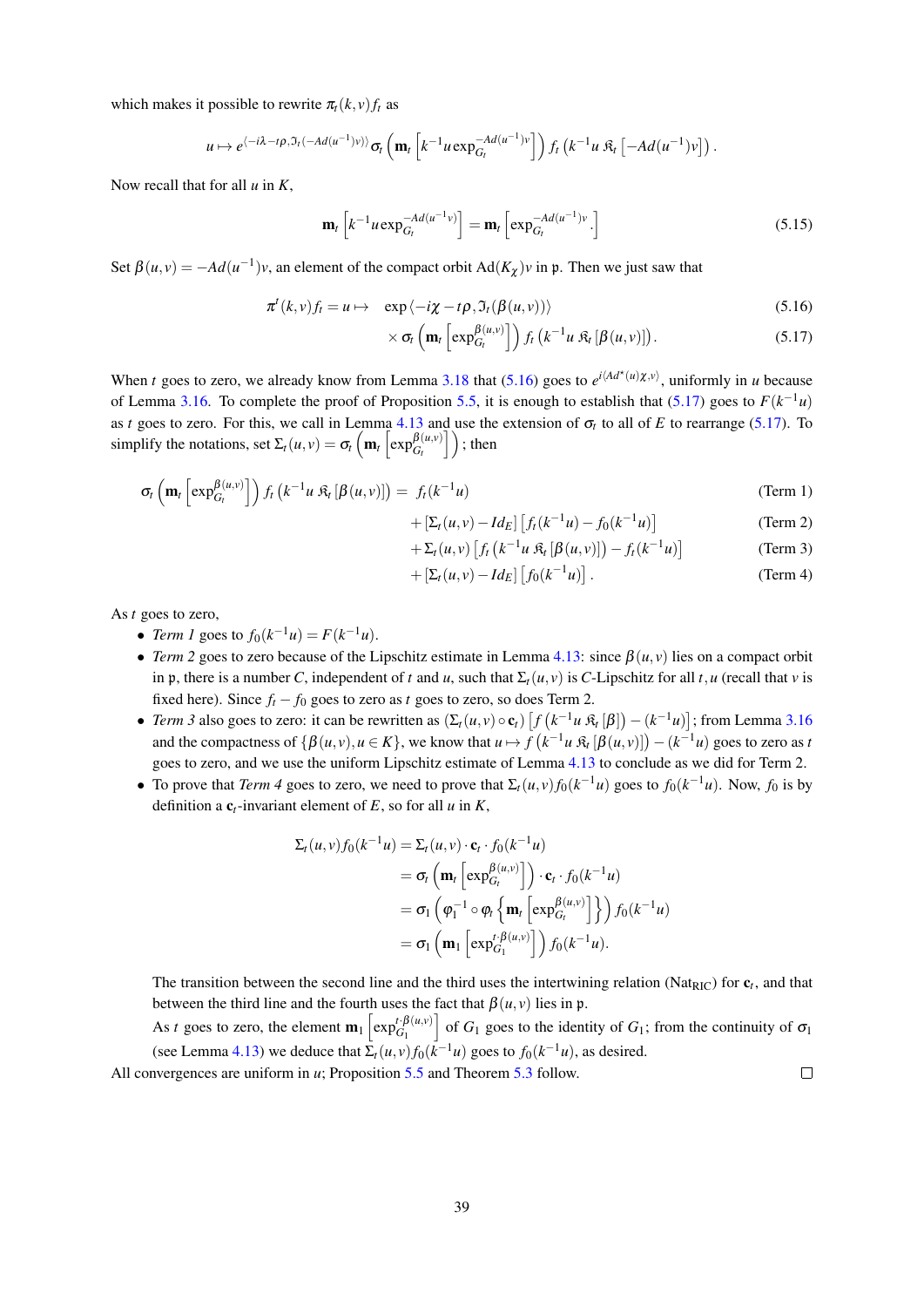## **References**

- [1] J. ADAMS, M. VAN LEEUWEN, P. TRAPA, and D. A. VOGAN, JR., Unitary representations of real reductive groups, arXiv:1212.2192v5 (version 5), 2017.
- [2] A. AFGOUSTIDIS, Représentations de groupes de Lie et fonctionnement géométrique du cerveau, Ph.D. thesis, Université Paris-7, July 2016.
- [3] A. AFGOUSTIDIS, On the analogy between reductive Lie groups and Cartan motion groups: the Mackey-Higson bijection, Preprint, arXiv:1510.02650v3 (version 3), 2018.
- [4] M. ATIYAH and W. SCHMID, A geometric construction of the discrete series for semisimple Lie groups, Invent. Math. 42 (1977), 1-62. MR 0463358. Link: https://doi.org/10.1007/BF01389783.
- [5] D. BARBASCH, N. HIGSON, and E. M. SUBAG, Algebraic families of groups and commuting involutions, Internat. J. Math. 29 no. 4 (2018), 1850030, 18. MR 3797197. https://doi.org/10.1142/ S0129167X18500301.
- [6] L. BARCHINI and R. ZIERAU, Square integrable harmonic forms and representation theory, Duke Math. J. 92 no. 3 (1998), 645-664. MR 1620530. Link: https://doi.org/10.1215/S0012-7094-98-09220-1.
- [7] P. BAUM, A. CONNES, and N. HIGSON, Classifying space for proper actions and K-theory of group  $C^*$ algebras, in C\*-algebras: 1943-1993 (San Antonio, TX, 1993), Contemp. Math. 167, Amer. Math. Soc., Providence, RI, 1994, pp. 240-291. MR 1292018. Link: https://doi.org/10.1090/conm/167/1292018.
- [8] J. BERNSTEIN, N. HIGSON, and E. M. SUBAG, Algebraic families of harish-chandra pairs, *International* Mathematics Research Notices (2018), my147. https://doi.org/10.1093/imrn/rny147.
- [9] J. BERNSTEIN, N. HIGSON, and E. M. SUBAG, Contractions of representations and algebraic families of harish-chandra modules, *International Mathematics Research Notices* (2018), rny146. https://doi.org/ 10.1093/imrn/rny146.
- [10] R. CAMPORESI, The Helgason Fourier transform for homogeneous vector bundles over Riemannian symmetric spaces, Pacific J. Math. 179 no. 2 (1997), 263-300. MR 1452535. Link: https://doi.org/10. 2140/pjm.1997.179.263.
- [11] A. CONNES, *Noncommutative geometry*, Academic Press, Inc., San Diego, CA, 1994. MR 1303779.
- [12] J. DIEUDONNÉ, Éléments d'analyse. Tome II: Chapitres XII à XV, Cahiers Scientifiques, Fasc. XXXI, Gauthier-Villars, Éditeur, Paris, 1968. MR 0235946.
- [13] A. H. DOOLEY and J. W. RICE, On contractions of semisimple Lie groups, *Trans. Amer. Math. Soc.* 289 no. 1 (1985), 185-202. MR 779059. Link: https://doi.org/10.2307/1999695.
- [14] A. GROTHENDIECK, Résumé des résultats essentiels dans la théorie des produits tensoriels topologiques et des espaces nucléaires, Ann. Inst. Fourier Grenoble 4 (1952), 73-112 (1954). MR 0061754. Link: http: //www.numdam.org/item?id=AIF\_1952\_4\_73\_0.
- [15] S. HELGASON, A duality for symmetric spaces with applications to group representations. III. Tangent space analysis, Adv. in Math. 36 no. 3 (1980), 297-323. MR 577307. https://doi.org/10.1016/  $0001 - 8708(80)90019 - 5.$
- [16] S. HELGASON, Groups and geometric analysis, Mathematical Surveys and Monographs 83, American Mathematical Society, Providence, RI, 2000, Integral geometry, invariant differential operators, and spherical functions, Corrected reprint of the 1984 original. MR 1790156. Link: https://doi.org/10.1090/surv/ 083.
- [17] S. HELGASON, Geometric analysis on symmetric spaces, second ed., Mathematical Surveys and Monographs 39, American Mathematical Society, Providence, RI, 2008. MR 2463854. Link: https://doi. org/10.1090/surv/039.
- [18] R. HERMANN, The Gell-Mann formula for representations of semisimple groups, Comm. Math. Phys. 2 (1966), 155-164. MR 0206151. Link: https://projecteuclid.org/euclid.cmp/1103815046.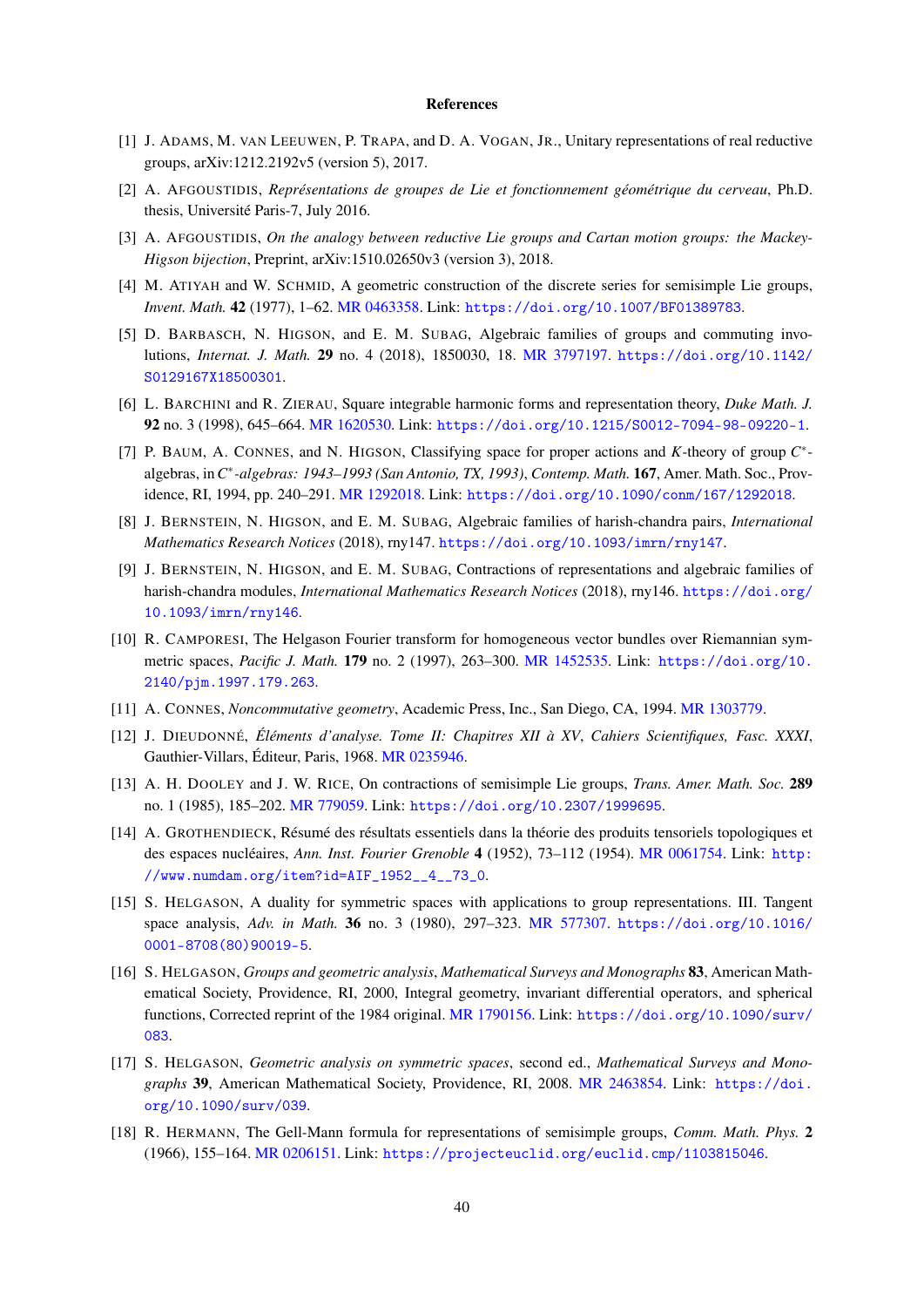- [19] N. HIGSON, The Mackey analogy and K-theory, in Group representations, ergodic theory, and mathematical physics: a tribute to George W. Mackey, Contemp. Math. 449, Amer. Math. Soc., Providence, RI, 2008, pp. 149-172. MR 2391803. Link: https://doi.org/10.1090/conm/449/08711.
- [20] E. İNÖNÜ and E. P. WIGNER, Representations of the Galilei group, *Nuovo Cimento* (9) 9 (1952), 705–718. MR 0050594.
- [21] E. İNÖNÜ and E. P. WIGNER, On the contraction of groups and their representations, *Proc. Nat. Acad. Sci.* U. S. A. 39 (1953), 510-524. MR 0055352.
- [22] A. W. KNAPP, Commutativity of intertwining operators for semisimple groups, Compositio Math. 46 no. 1 (1982), 33-84. MR 660154. Link: http://www.numdam.org/item?id=CM\_1982\_46\_1\_33\_0.
- [23] A. W. KNAPP and G. J. ZUCKERMAN, Classification of irreducible tempered representations of semisimple groups, Ann. of Math. (2) 116 no. 2 (1982), 389-455. MR 672840. Link: https://doi.org/10.2307/ 2007066.
- [24] A. W. KNAPP and G. J. ZUCKERMAN, Classification of irreducible tempered representations of semisimple groups. II, Ann. of Math. (2) 116 no. 3 (1982), 457-501. MR 678478. Link: https://doi.org/10.2307/ 2007019.
- [25] A. W. KNAPP, Representation theory of semisimple groups, Princeton Landmarks in Mathematics, Princeton University Press, Princeton, NJ, 2001, Reprint of the 1986 original. MR 1880691.
- [26] A. W. KNAPP and D. A. VOGAN, JR., Cohomological induction and unitary representations, Princeton Mathematical Series 45, Princeton University Press, Princeton, NJ, 1995. MR 1330919. Link: https:// doi.org/10.1515/9781400883936.
- [27] G. W. MACKEY, Imprimitivity for representations of locally compact groups. I, Proc. Nat. Acad. Sci. U. S. A. 35 (1949), 537-545. MR 0031489.
- [28] J. MICKELSSON and J. NIEDERLE, Contractions of representations of de Sitter groups, Comm. Math. Phys. 27 (1972), 167-180. MR 0309502. Link: https://projecteuclid.org.proxy/euclid.cmp/ 1103858248.
- [29] G. D. MOSTOW, Some new decomposition theorems for semi-simple groups, Mem. Amer. Math. Soc. No. 14 (1955), 31-54. MR 0069829.
- [30] N. MUKUNDA, Expansions of Lie groups and representations of  $SL(3, C)$ , J. Mathematical Phys. 10 (1969), 897-911. MR 0246583. https://doi.org/10.1063/1.1664919.
- [31] R. PARTHASARATHY, Dirac operator and the discrete series, Ann. of Math. (2) 96 (1972), 1–30. MR 0318398. Link: https://doi.org/10.2307/1970892.
- [32] S. A. SALAMANCA-RIBA and D. A. VOGAN, JR., On the classification of unitary representations of reductive Lie groups, Ann. of Math. (2) 148 no. 3 (1998), 1067-1133. MR 1670073. Link: https: //doi.org/10.2307/121036.
- [33] I. E. SEGAL, A class of operator algebras which are determined by groups, Duke Math. J. 18 (1951), 221– 265. MR 0045133. Link: http://projecteuclid.org/euclid.dmj/1077476400.
- [34] E. M. SUBAG, E. M. BARUCH, J. L. BIRMAN, and A. MANN, Strong contraction of the representations of the three-dimensional Lie algebras, *J. Phys. A* 45 no. 26 (2012), 265206, 25. MR 2942592. https: //doi.org/10.1088/1751-8113/45/26/265206.
- [35] E. M. SUBAG, Symmetries of the hydrogen atom and algebraic families, *J. Math. Phys.* 59 no. 7 (2018), 071702, 20. MR 3827131. https://doi.org/10.1063/1.5018061.
- [36] E. M. SUBAG, The algebraic Mackey-Higson bijections, *J. Lie Theory* 29 no. 2 (2019), 473-492. MR 3942563.
- [37] Q. TAN, Y.-J. YAO, and S. YU, Mackey analogy via  $\mathscr{D}$ -modules for SL $(2,\mathbb{R})$ , *Internat. J. Math.* 28 no. 7 (2017), 1750055, 20. MR 3667899. https://doi.org/10.1142/S0129167X17500550.